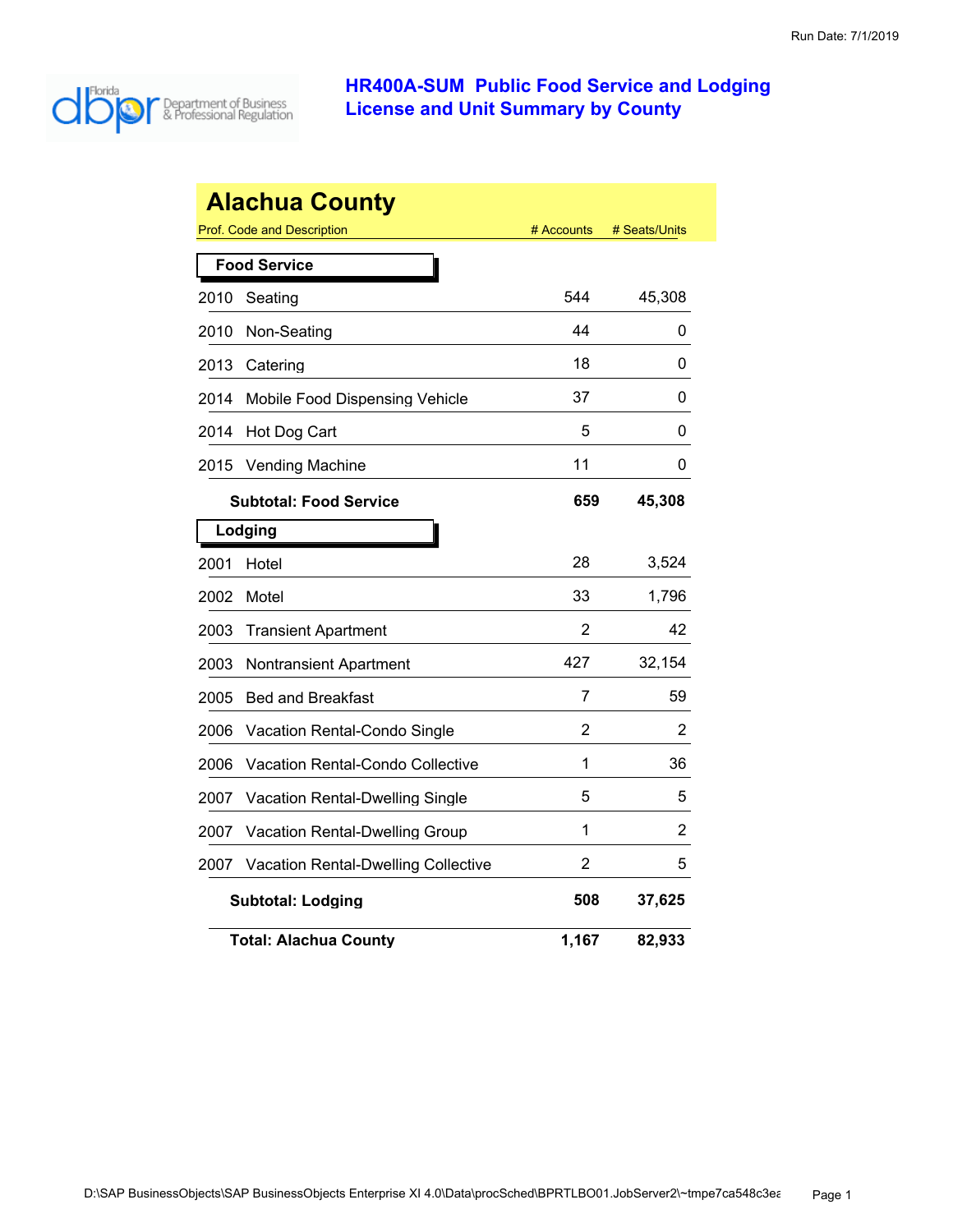

|                     | <b>Baker County</b>            |            |               |  |
|---------------------|--------------------------------|------------|---------------|--|
|                     | Prof. Code and Description     | # Accounts | # Seats/Units |  |
| <b>Food Service</b> |                                |            |               |  |
| 2010                | Seating                        | 35         | 2,631         |  |
| 2010                | Non-Seating                    | 2          | O             |  |
| 2014                | Mobile Food Dispensing Vehicle | 6          | O             |  |
|                     | 2015 Vending Machine           | 2          | O             |  |
|                     | <b>Subtotal: Food Service</b>  | 45         | 2,631         |  |
|                     | Lodging                        |            |               |  |
| 2002                | Motel                          | 3          | 146           |  |
| 2003                | Nontransient Apartment         | 4          | 147           |  |
|                     | <b>Subtotal: Lodging</b>       | 7          | 293           |  |
|                     | <b>Total: Baker County</b>     | 52         | 2,924         |  |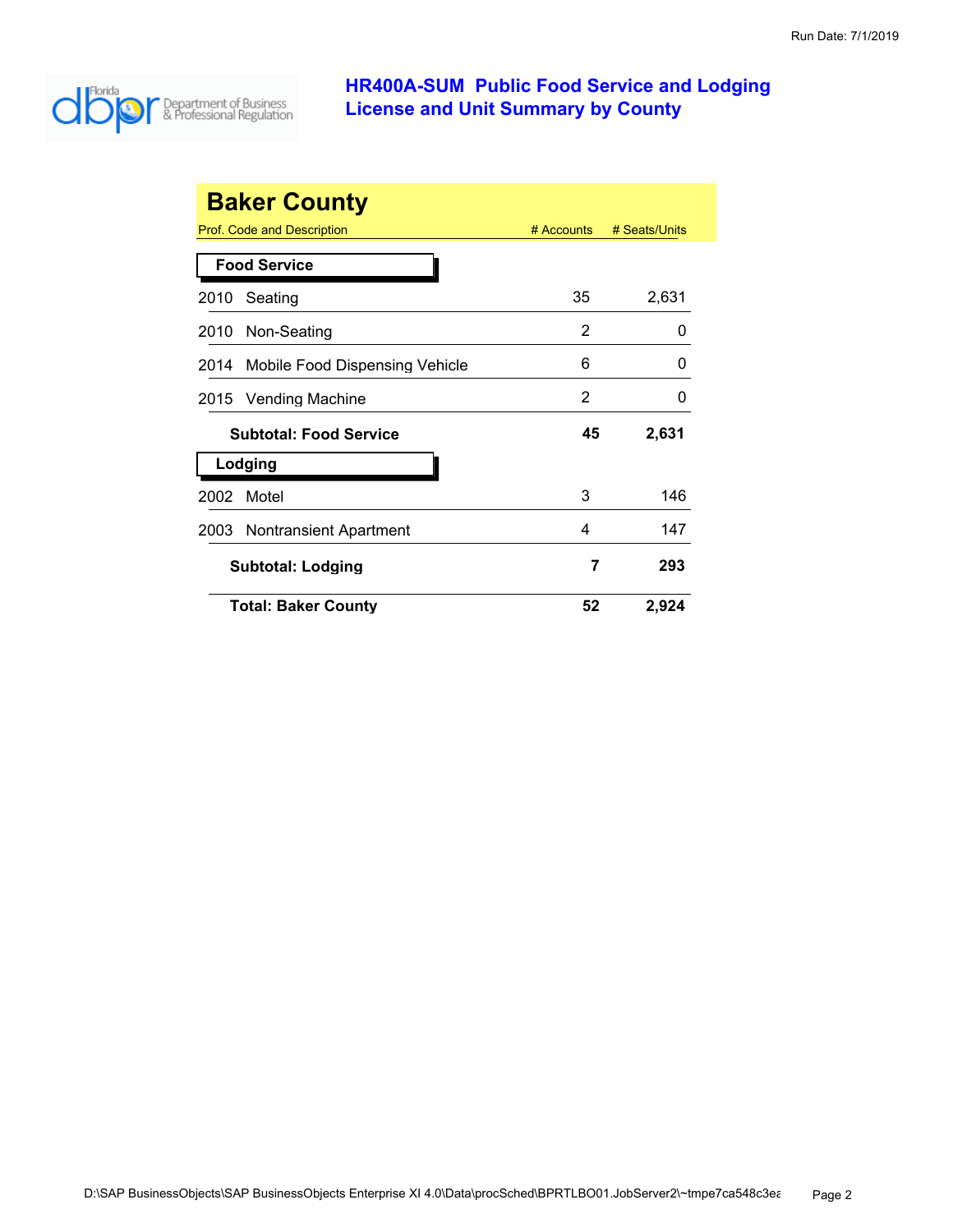

|      | <b>Bay County</b><br><b>Prof. Code and Description</b> | # Accounts | # Seats/Units |
|------|--------------------------------------------------------|------------|---------------|
|      | <b>Food Service</b>                                    |            |               |
| 2010 | Seating                                                | 517        | 53,134        |
| 2010 | Non-Seating                                            | 52         | 0             |
| 2013 | Catering                                               | 12         | 0             |
| 2014 | Mobile Food Dispensing Vehicle                         | 41         | 0             |
| 2014 | Hot Dog Cart                                           | 3          | 0             |
| 2015 | <b>Vending Machine</b>                                 | 1          | 0             |
|      | <b>Subtotal: Food Service</b>                          | 626        | 53,134        |
|      | Lodging                                                |            |               |
| 2001 | Hotel                                                  | 21         | 2,141         |
| 2002 | Motel                                                  | 90         | 4,925         |
| 2003 | <b>Transient Apartment</b>                             | 2          | 66            |
| 2003 | Nontransient Apartment                                 | 168        | 9,688         |
| 2006 | Vacation Rental-Condo Single                           | 248        | 933           |
| 2006 | Vacation Rental-Condo Group                            | 82         | 5,144         |
| 2006 | <b>Vacation Rental-Condo Collective</b>                | 170        | 2,428         |
| 2007 | Vacation Rental-Dwelling Single                        | 98         | 179           |
| 2007 | Vacation Rental-Dwelling Group                         | 2          | 6             |
| 2007 | <b>Vacation Rental-Dwelling Collective</b>             | 51         | 619           |
| 2022 | Timeshare Project-Timeshare Proj Group                 | 1          | 95            |
|      | <b>Subtotal: Lodging</b>                               | 933        | 26,224        |
|      | <b>Total: Bay County</b>                               | 1,559      | 79,358        |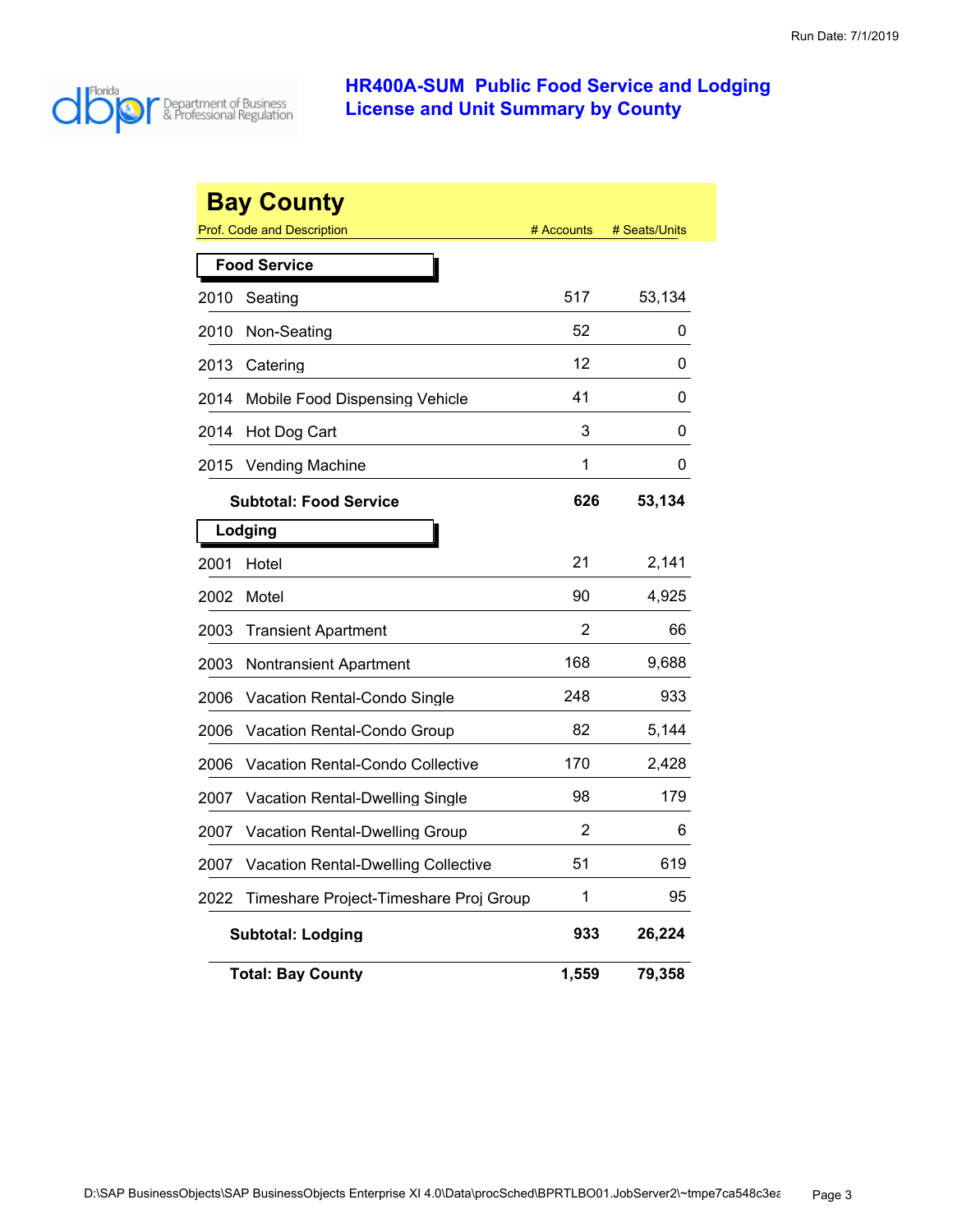

| <b>Bradford County</b> |                                |            |               |
|------------------------|--------------------------------|------------|---------------|
|                        | Prof. Code and Description     | # Accounts | # Seats/Units |
|                        | <b>Food Service</b>            |            |               |
| 2010                   | Seating                        | 37         | 2,854         |
| 2010                   | Non-Seating                    | 3          | O             |
| 2013                   | Catering                       | 1          | 0             |
| 2014                   | Mobile Food Dispensing Vehicle | 6          | 0             |
|                        | <b>Subtotal: Food Service</b>  | 47         | 2,854         |
|                        | Lodging                        |            |               |
| 2001                   | Hotel                          | 1          | 29            |
| 2002                   | Motel                          | 9          | 329           |
| 2003                   | <b>Transient Apartment</b>     | 2          | 10            |
| 2003                   | <b>Nontransient Apartment</b>  | 11         | 470           |
| 2005                   | <b>Bed and Breakfast</b>       | 1          | 7             |
| 2006                   | Vacation Rental-Condo Single   | 1          | 1             |
|                        | <b>Subtotal: Lodging</b>       |            | 846           |
|                        | <b>Total: Bradford County</b>  | 72         | 3,700         |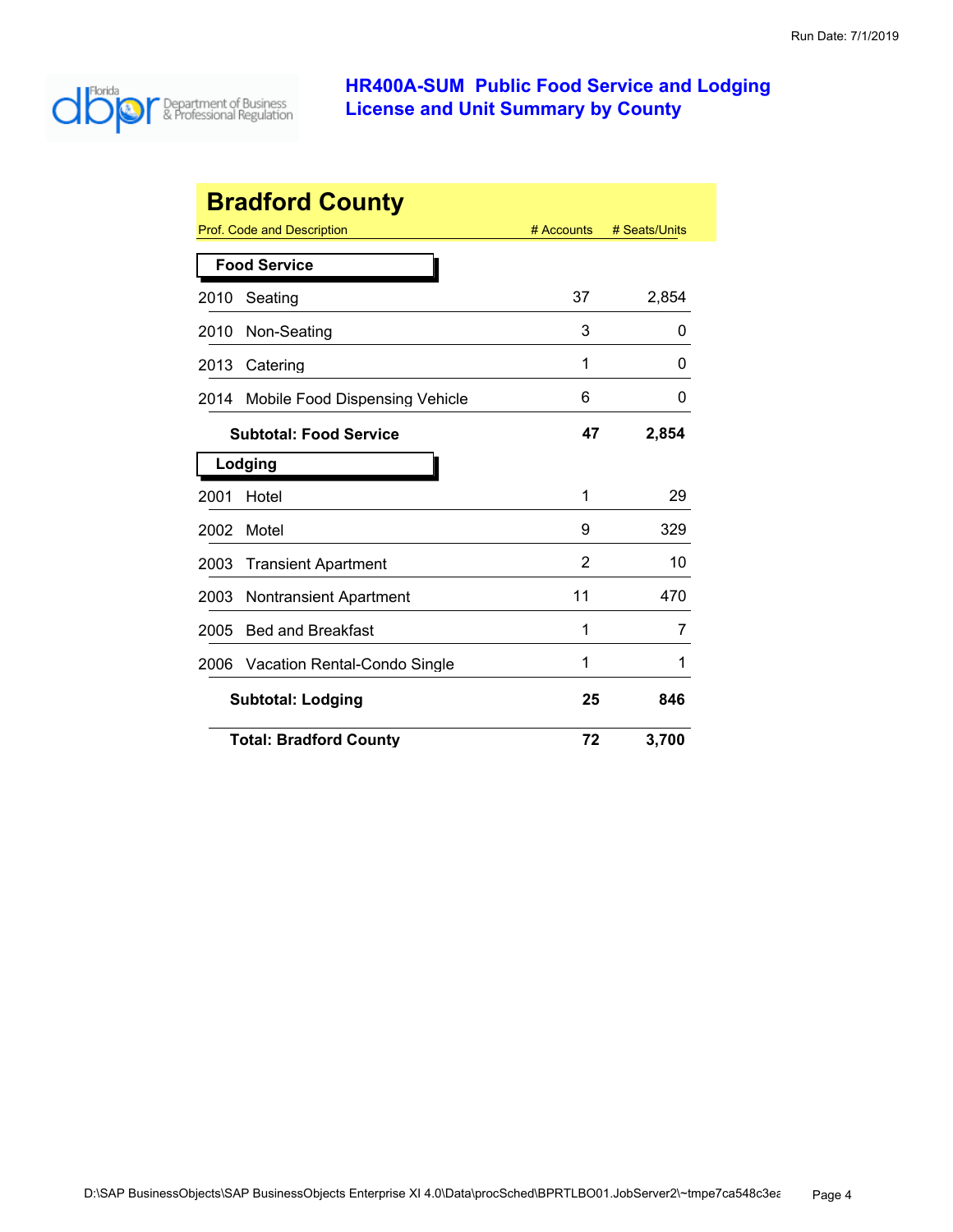

|      | <b>Brevard County</b>                      |            |               |
|------|--------------------------------------------|------------|---------------|
|      | <b>Prof. Code and Description</b>          | # Accounts | # Seats/Units |
|      | <b>Food Service</b>                        |            |               |
| 2010 | Seating                                    | 1,197      | 111,870       |
| 2010 | Non-Seating                                | 113        | 0             |
| 2013 | Catering                                   | 24         | 0             |
| 2014 | Mobile Food Dispensing Vehicle             | 73         | 0             |
| 2014 | Hot Dog Cart                               | 15         | 0             |
| 2015 | <b>Vending Machine</b>                     | 20         | 0             |
|      | <b>Subtotal: Food Service</b>              | 1,442      | 111,870       |
|      | Lodging                                    |            |               |
| 2001 | Hotel                                      | 38         | 4,408         |
| 2002 | Motel                                      | 73         | 5,236         |
| 2003 | <b>Transient Apartment</b>                 | 31         | 337           |
| 2003 | <b>Nontransient Apartment</b>              | 414        | 24,839        |
| 2005 | <b>Bed and Breakfast</b>                   | 8          | 50            |
| 2006 | Vacation Rental-Condo Single               | 158        | 295           |
| 2006 | Vacation Rental-Condo Group                | 31         | 1,162         |
| 2006 | <b>Vacation Rental-Condo Collective</b>    | 26         | 539           |
| 2007 | <b>Vacation Rental-Dwelling Single</b>     | 139        | 167           |
| 2007 | <b>Vacation Rental-Dwelling Group</b>      | 16         | 131           |
| 2007 | <b>Vacation Rental-Dwelling Collective</b> | 18         | 53            |
| 2022 | Timeshare Project-Timeshare Proj Group     | 1          | 42            |
|      | <b>Subtotal: Lodging</b>                   | 953        | 37,259        |
|      | <b>Total: Brevard County</b>               | 2,395      | 149,129       |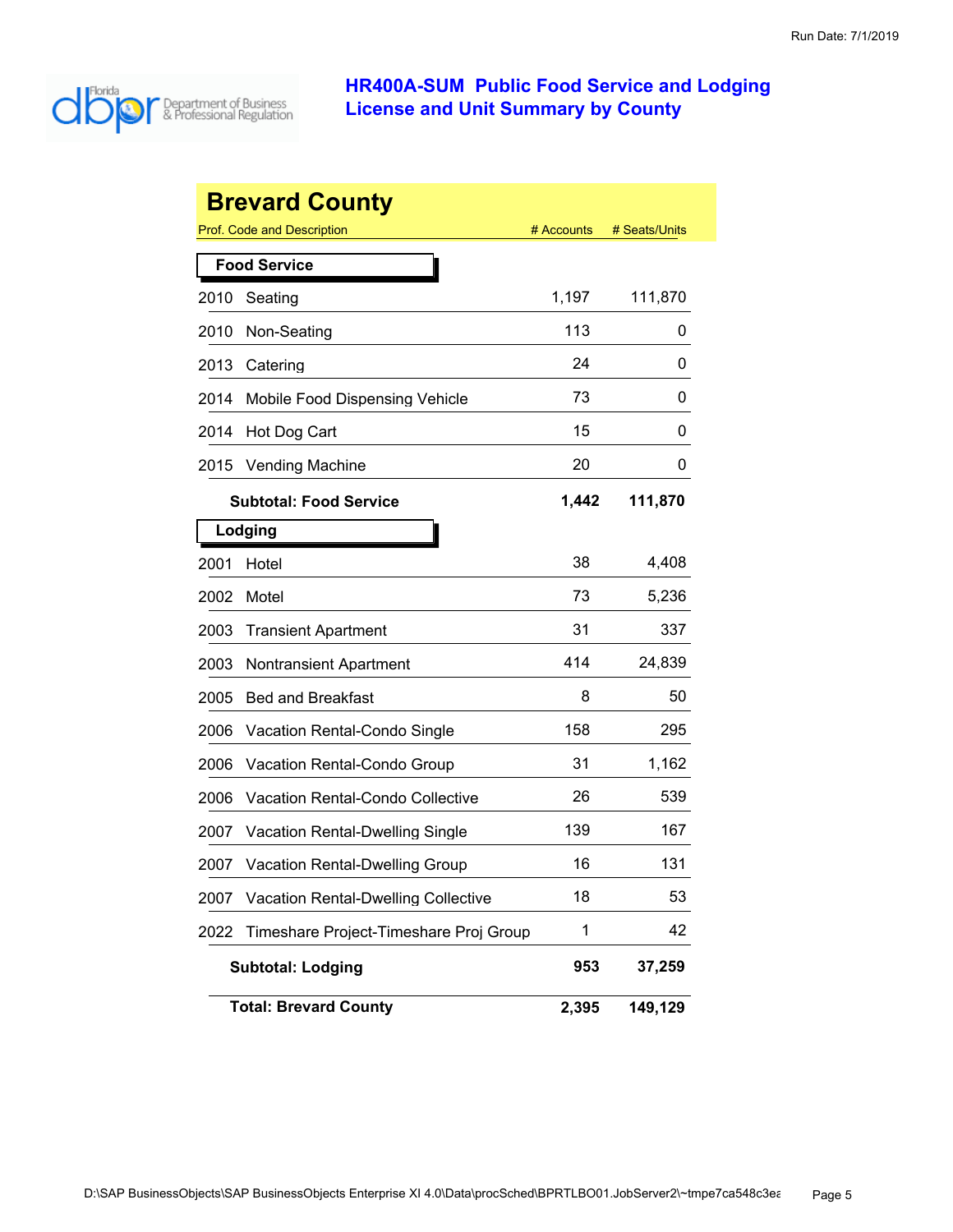

|      | <b>Broward County</b>                      |                |               |
|------|--------------------------------------------|----------------|---------------|
|      | <b>Prof. Code and Description</b>          | # Accounts     | # Seats/Units |
|      | <b>Food Service</b>                        |                |               |
| 2010 | Seating                                    | 3,908          | 359,434       |
| 2010 | Non-Seating                                | 576            | 0             |
| 2012 | Theme Park Food Cart                       | 1              | 7             |
| 2013 | Catering                                   | 137            | 0             |
| 2014 | Mobile Food Dispensing Vehicle             | 189            | 0             |
| 2014 | Hot Dog Cart                               | 27             | 0             |
| 2015 | <b>Vending Machine</b>                     | 24             | 0             |
|      | <b>Subtotal: Food Service</b>              | 4,862          | 359,441       |
|      | Lodging                                    |                |               |
| 2001 | Hotel                                      | 168            | 26,695        |
| 2002 | Motel                                      | 232            | 6,944         |
| 2003 | <b>Transient Apartment</b>                 | 200            | 3,296         |
| 2003 | <b>Nontransient Apartment</b>              | 2,593          | 116,815       |
| 2005 | <b>Bed and Breakfast</b>                   | 11             | 50            |
| 2006 | Vacation Rental-Condo Single               | 238            | 1,407         |
| 2006 | <b>Vacation Rental-Condo Group</b>         | 74             | 3,686         |
| 2006 | <b>Vacation Rental-Condo Collective</b>    | 26             | 229           |
| 2007 | Vacation Rental-Dwelling Single            | 1,143          | 1,638         |
| 2007 | <b>Vacation Rental-Dwelling Group</b>      | 52             | 190           |
| 2007 | <b>Vacation Rental-Dwelling Collective</b> | 159            | 967           |
| 2007 | <b>Vacation Rental-Dwelling</b>            | 3              | 10            |
| 2022 | Timeshare Project-Timeshare Proj Single    | $\overline{2}$ | 93            |
|      | <b>Subtotal: Lodging</b>                   | 4,901          | 162,020       |
|      | <b>Total: Broward County</b>               | 9,763          | 521,461       |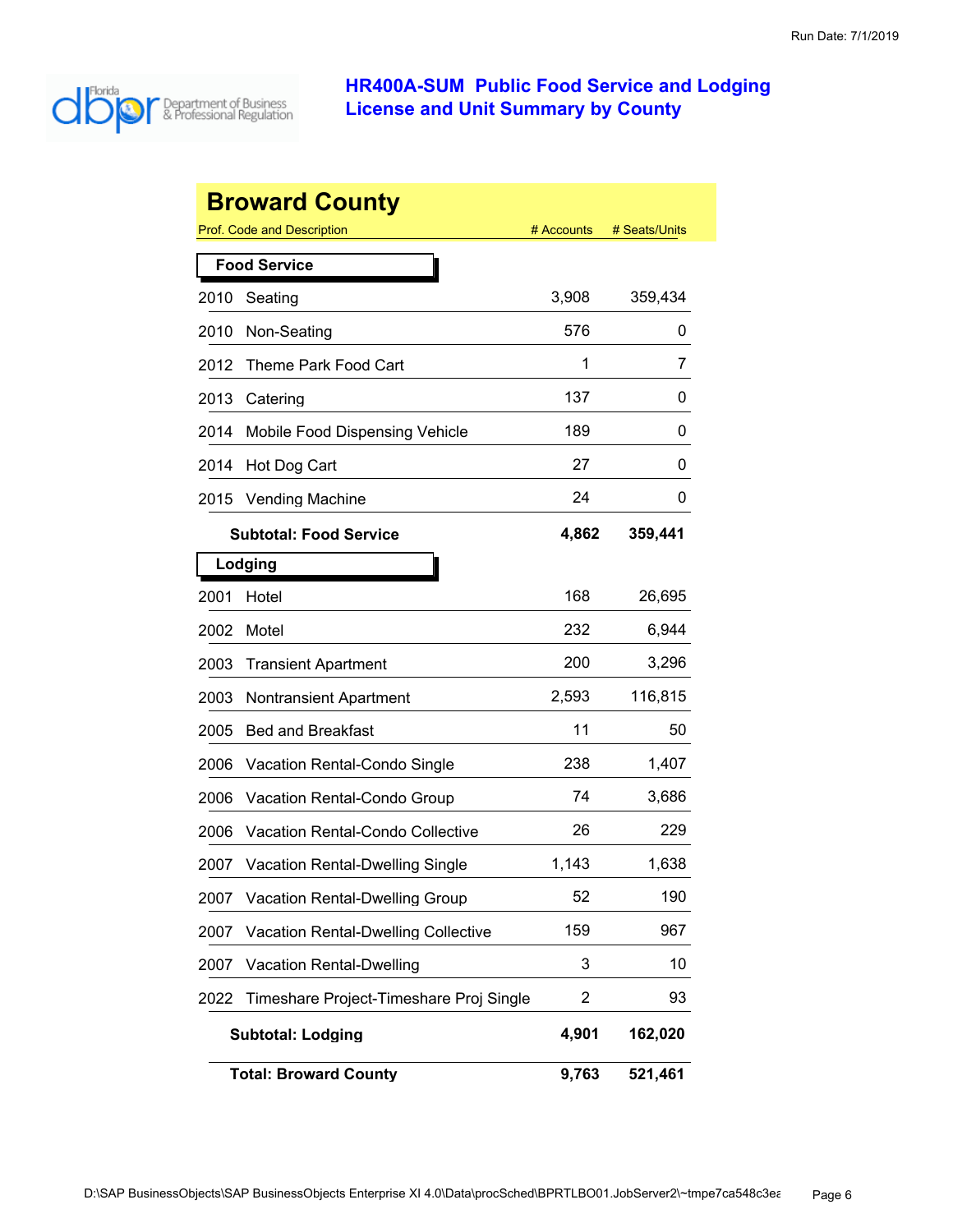

| <b>Calhoun County</b>               |            |               |
|-------------------------------------|------------|---------------|
| Prof. Code and Description          | # Accounts | # Seats/Units |
| <b>Food Service</b>                 |            |               |
| Seating<br>2010                     | 17         | 1,304         |
| 2014 Mobile Food Dispensing Vehicle | 4          |               |
| <b>Subtotal: Food Service</b>       | 21         | 1,304         |
| Lodging                             |            |               |
| Motel<br>2002                       | 2          | 24            |
| 2003 Nontransient Apartment         | 4          | 102           |
| Subtotal: Lodging                   | 6          | 126           |
| <b>Total: Calhoun County</b>        | 27         | 1,430         |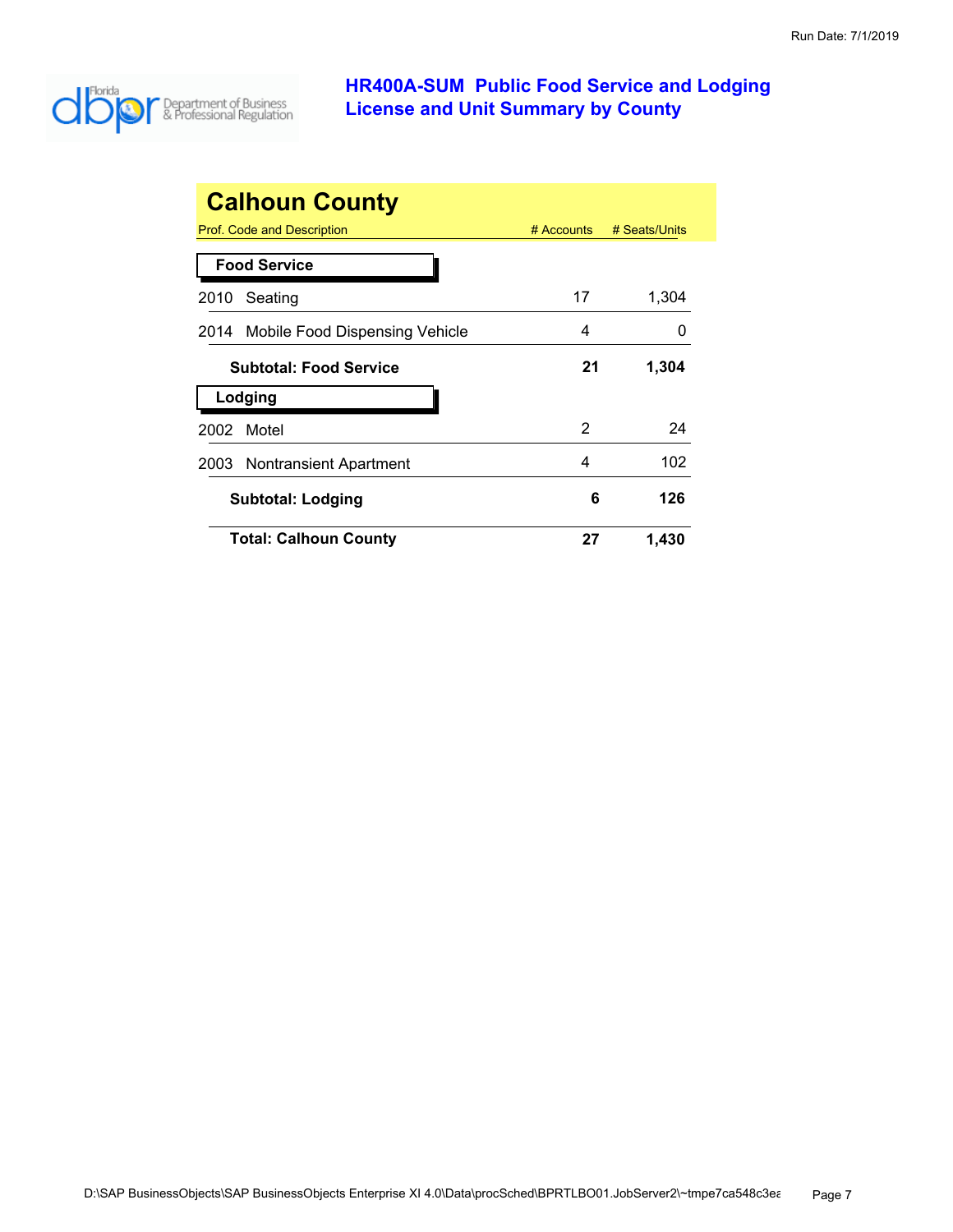

|      | <b>Charlotte County</b>                    |            |               |
|------|--------------------------------------------|------------|---------------|
|      | Prof. Code and Description                 | # Accounts | # Seats/Units |
|      | <b>Food Service</b>                        |            |               |
| 2010 | Seating                                    | 323        | 34,185        |
| 2010 | Non-Seating                                | 38         | 0             |
| 2013 | Catering                                   | 3          | 0             |
| 2014 | Mobile Food Dispensing Vehicle             | 34         | 0             |
| 2014 | Hot Dog Cart                               | 4          | 0             |
| 2015 | <b>Vending Machine</b>                     | 2          | 0             |
|      | <b>Subtotal: Food Service</b>              | 404        | 34,185        |
|      | Lodging                                    |            |               |
| 2001 | Hotel                                      | 11         | 1,035         |
| 2002 | Motel                                      | 17         | 670           |
| 2003 | <b>Transient Apartment</b>                 | 10         | 78            |
| 2003 | Nontransient Apartment                     | 34         | 2,772         |
| 2005 | <b>Bed and Breakfast</b>                   | 1          | 1             |
| 2006 | Vacation Rental-Condo Single               | 44         | 114           |
| 2006 | Vacation Rental-Condo Group                | 16         | 418           |
| 2006 | Vacation Rental-Condo Collective           | 13         | 191           |
| 2007 | Vacation Rental-Dwelling Single            | 153        | 270           |
| 2007 | Vacation Rental-Dwelling Group             | 2          | 28            |
| 2007 | <b>Vacation Rental-Dwelling Collective</b> | 35         | 401           |
|      | <b>Subtotal: Lodging</b>                   | 336        | 5,978         |
|      | <b>Total: Charlotte County</b>             | 740        | 40,163        |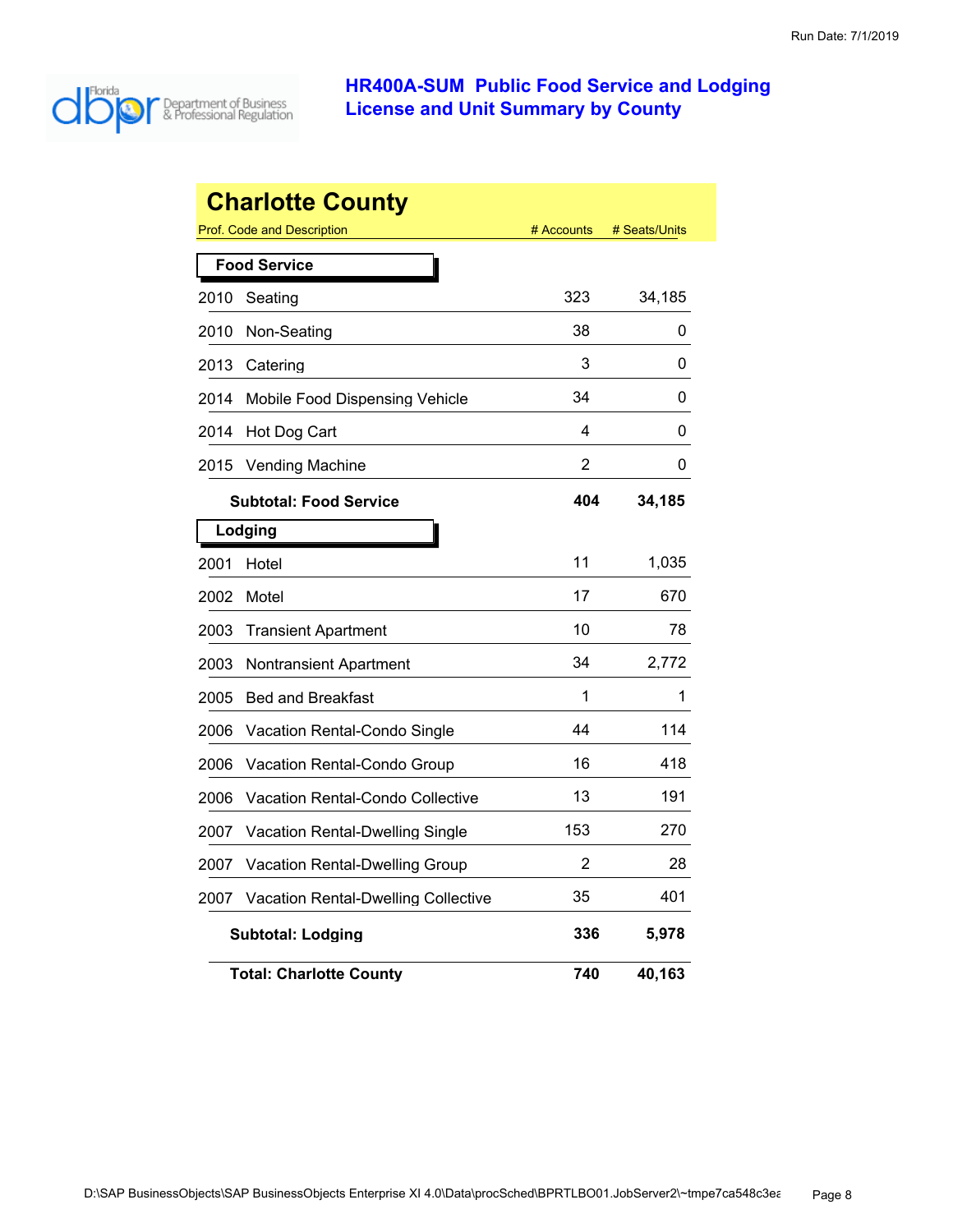

|      | <b>Citrus County</b><br><b>Prof. Code and Description</b> | # Accounts | # Seats/Units |
|------|-----------------------------------------------------------|------------|---------------|
|      | <b>Food Service</b>                                       |            |               |
| 2010 | Seating                                                   | 265        | 20,711        |
| 2010 | Non-Seating                                               | 19         | 0             |
| 2013 | Catering                                                  | 3          | 0             |
| 2014 | Mobile Food Dispensing Vehicle                            | 35         | 0             |
| 2014 | Hot Dog Cart                                              | 7          | 0             |
| 2015 | <b>Vending Machine</b>                                    | 1          | 0             |
|      | <b>Subtotal: Food Service</b>                             | 330        | 20,711        |
|      | Lodging                                                   |            |               |
| 2001 | Hotel                                                     | 4          | 191           |
| 2002 | Motel                                                     | 20         | 1,009         |
| 2003 | <b>Transient Apartment</b>                                | 8          | 76            |
| 2003 | Nontransient Apartment                                    | 38         | 1,158         |
| 2005 | <b>Bed and Breakfast</b>                                  | 3          | 14            |
| 2006 | Vacation Rental-Condo Single                              | 6          | 6             |
| 2006 | <b>Vacation Rental-Condo Group</b>                        | 2          | 11            |
| 2006 | <b>Vacation Rental-Condo Collective</b>                   | 1          | 5             |
| 2007 | <b>Vacation Rental-Dwelling Single</b>                    | 84         | 101           |
| 2007 | <b>Vacation Rental-Dwelling Group</b>                     | 5          | 14            |
| 2007 | <b>Vacation Rental-Dwelling Collective</b>                | 13         | 151           |
|      | <b>Subtotal: Lodging</b>                                  | 184        | 2,736         |
|      | <b>Total: Citrus County</b>                               | 514        | 23,447        |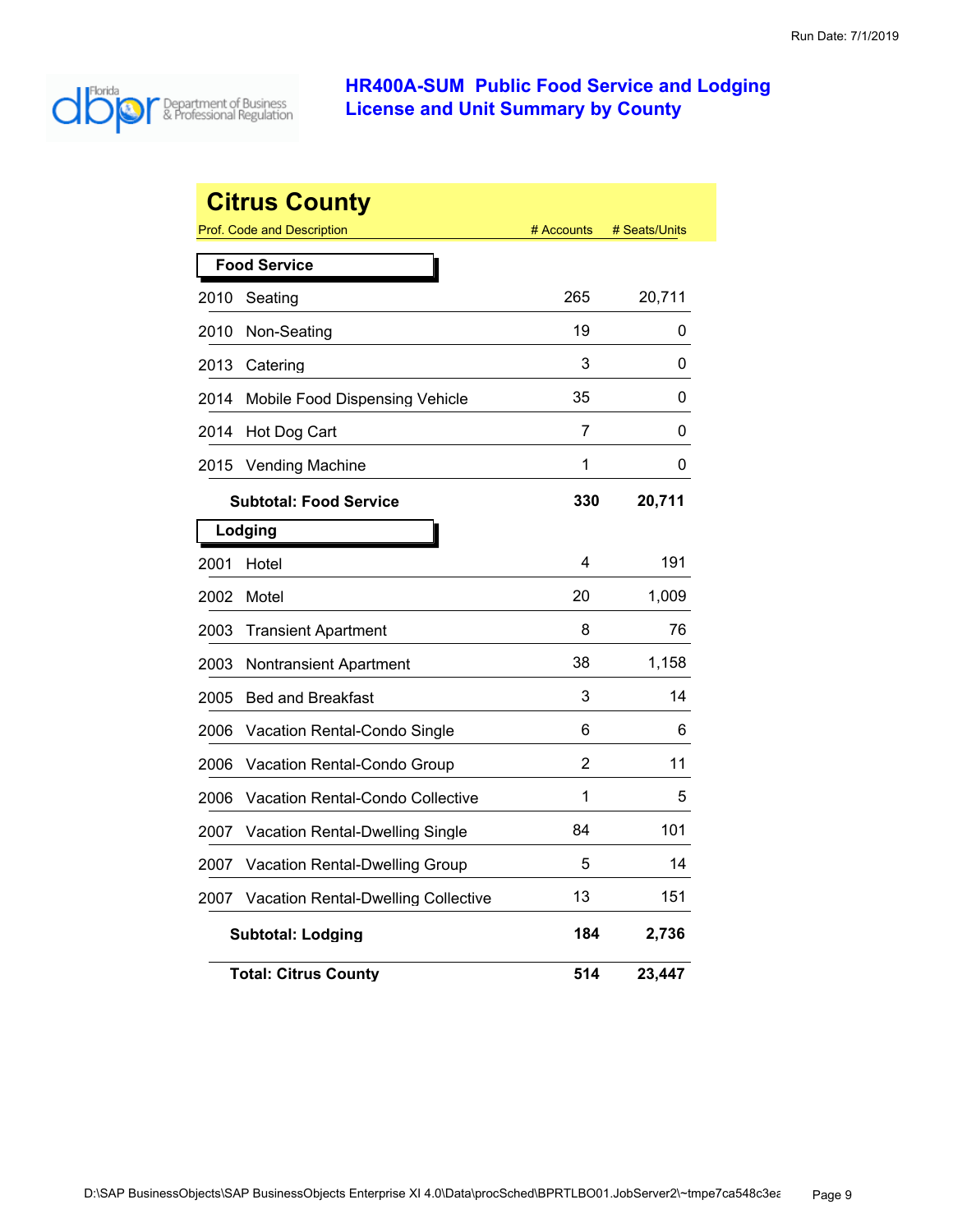

| <b>Clay County</b> |                                        |            |               |
|--------------------|----------------------------------------|------------|---------------|
|                    | Prof. Code and Description             | # Accounts | # Seats/Units |
|                    | <b>Food Service</b>                    |            |               |
| 2010               | Seating                                | 298        | 26,676        |
| 2010               | Non-Seating                            | 36         | 0             |
| 2013               | Catering                               | 4          | O             |
| 2014               | Mobile Food Dispensing Vehicle         | 20         | O             |
| 2014               | Hot Dog Cart                           | 1          | 0             |
| 2015               | <b>Vending Machine</b>                 | 9          | O             |
|                    | <b>Subtotal: Food Service</b>          | 368        | 26,676        |
|                    | Lodging                                |            |               |
| 2001               | Hotel                                  | 9          | 926           |
| 2002               | Motel                                  | 3          | 164           |
| 2003               | <b>Nontransient Apartment</b>          | 56         | 6,935         |
| 2005               | <b>Bed and Breakfast</b>               | 3          | 14            |
| 2007               | <b>Vacation Rental-Dwelling Single</b> | 3          | 3             |
|                    | <b>Subtotal: Lodging</b>               | 74         | 8,042         |
|                    | <b>Total: Clay County</b>              | 442        | 34,718        |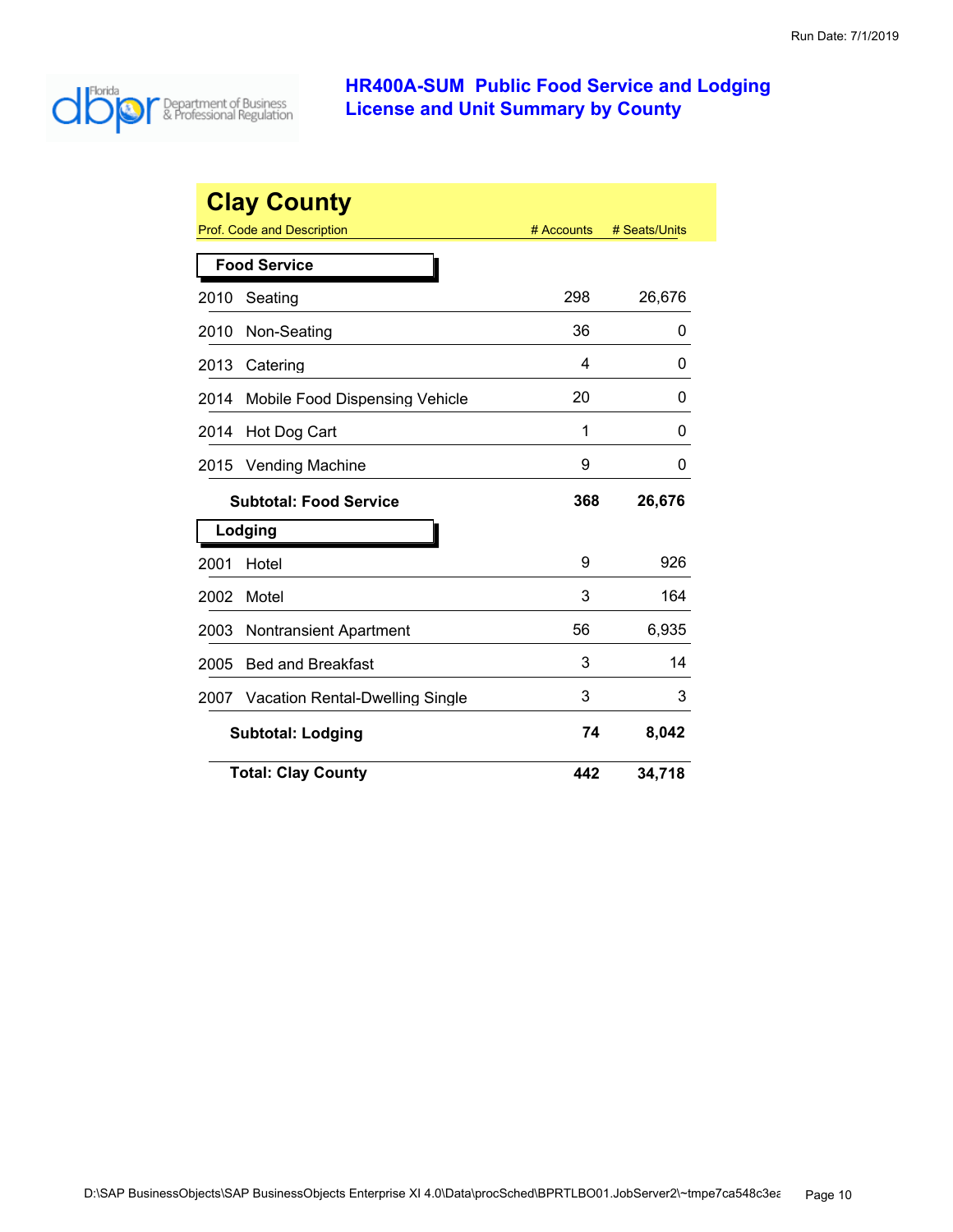

|      | <b>Collier County</b><br><b>Prof. Code and Description</b> | # Accounts | # Seats/Units |
|------|------------------------------------------------------------|------------|---------------|
|      |                                                            |            |               |
|      | <b>Food Service</b>                                        |            |               |
| 2010 | Seating                                                    | 981        | 114,069       |
| 2010 | Non-Seating                                                | 82         | 0             |
| 2013 | Catering                                                   | 27         | 0             |
| 2014 | Mobile Food Dispensing Vehicle                             | 43         | 0             |
| 2014 | Hot Dog Cart                                               | 7          | 0             |
| 2015 | <b>Vending Machine</b>                                     | 2          | 0             |
|      | <b>Subtotal: Food Service</b>                              | 1,142      | 114,069       |
|      | Lodging                                                    |            |               |
| 2001 | Hotel                                                      | 36         | 5,497         |
| 2002 | Motel                                                      | 43         | 2,019         |
| 2003 | <b>Transient Apartment</b>                                 | 4          | 121           |
| 2003 | <b>Nontransient Apartment</b>                              | 114        | 13,895        |
| 2006 | Vacation Rental-Condo Single                               | 31         | 34            |
| 2006 | Vacation Rental-Condo Group                                | 24         | 1,036         |
| 2006 | Vacation Rental-Condo Collective                           | 34         | 726           |
| 2007 | Vacation Rental-Dwelling Single                            | 68         | 73            |
| 2007 | <b>Vacation Rental-Dwelling Group</b>                      | 1          | 19            |
| 2007 | <b>Vacation Rental-Dwelling Collective</b>                 | 43         | 499           |
|      | <b>Subtotal: Lodging</b>                                   | 398        | 23,919        |
|      | <b>Total: Collier County</b>                               | 1,540      | 137,988       |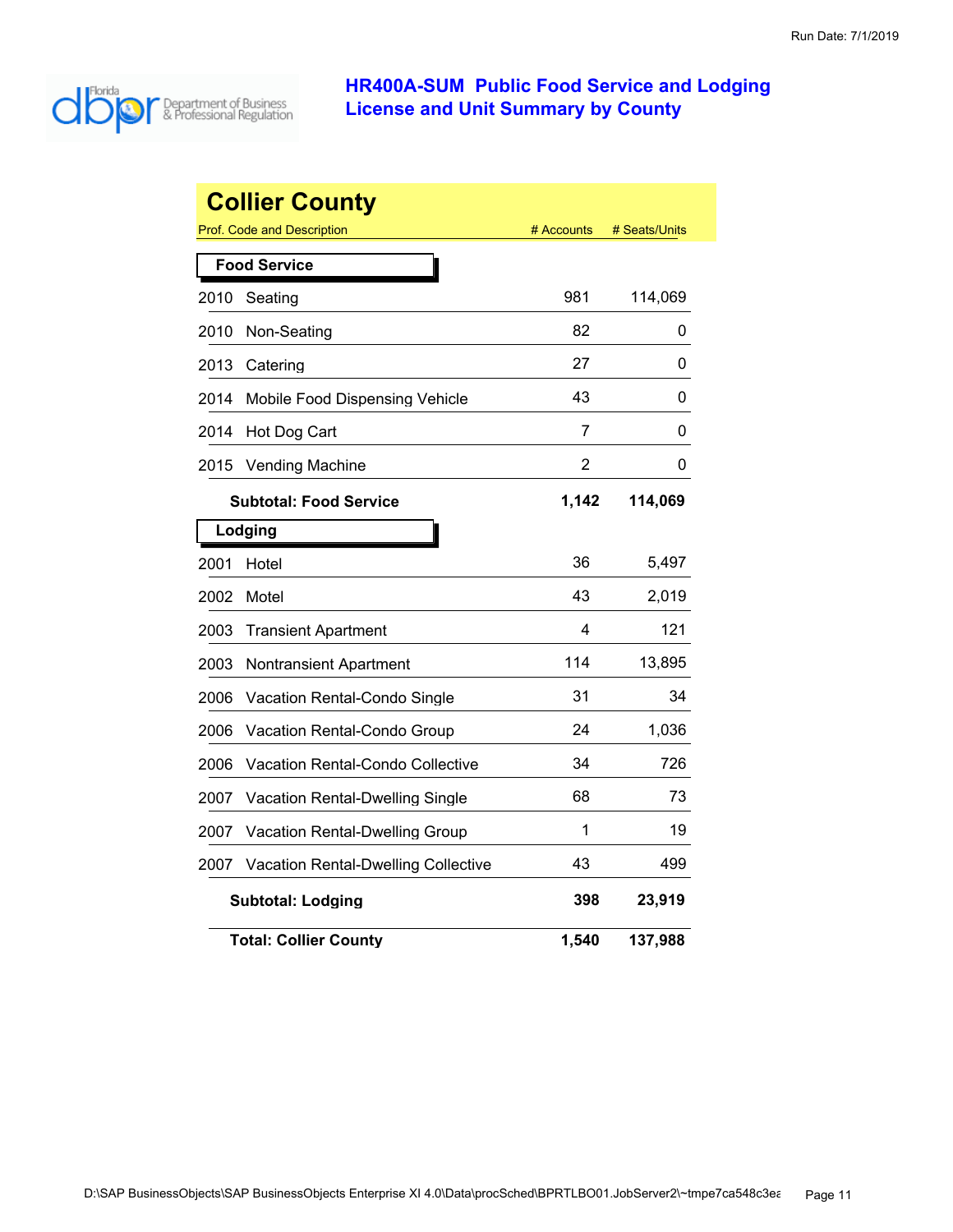

| <b>Columbia County</b>         |                                            |            |               |  |
|--------------------------------|--------------------------------------------|------------|---------------|--|
|                                | Prof. Code and Description                 | # Accounts | # Seats/Units |  |
|                                | <b>Food Service</b>                        |            |               |  |
| 2010                           | Seating                                    | 121        | 9,862         |  |
| 2010                           | Non-Seating                                | 9          | 0             |  |
| 2014                           | Mobile Food Dispensing Vehicle             | 19         | 0             |  |
| 2014                           | Hot Dog Cart                               | 2          | 0             |  |
| 2015                           | Vending Machine                            | 9          | 0             |  |
|                                | <b>Subtotal: Food Service</b>              | 160        | 9,862         |  |
|                                | Lodging                                    |            |               |  |
| 2001                           | Hotel                                      | 7          | 655           |  |
| 2002                           | Motel                                      | 21         | 1,090         |  |
| 2003                           | <b>Transient Apartment</b>                 | 2          | 46            |  |
| 2003                           | <b>Nontransient Apartment</b>              | 53         | 1,767         |  |
| 2005                           | <b>Bed and Breakfast</b>                   | 1          | 1             |  |
| 2007                           | <b>Vacation Rental-Dwelling Single</b>     | 1          | 1             |  |
| 2007                           | <b>Vacation Rental-Dwelling Collective</b> | 1          | 2             |  |
| <b>Subtotal: Lodging</b><br>86 |                                            |            | 3,562         |  |
|                                | <b>Total: Columbia County</b>              | 246        | 13,424        |  |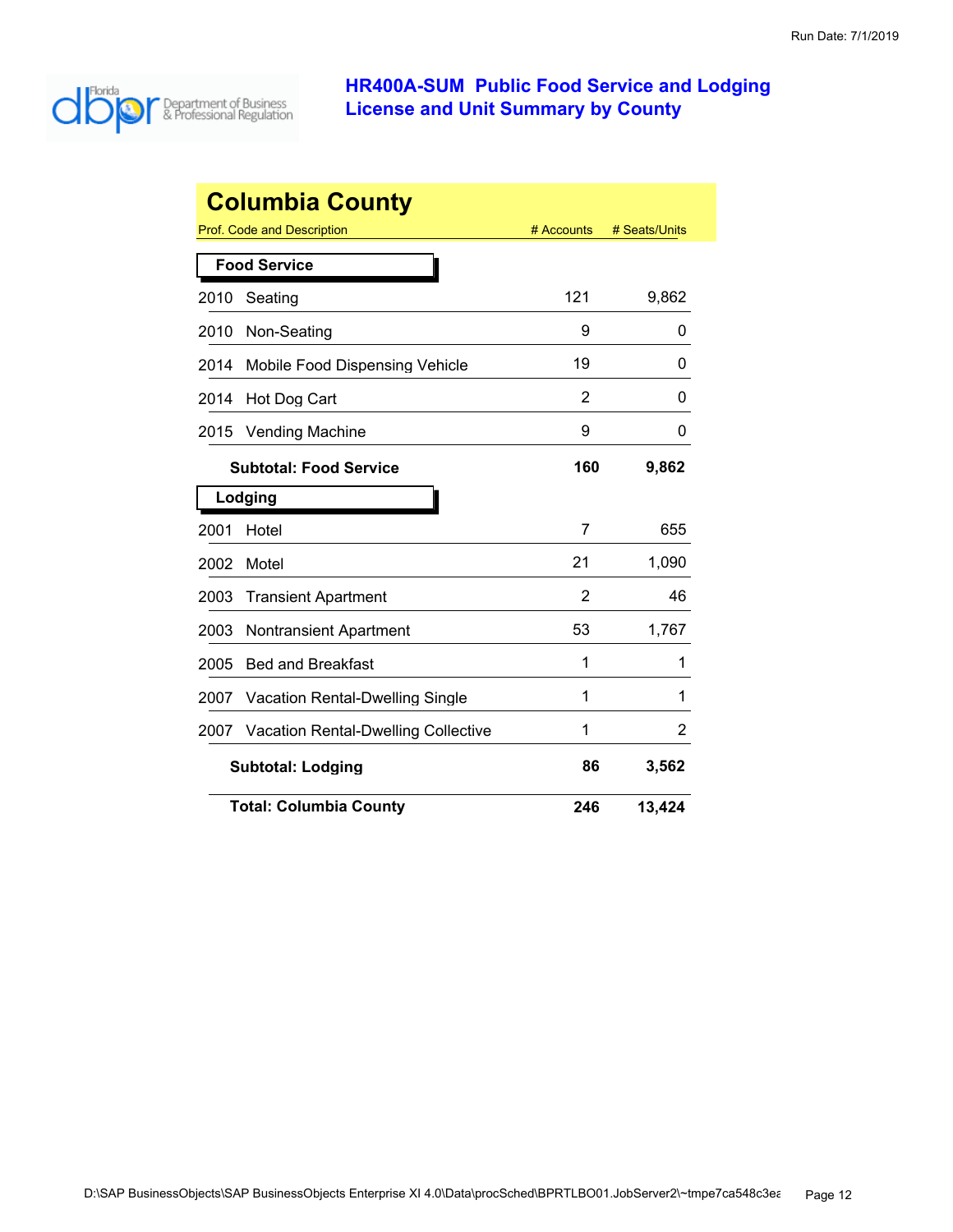

|      | <b>Dade County</b>                         |            |               |
|------|--------------------------------------------|------------|---------------|
|      | <b>Prof. Code and Description</b>          | # Accounts | # Seats/Units |
|      | <b>Food Service</b>                        |            |               |
| 2010 | Seating                                    | 5,532      | 461,347       |
| 2010 | Non-Seating                                | 996        | 0             |
| 2013 | Catering                                   | 225        | 0             |
| 2014 | Mobile Food Dispensing Vehicle             | 886        | 0             |
| 2014 | Hot Dog Cart                               | 111        | 0             |
| 2015 | <b>Vending Machine</b>                     | 14         | 0             |
|      | <b>Subtotal: Food Service</b>              | 7,764      | 461,347       |
|      | Lodging                                    |            |               |
| 2001 | Hotel                                      | 434        | 52,235        |
| 2002 | Motel                                      | 119        | 7,023         |
| 2003 | <b>Transient Apartment</b>                 | 110        | 3,601         |
| 2003 | <b>Nontransient Apartment</b>              | 5,523      | 176,914       |
| 2005 | <b>Bed and Breakfast</b>                   | 8          | 26            |
| 2006 | Vacation Rental-Condo Single               | 1,795      | 3,390         |
| 2006 | Vacation Rental-Condo Group                | 173        | 3,150         |
| 2006 | Vacation Rental-Condo Collective           | 128        | 1,304         |
| 2007 | <b>Vacation Rental-Dwelling Single</b>     | 236        | 415           |
| 2007 | <b>Vacation Rental-Dwelling Group</b>      | 20         | 159           |
| 2007 | <b>Vacation Rental-Dwelling Collective</b> | 32         | 210           |
| 2022 | Timeshare Project-Timeshare Proj Single    | 1          | 9             |
|      | <b>Subtotal: Lodging</b>                   | 8,579      | 248,436       |
|      | <b>Total: Dade County</b>                  | 16,343     | 709,783       |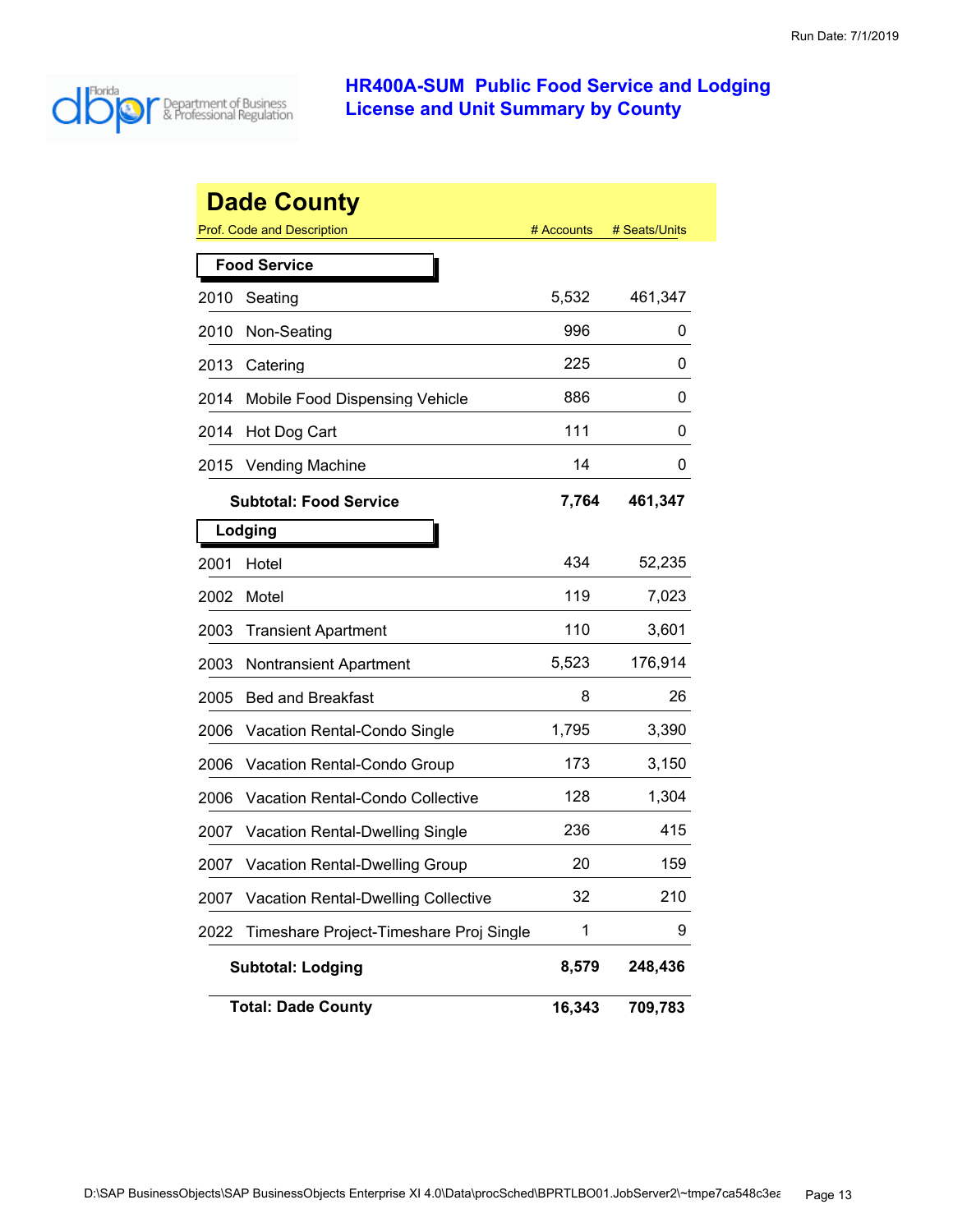

|      | <b>DeSoto County</b>              |            |               |
|------|-----------------------------------|------------|---------------|
|      | <b>Prof. Code and Description</b> | # Accounts | # Seats/Units |
|      | <b>Food Service</b>               |            |               |
| 2010 | Seating                           | 37         | 3,073         |
| 2010 | Non-Seating                       | 6          | 0             |
| 2014 | Mobile Food Dispensing Vehicle    | 6          | O             |
|      | <b>Subtotal: Food Service</b>     | 49         | 3,073         |
|      | Lodging                           |            |               |
| 2001 | Hotel                             | 1          | 63            |
| 2002 | Motel                             | 3          | 87            |
| 2003 | <b>Transient Apartment</b>        | 1          | 8             |
| 2003 | Nontransient Apartment            | 13         | 572           |
| 2005 | <b>Bed and Breakfast</b>          | 1          | 12            |
|      | <b>Subtotal: Lodging</b>          |            | 742           |
|      | <b>Total: DeSoto County</b>       | 68         | 3,815         |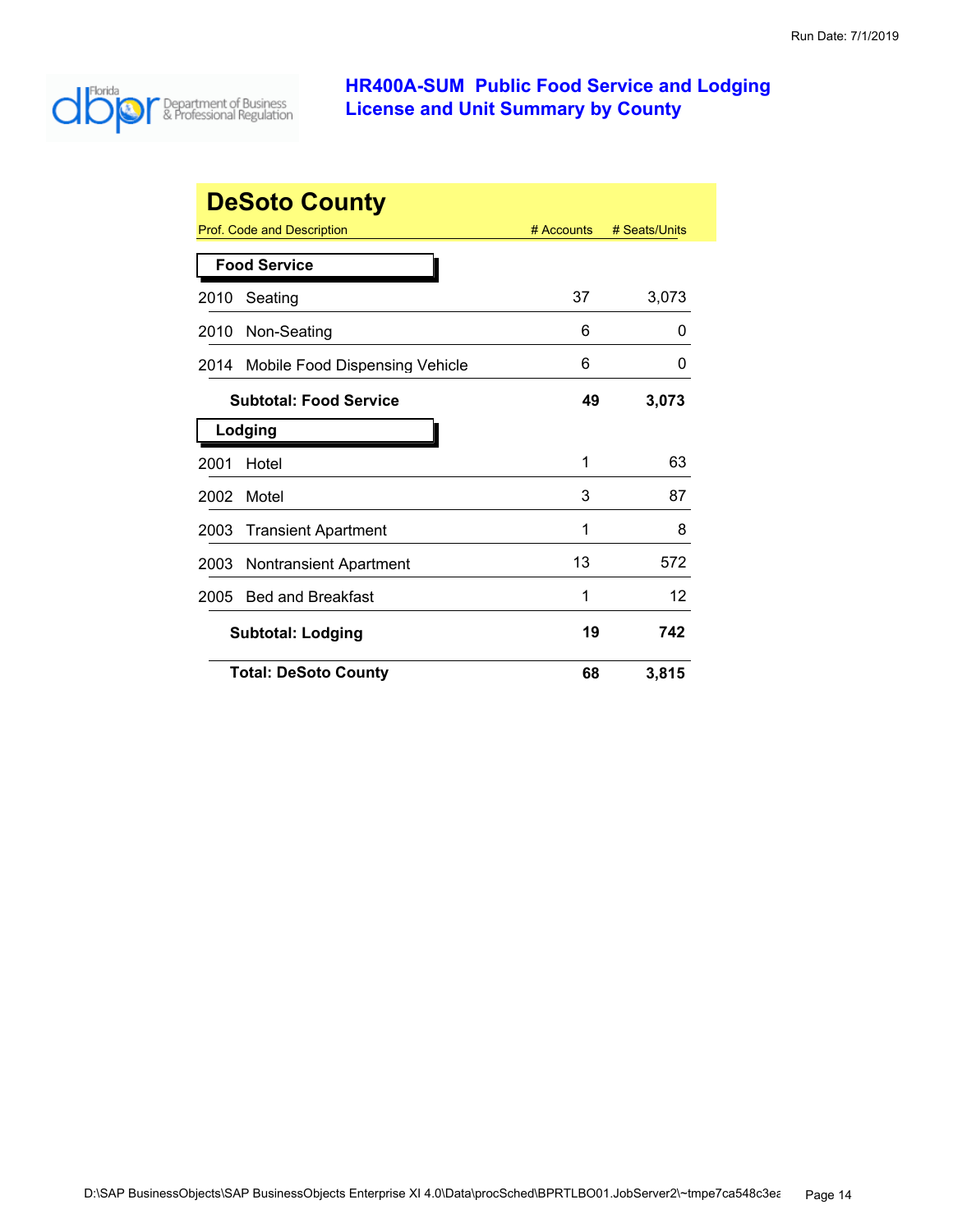

| <b>Dixie County</b> |                                          |            |               |  |
|---------------------|------------------------------------------|------------|---------------|--|
|                     | Prof. Code and Description               | # Accounts | # Seats/Units |  |
|                     | <b>Food Service</b>                      |            |               |  |
| 2010                | Seating                                  | 17         | 1,169         |  |
|                     | 2010 Non-Seating                         | 1          | $\Omega$      |  |
| 2014                | Mobile Food Dispensing Vehicle           | 1          | 0             |  |
|                     | <b>Subtotal: Food Service</b>            | 19         | 1,169         |  |
|                     | Lodging                                  |            |               |  |
| 2001                | Hotel                                    | 1          | 25            |  |
| 2002                | Motel                                    | 8          | 121           |  |
|                     | 2003 Nontransient Apartment              | 1          | 32            |  |
|                     | 2007 Vacation Rental-Dwelling Collective | 2          | 9             |  |
|                     | <b>Subtotal: Lodging</b>                 | 12         | 187           |  |
|                     | <b>Total: Dixie County</b>               | 31         | 1,356         |  |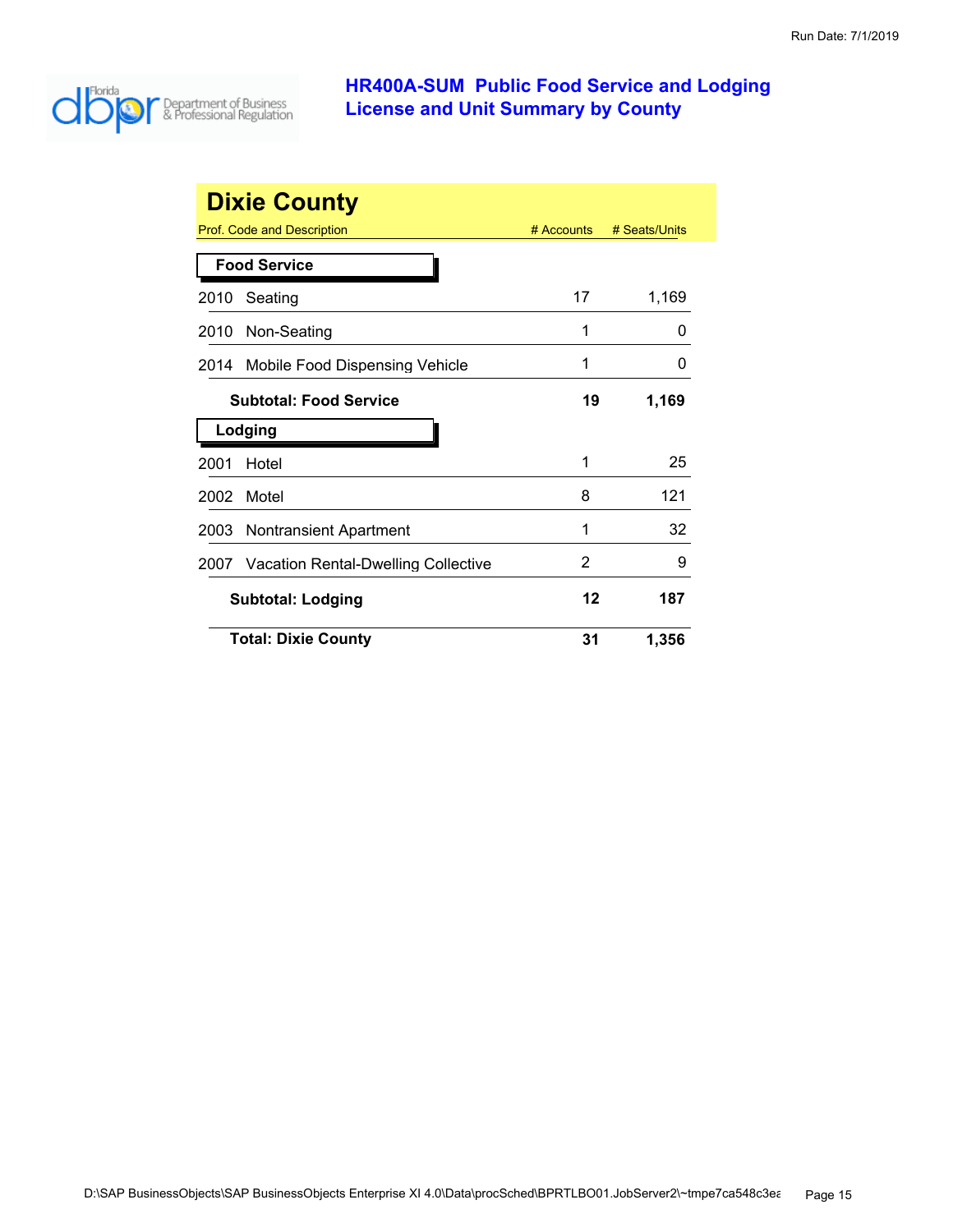

|                               | <b>Duval County</b>                        |            |               |  |  |
|-------------------------------|--------------------------------------------|------------|---------------|--|--|
|                               | <b>Prof. Code and Description</b>          | # Accounts | # Seats/Units |  |  |
|                               | <b>Food Service</b>                        |            |               |  |  |
| 2010                          | Seating                                    | 2,045      | 207,440       |  |  |
| 2010                          | Non-Seating                                | 312        | 0             |  |  |
| 2012                          | Theme Park Food Cart                       | 3          | 3             |  |  |
| 2013                          | Catering                                   | 60         | 0             |  |  |
| 2014                          | Mobile Food Dispensing Vehicle             | 284        | 0             |  |  |
| 2014                          | Hot Dog Cart                               | 59         | 0             |  |  |
| 2015                          | <b>Vending Machine</b>                     | 47         | 0             |  |  |
| <b>Subtotal: Food Service</b> |                                            | 2,810      | 207,443       |  |  |
|                               | Lodging                                    |            |               |  |  |
| 2001                          | Hotel                                      | 100        | 12,773        |  |  |
| 2002                          | Motel                                      | 66         | 5,262         |  |  |
| 2003                          | <b>Transient Apartment</b>                 | 3          | 420           |  |  |
| 2003                          | <b>Nontransient Apartment</b>              | 678        | 87,304        |  |  |
| 2005                          | <b>Bed and Breakfast</b>                   | 6          | 21            |  |  |
| 2006                          | Vacation Rental-Condo Single               | 11         | 11            |  |  |
| 2006                          | Vacation Rental-Condo Collective           | 4          | 11            |  |  |
| 2007                          | <b>Vacation Rental-Dwelling Single</b>     | 34         | 34            |  |  |
| 2007                          | <b>Vacation Rental-Dwelling Collective</b> | 7          | 56            |  |  |
|                               | <b>Subtotal: Lodging</b>                   | 909        | 105,892       |  |  |
|                               | <b>Total: Duval County</b>                 | 3,719      | 313,335       |  |  |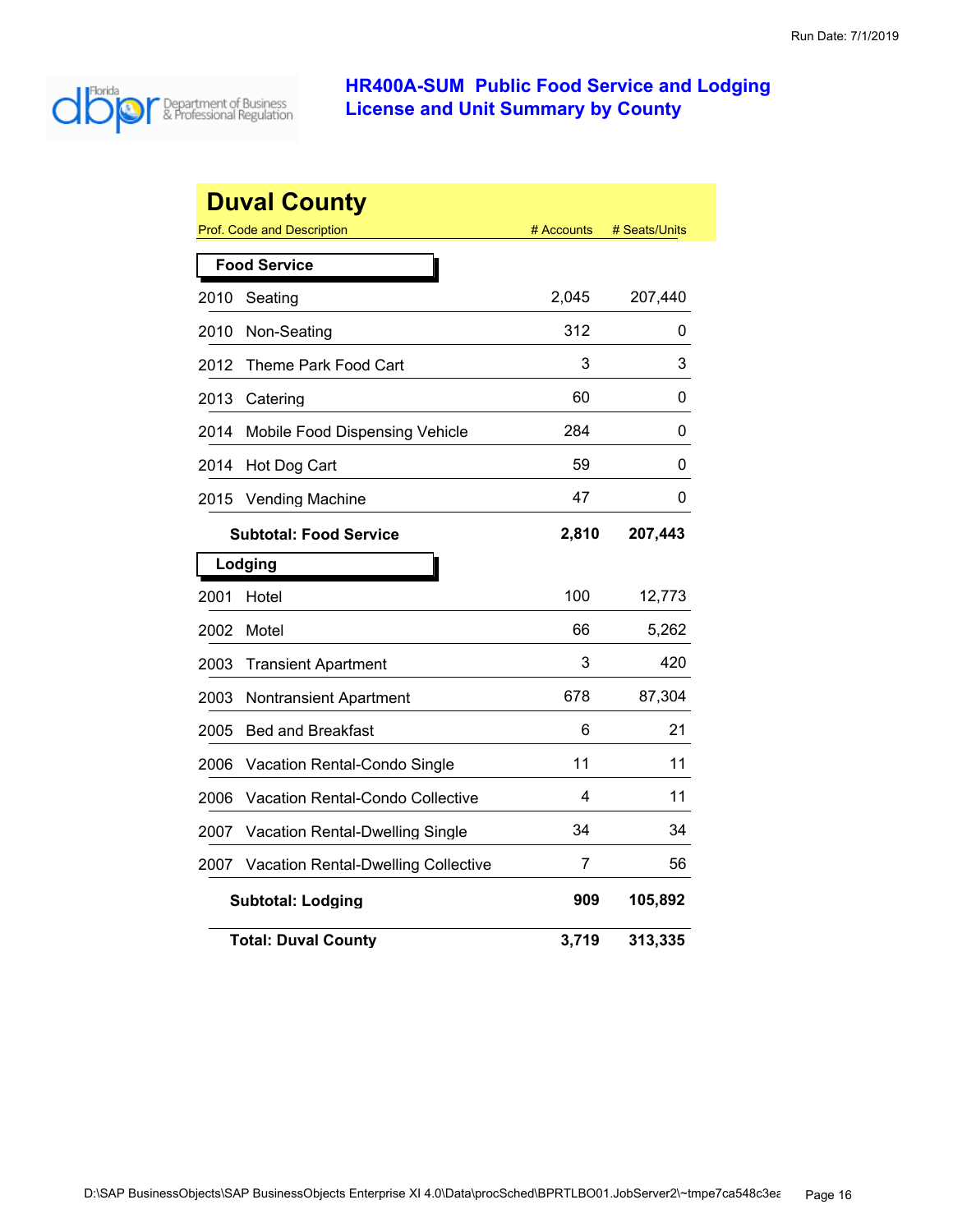

|      | <b>Escambia County</b>                     |            |               |
|------|--------------------------------------------|------------|---------------|
|      | Prof. Code and Description                 | # Accounts | # Seats/Units |
|      | <b>Food Service</b>                        |            |               |
| 2010 | Seating                                    | 623        | 59,736        |
| 2010 | Non-Seating                                | 62         | 0             |
| 2013 | Catering                                   | 10         | 0             |
| 2014 | Mobile Food Dispensing Vehicle             | 84         | 0             |
| 2014 | Hot Dog Cart                               | 14         | 0             |
| 2015 | <b>Vending Machine</b>                     | 2          | 0             |
|      | <b>Subtotal: Food Service</b>              | 795        | 59,736        |
|      | Lodging                                    |            |               |
| 2001 | Hotel                                      | 36         | 3,863         |
| 2002 | Motel                                      | 48         | 3,523         |
| 2003 | <b>Transient Apartment</b>                 | 3          | 437           |
| 2003 | <b>Nontransient Apartment</b>              | 190        | 15,564        |
| 2005 | <b>Bed and Breakfast</b>                   | 2          | 12            |
| 2006 | Vacation Rental-Condo Single               | 29         | 54            |
| 2006 | Vacation Rental-Condo Group                | 14         | 722           |
| 2006 | Vacation Rental-Condo Collective           | 34         | 918           |
| 2007 | Vacation Rental-Dwelling Single            | 23         | 30            |
| 2007 | <b>Vacation Rental-Dwelling Collective</b> | 24         | 214           |
|      | <b>Subtotal: Lodging</b>                   | 403        | 25,337        |
|      | <b>Total: Escambia County</b>              | 1,198      | 85,073        |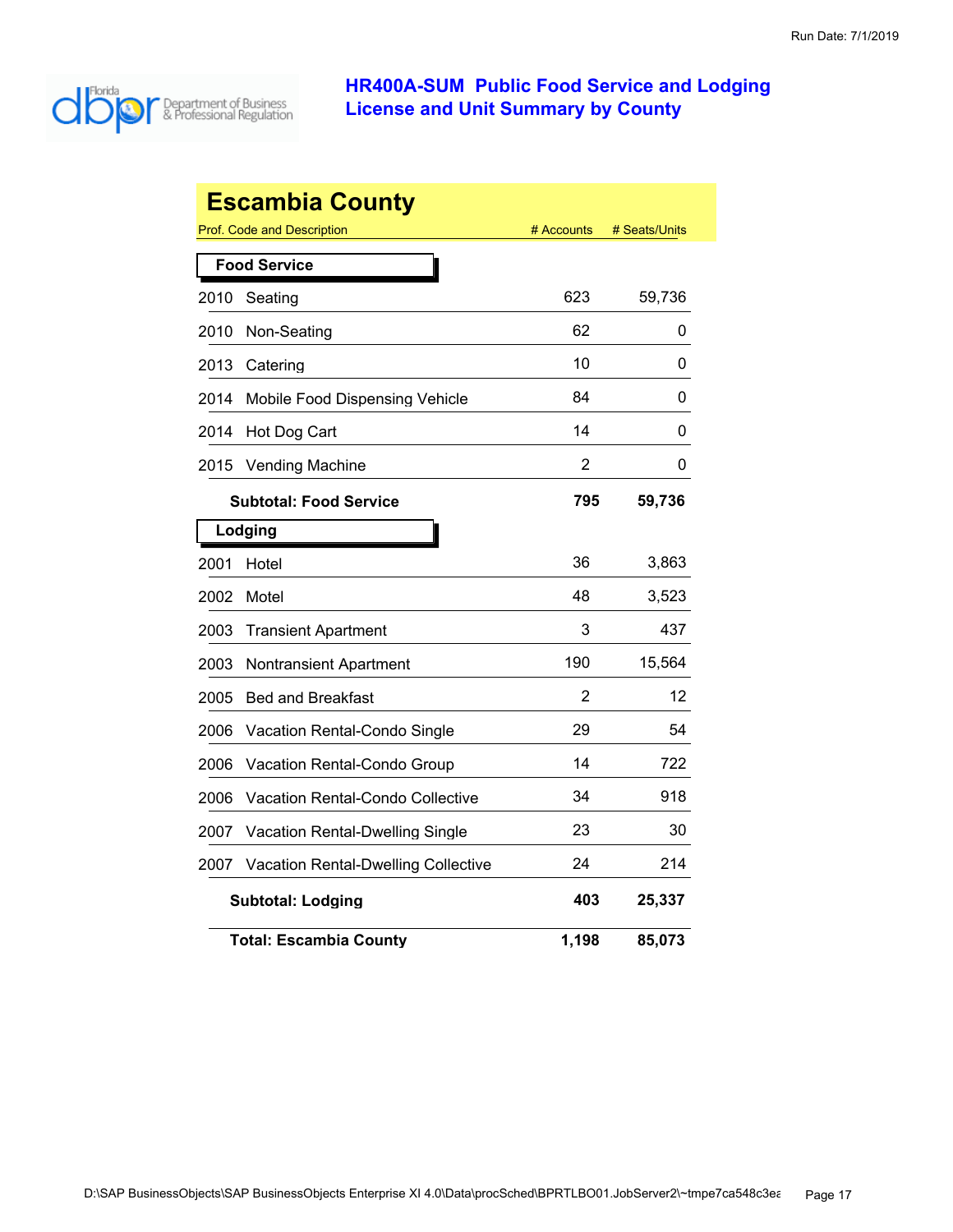

|      | <b>Flagler County</b>                      |            |               |
|------|--------------------------------------------|------------|---------------|
|      | Prof. Code and Description                 | # Accounts | # Seats/Units |
|      | <b>Food Service</b>                        |            |               |
| 2010 | Seating                                    | 206        | 16,821        |
| 2010 | Non-Seating                                | 9          | 0             |
| 2013 | Catering                                   | 3          | 0             |
| 2014 | Mobile Food Dispensing Vehicle             | 9          | 0             |
| 2014 | Hot Dog Cart                               | 2          | 0             |
| 2015 | <b>Vending Machine</b>                     | 1          | 0             |
|      | <b>Subtotal: Food Service</b>              | 230        | 16,821        |
|      | Lodging                                    |            |               |
| 2001 | Hotel                                      | 8          | 705           |
| 2002 | Motel                                      | 9          | 231           |
| 2003 | <b>Transient Apartment</b>                 | 5          | 33            |
| 2003 | Nontransient Apartment                     | 18         | 1,258         |
| 2005 | <b>Bed and Breakfast</b>                   | 2          | 13            |
| 2006 | Vacation Rental-Condo Single               | 103        | 108           |
| 2006 | Vacation Rental-Condo Group                | 6          | 145           |
| 2006 | <b>Vacation Rental-Condo Collective</b>    | 16         | 442           |
| 2007 | <b>Vacation Rental-Dwelling Single</b>     | 90         | 100           |
| 2007 | <b>Vacation Rental-Dwelling Group</b>      | 2          | 13            |
| 2007 | <b>Vacation Rental-Dwelling Collective</b> | 24         | 138           |
|      | <b>Subtotal: Lodging</b>                   | 283        | 3,186         |
|      | <b>Total: Flagler County</b>               | 513        | 20,007        |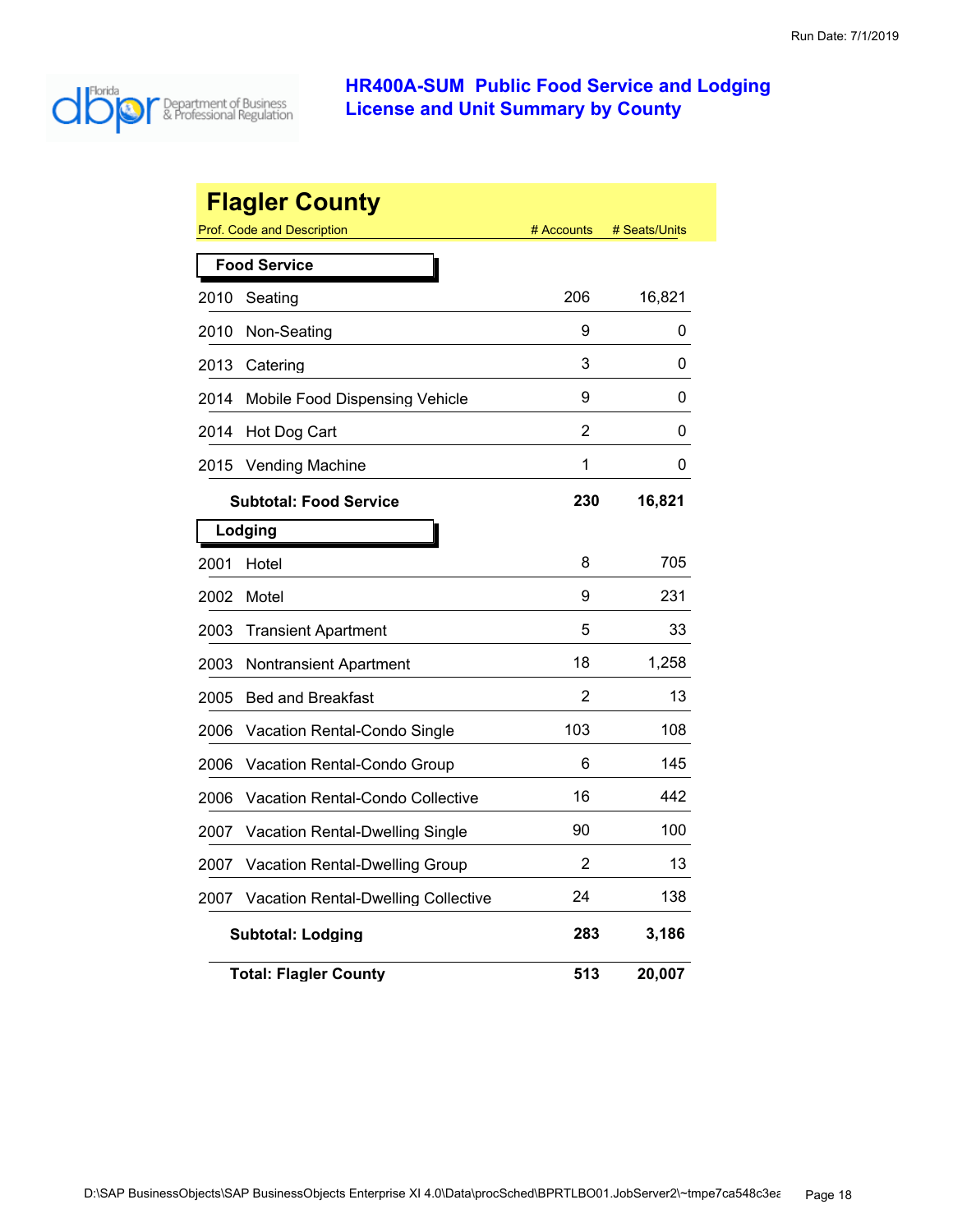

|      | <b>Franklin County</b>                     |            |               |
|------|--------------------------------------------|------------|---------------|
|      | <b>Prof. Code and Description</b>          | # Accounts | # Seats/Units |
|      | <b>Food Service</b>                        |            |               |
| 2010 | Seating                                    | 41         | 2,973         |
| 2010 | Non-Seating                                | 2          | 0             |
| 2014 | Mobile Food Dispensing Vehicle             | 6          | 0             |
| 2014 | Hot Dog Cart                               | 1          | 0             |
|      | <b>Subtotal: Food Service</b>              | 50         | 2,973         |
|      | Lodging                                    |            |               |
| 2001 | Hotel                                      | 4          | 83            |
| 2002 | Motel                                      | 7          | 286           |
| 2003 | <b>Transient Apartment</b>                 | 2          | 25            |
| 2003 | <b>Nontransient Apartment</b>              | 5          | 129           |
| 2005 | <b>Bed and Breakfast</b>                   | 4          | 32            |
| 2006 | Vacation Rental-Condo Single               | 21         | 21            |
| 2006 | <b>Vacation Rental-Condo Collective</b>    | 2          | 77            |
| 2007 | <b>Vacation Rental-Dwelling Single</b>     | 80         | 89            |
| 2007 | <b>Vacation Rental-Dwelling Group</b>      | 1          | 5             |
| 2007 | <b>Vacation Rental-Dwelling Collective</b> | 17         | 637           |
|      | <b>Subtotal: Lodging</b>                   | 143        | 1,384         |
|      | <b>Total: Franklin County</b>              | 193        | 4,357         |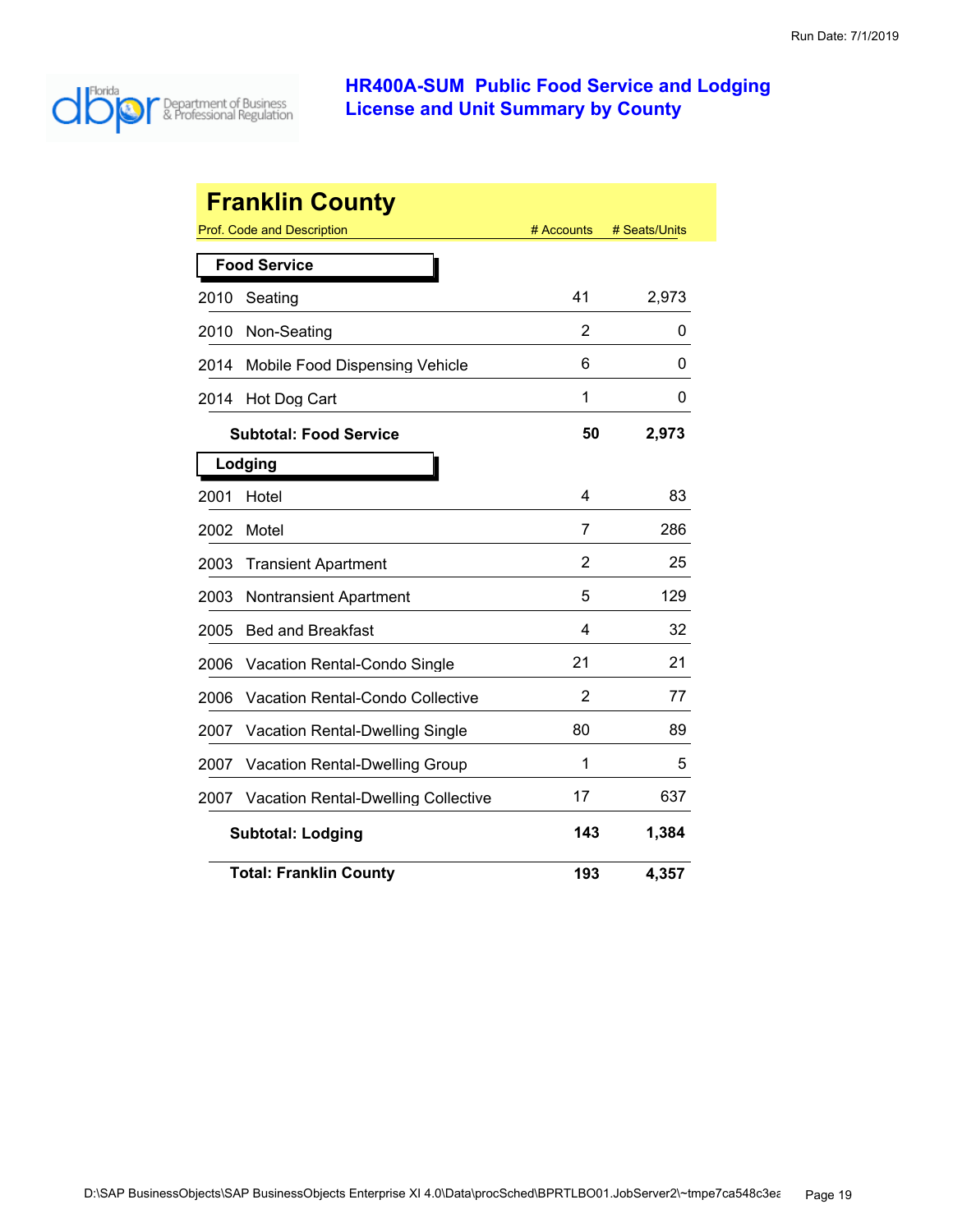

| <b>Gadsden County</b>                          |  |            |               |  |
|------------------------------------------------|--|------------|---------------|--|
| Prof. Code and Description                     |  | # Accounts | # Seats/Units |  |
| <b>Food Service</b>                            |  |            |               |  |
| Seating<br>2010                                |  | 58         | 3,407         |  |
| Non-Seating<br>2010                            |  | 3          | O             |  |
| Mobile Food Dispensing Vehicle<br>2014         |  | 28         | O             |  |
| <b>Subtotal: Food Service</b>                  |  | 89         | 3,407         |  |
| Lodging                                        |  |            |               |  |
| 2001<br>Hotel                                  |  | 4          | 236           |  |
| Motel<br>2002                                  |  | 11         | 243           |  |
| 2003<br><b>Transient Apartment</b>             |  | 1          | 60            |  |
| 2003<br><b>Nontransient Apartment</b>          |  | 16         | 958           |  |
| 2005<br><b>Bed and Breakfast</b>               |  | 2          | 15            |  |
| <b>Vacation Rental-Dwelling Single</b><br>2007 |  | 1          | 1             |  |
| <b>Vacation Rental-Dwelling Group</b><br>2007  |  | 2          | 8             |  |
| <b>Subtotal: Lodging</b>                       |  | 37         | 1,521         |  |
| <b>Total: Gadsden County</b>                   |  | 126        | 4,928         |  |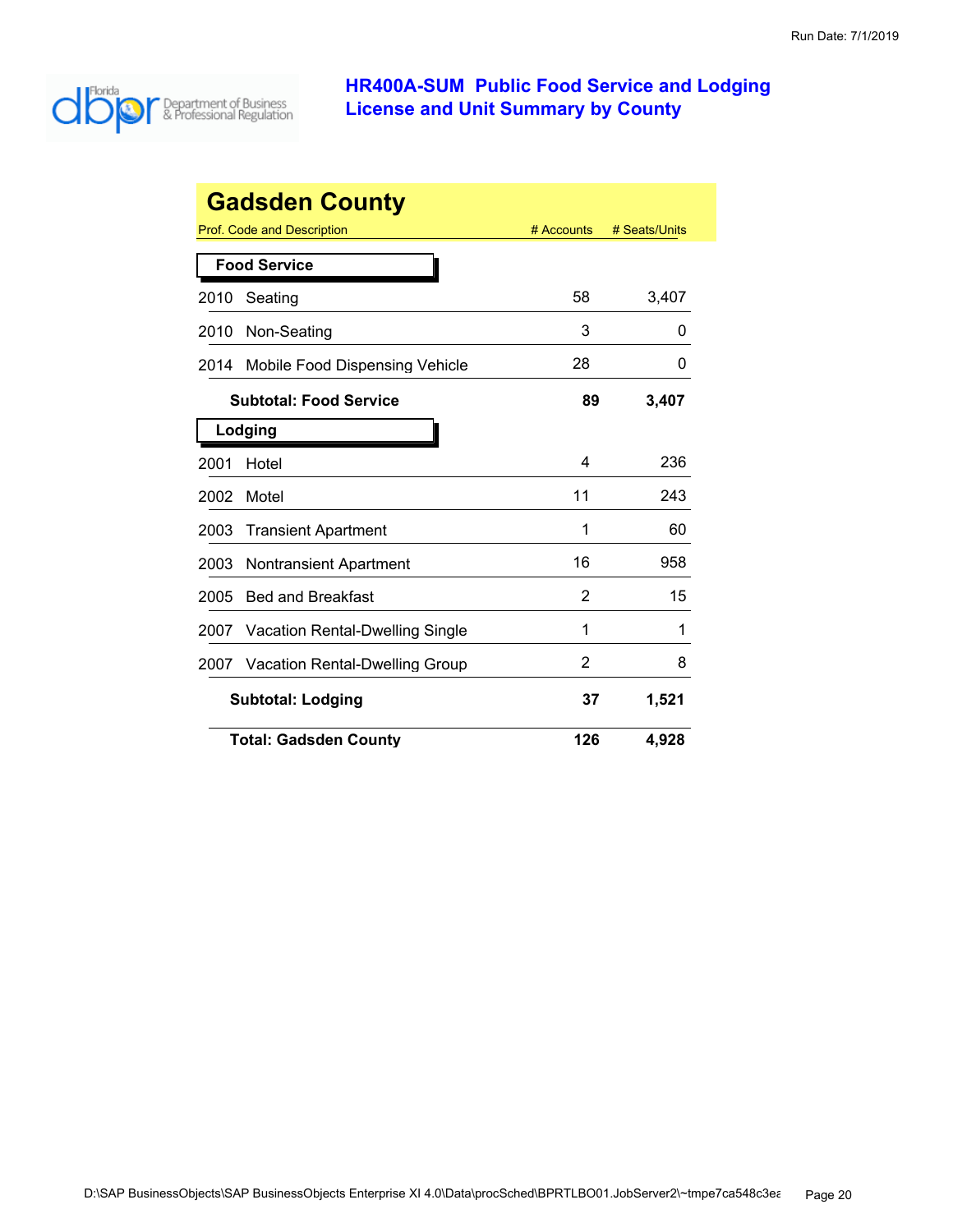

| <b>Gilchrist County</b> |                                     |            |               |  |
|-------------------------|-------------------------------------|------------|---------------|--|
|                         | Prof. Code and Description          | # Accounts | # Seats/Units |  |
|                         | <b>Food Service</b>                 |            |               |  |
| 2010                    | Seating                             | 15         | 1,051         |  |
| 2014                    | Mobile Food Dispensing Vehicle      | 1          |               |  |
|                         | <b>Subtotal: Food Service</b>       | 16         | 1,051         |  |
|                         | Lodging                             |            |               |  |
| 2002                    | Motel                               | 2          | 52            |  |
| 2003                    | <b>Transient Apartment</b>          | 1          | 1             |  |
| 2003                    | <b>Nontransient Apartment</b>       | 3          | 66            |  |
| 2007                    | Vacation Rental-Dwelling Collective | 1          |               |  |
|                         | <b>Subtotal: Lodging</b>            |            | 120           |  |
|                         | <b>Total: Gilchrist County</b>      | 23         | 1,171         |  |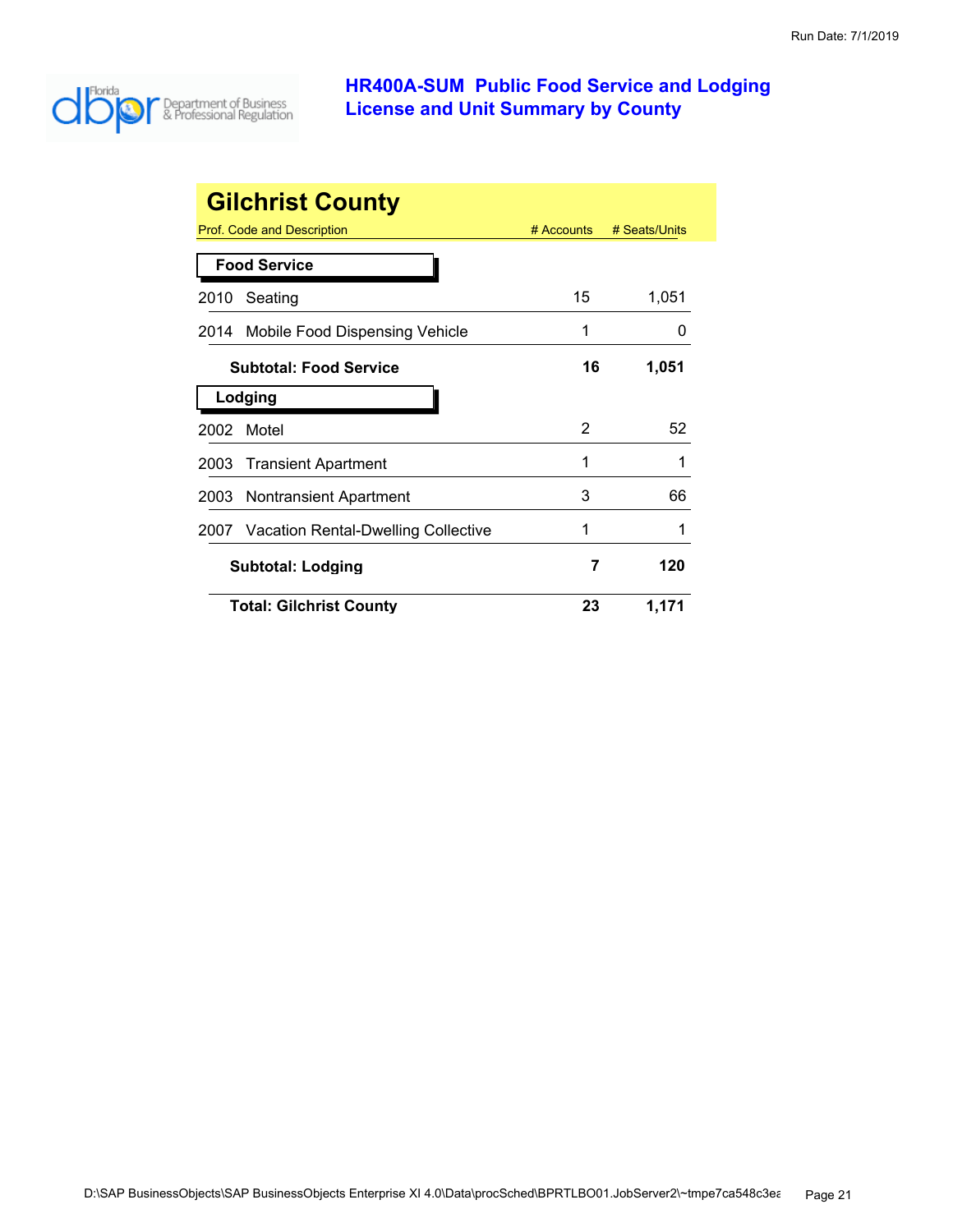

|      | <b>Glades County</b>           |            |               |
|------|--------------------------------|------------|---------------|
|      | Prof. Code and Description     | # Accounts | # Seats/Units |
|      | <b>Food Service</b>            |            |               |
| 2010 | Seating                        | 12         | 545           |
| 2010 | Non-Seating                    | 1          | 0             |
| 2013 | Catering                       | 1          | O             |
| 2014 | Mobile Food Dispensing Vehicle | 1          | ი             |
|      | <b>Subtotal: Food Service</b>  | 15         | 545           |
|      | Lodging                        |            |               |
| 2002 | Motel                          | 8          | 99            |
| 2003 | <b>Transient Apartment</b>     | 2          | 22            |
| 2003 | <b>Nontransient Apartment</b>  | 2          | 78            |
|      | <b>Subtotal: Lodging</b>       | 12         | 199           |
|      | <b>Total: Glades County</b>    | 27         | 744           |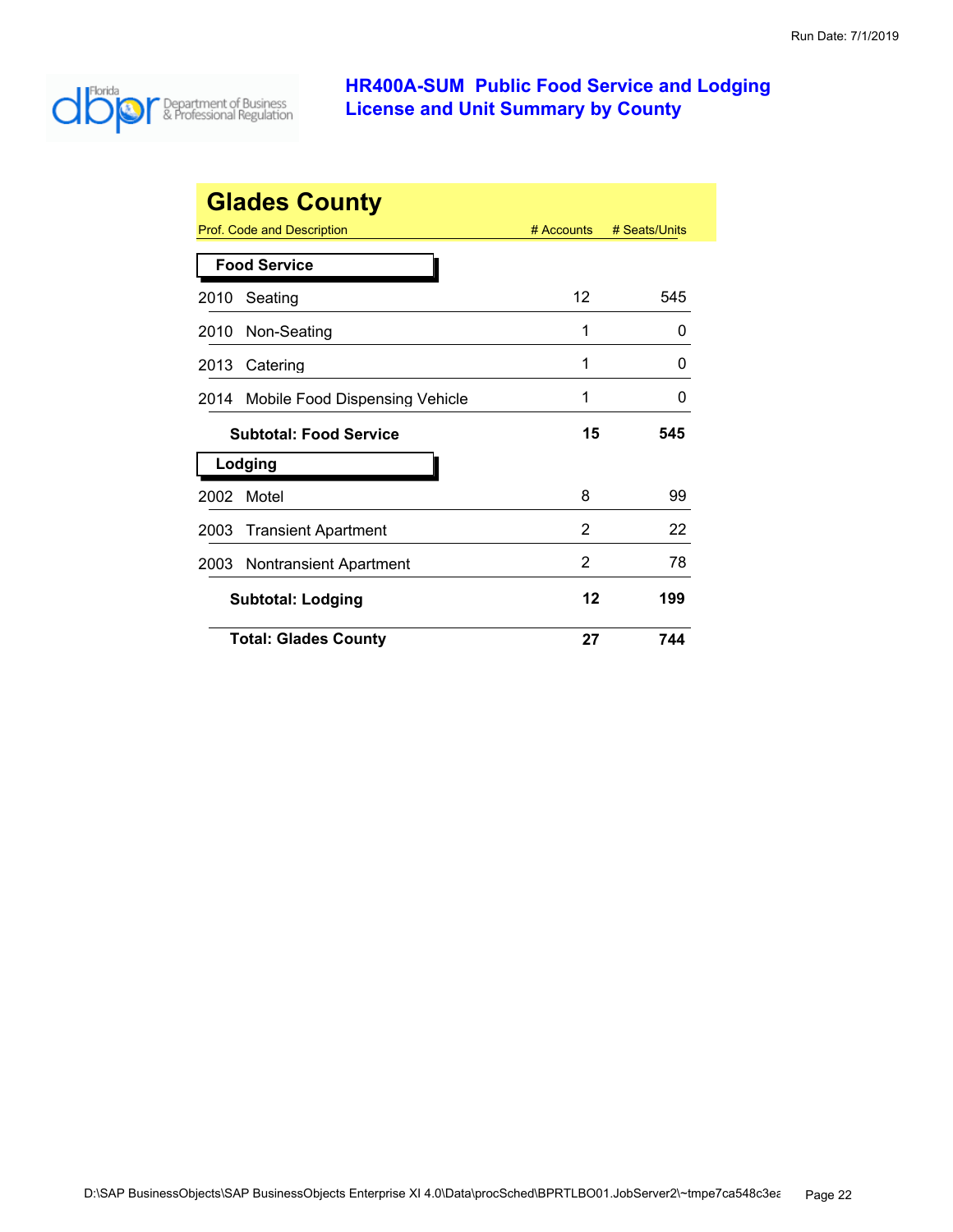

|      | <b>Gulf County</b>                      |            |               |
|------|-----------------------------------------|------------|---------------|
|      | <b>Prof. Code and Description</b>       | # Accounts | # Seats/Units |
|      | <b>Food Service</b>                     |            |               |
| 2010 | Seating                                 | 32         | 2,354         |
| 2010 | Non-Seating                             | 2          | 0             |
| 2013 | Catering                                | 2          | 0             |
| 2014 | Mobile Food Dispensing Vehicle          | 11         | 0             |
|      | <b>Subtotal: Food Service</b>           | 47         | 2,354         |
|      | Lodging                                 |            |               |
| 2001 | Hotel                                   | 2          | 91            |
| 2002 | Motel                                   | 1          | 11            |
| 2003 | <b>Nontransient Apartment</b>           | 4          | 163           |
| 2005 | <b>Bed and Breakfast</b>                | 2          | 13            |
| 2006 | <b>Vacation Rental-Condo Single</b>     | 3          | 3             |
| 2006 | Vacation Rental-Condo Group             | 1          | 15            |
| 2006 | <b>Vacation Rental-Condo Collective</b> | 4          | 100           |
| 2007 | <b>Vacation Rental-Dwelling Single</b>  | 43         | 45            |
| 2007 | <b>Vacation Rental-Dwelling Group</b>   | 3          | 35            |
| 2007 | Vacation Rental-Dwelling Collective     | 26         | 468           |
|      | <b>Subtotal: Lodging</b>                | 89         | 944           |
|      | <b>Total: Gulf County</b>               | 136        | 3,298         |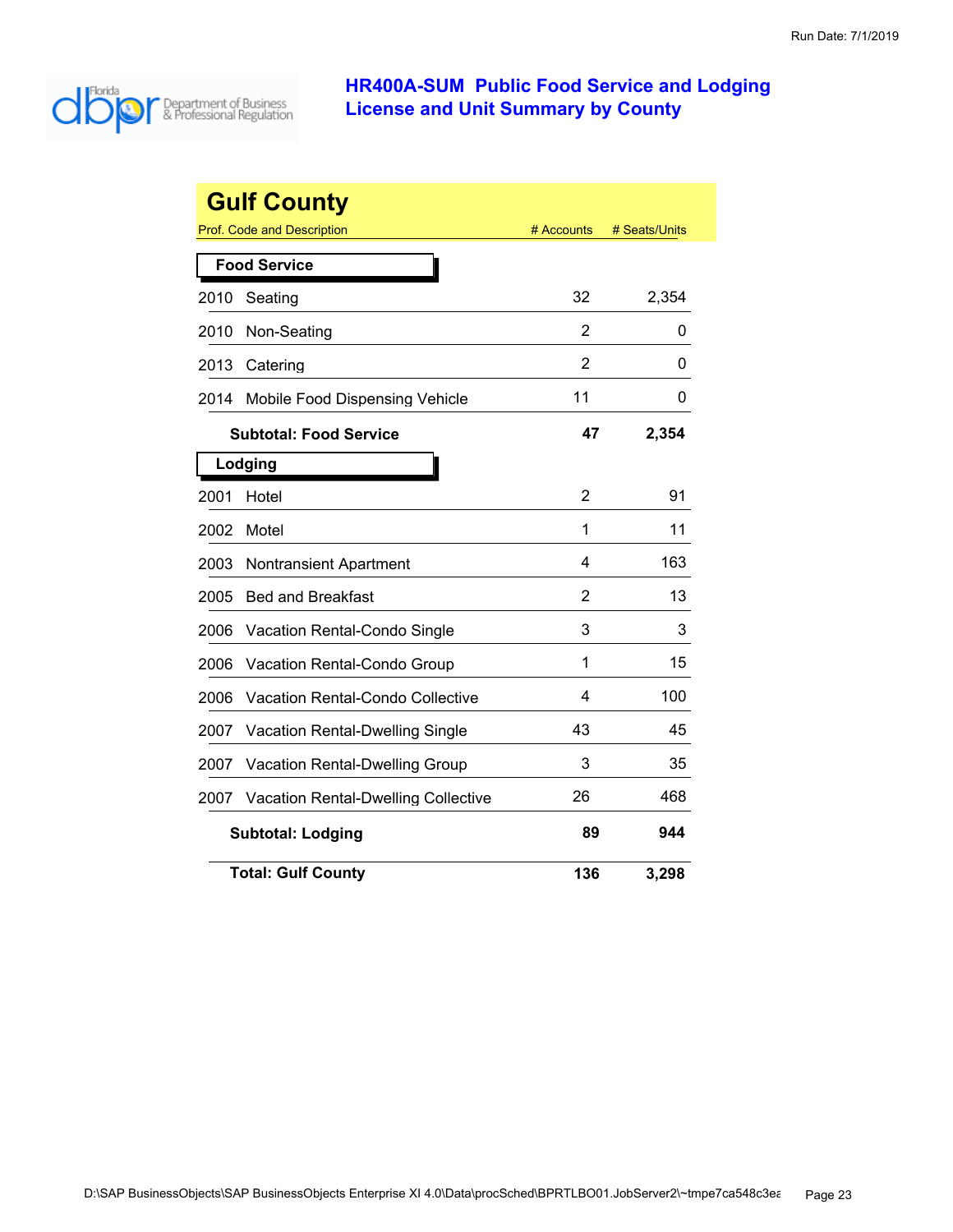

|      | <b>Hamilton County</b>            |              |               |
|------|-----------------------------------|--------------|---------------|
|      | <b>Prof. Code and Description</b> | $#$ Accounts | # Seats/Units |
|      | <b>Food Service</b>               |              |               |
| 2010 | Seating                           | 10           | 526           |
| 2010 | Non-Seating                       | 4            | 0             |
| 2014 | Mobile Food Dispensing Vehicle    | 10           | O             |
| 2015 | <b>Vending Machine</b>            | 2            | O             |
|      | <b>Subtotal: Food Service</b>     | 26           | 526           |
|      | Lodging                           |              |               |
| 2002 | Motel                             | 6            | 161           |
| 2003 | Nontransient Apartment            | 7            | 167           |
| 2005 | <b>Bed and Breakfast</b>          | 1            | 5             |
|      | <b>Subtotal: Lodging</b>          | 14           | 333           |
|      | <b>Total: Hamilton County</b>     | 40           | 859           |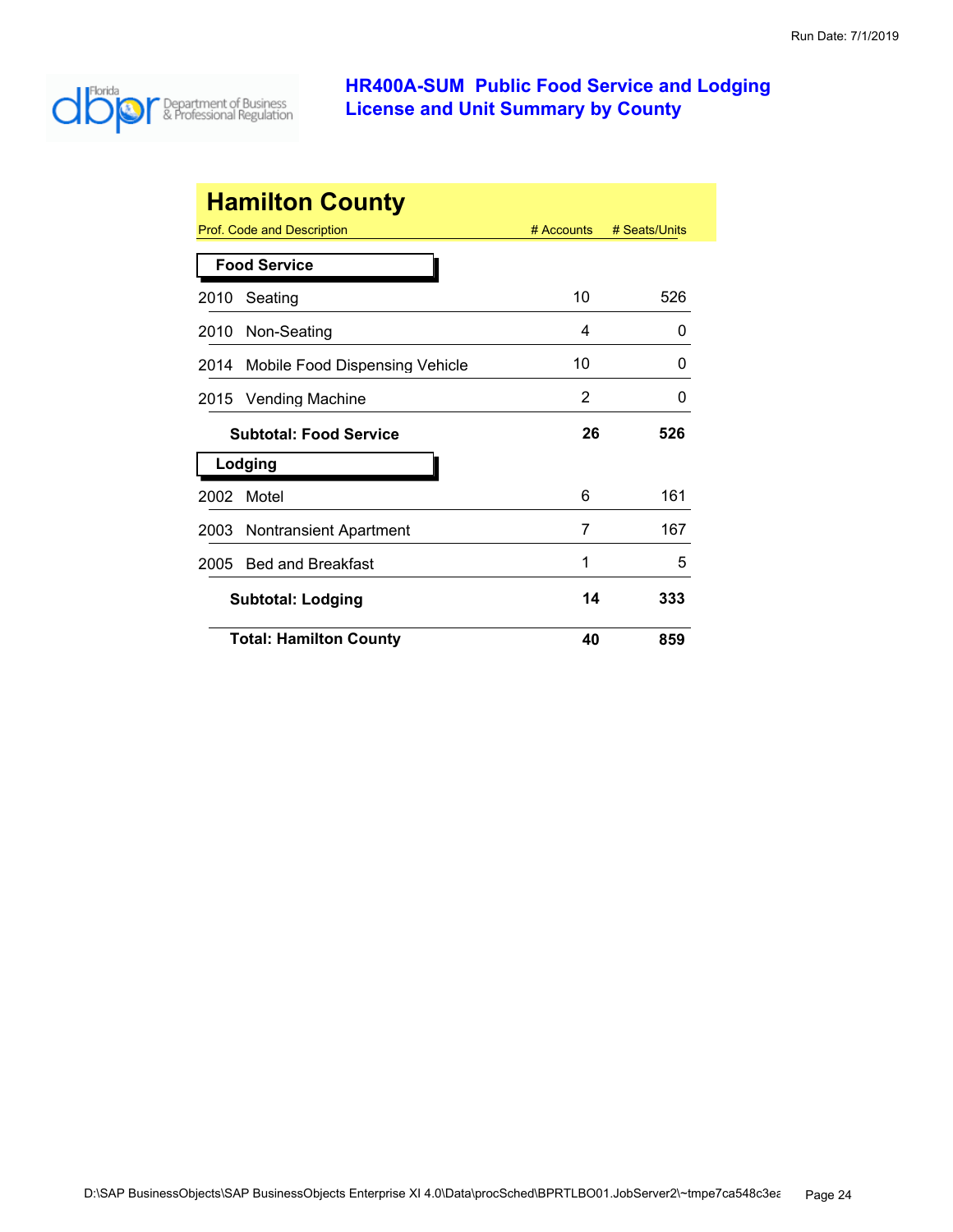

|      | <b>Hardee County</b>              |            |               |
|------|-----------------------------------|------------|---------------|
|      | <b>Prof. Code and Description</b> | # Accounts | # Seats/Units |
|      | <b>Food Service</b>               |            |               |
| 2010 | Seating                           | 37         | 2,390         |
| 2010 | Non-Seating                       | 3          | O             |
| 2014 | Mobile Food Dispensing Vehicle    | 12         | $\mathbf{0}$  |
|      | <b>Subtotal: Food Service</b>     |            | 2,390         |
|      |                                   |            |               |
|      | Lodging                           |            |               |
| 2001 | Hotel                             | 1          | 48            |
| 2002 | Motel                             | 3          | 64            |
| 2003 | <b>Nontransient Apartment</b>     | 15         | 680           |
| 2007 | Vacation Rental-Dwelling Single   | 1          |               |
|      | <b>Subtotal: Lodging</b>          | 20         | 793           |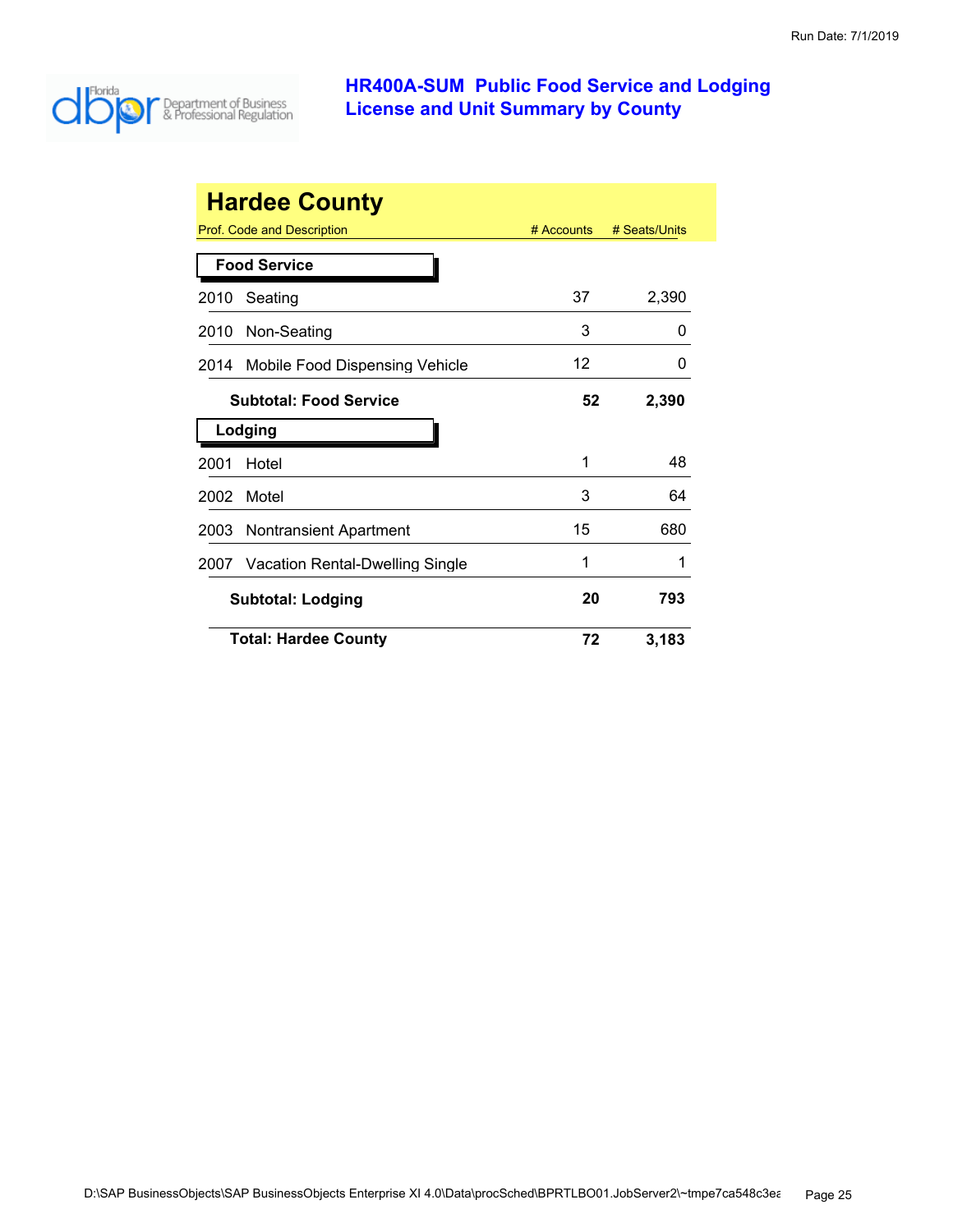

| <b>Hendry County</b> |                                         |            |               |
|----------------------|-----------------------------------------|------------|---------------|
|                      | Prof. Code and Description              | # Accounts | # Seats/Units |
|                      | <b>Food Service</b>                     |            |               |
| 2010                 | Seating                                 | 61         | 4,435         |
| 2010                 | Non-Seating                             | 6          | 0             |
| 2014                 | Mobile Food Dispensing Vehicle          | 14         | 0             |
|                      | <b>Subtotal: Food Service</b>           | 81         | 4,435         |
|                      | Lodging                                 |            |               |
| 2001                 | Hotel                                   | 4          | 175           |
| 2002                 | Motel                                   | 9          | 248           |
| 2003                 | Nontransient Apartment                  | 18         | 583           |
| 2006                 | Vacation Rental-Condo Group             | 2          | 68            |
| 2006                 | <b>Vacation Rental-Condo Collective</b> | 1          | 2             |
| 2007                 | Vacation Rental-Dwelling Single         | 2          | 4             |
|                      | <b>Subtotal: Lodging</b>                |            | 1,080         |
|                      | <b>Total: Hendry County</b>             | 117        | 5,515         |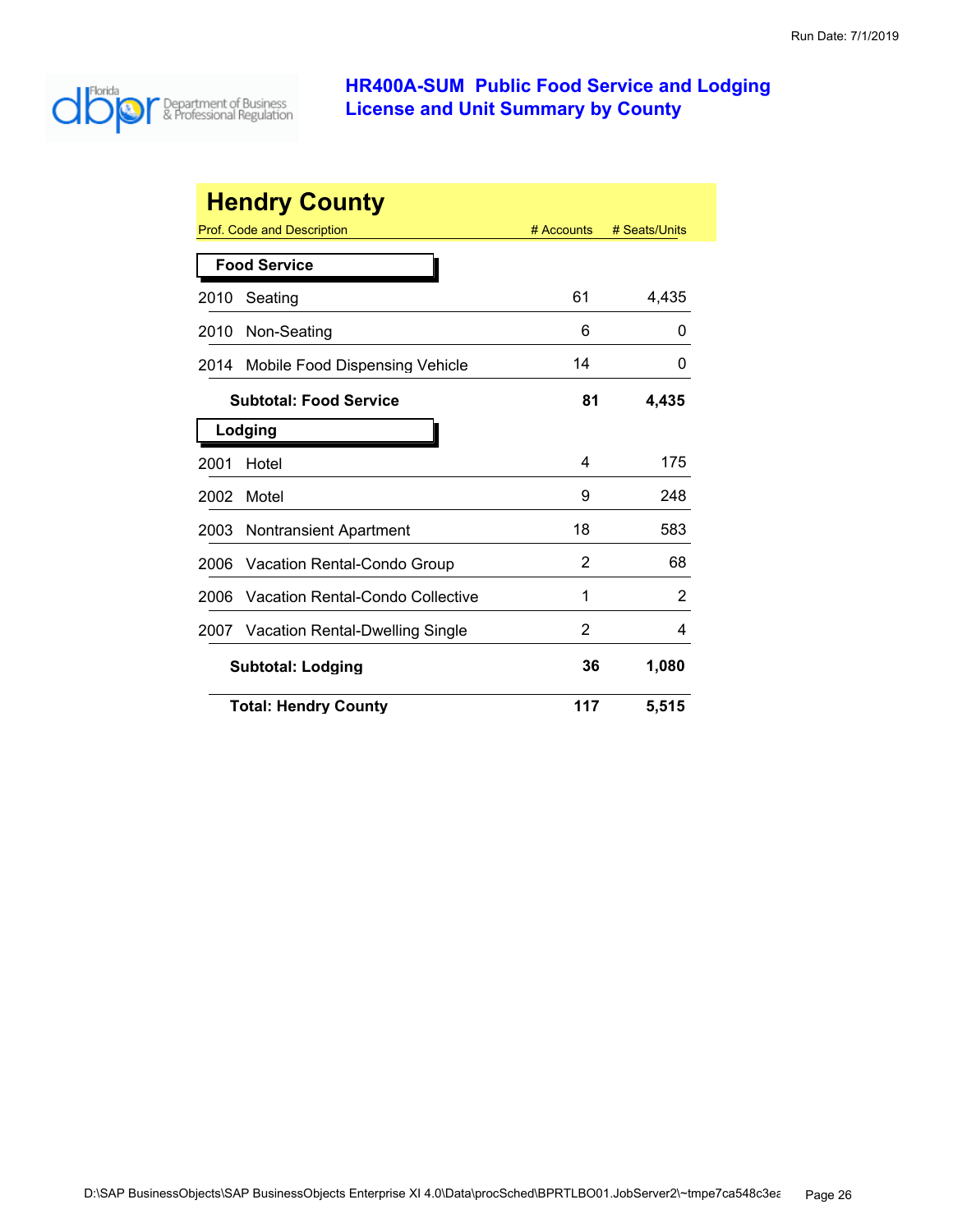

| <b>Hernando County</b> |                                                           |     |        |  |  |
|------------------------|-----------------------------------------------------------|-----|--------|--|--|
|                        | Prof. Code and Description<br># Seats/Units<br># Accounts |     |        |  |  |
|                        | <b>Food Service</b>                                       |     |        |  |  |
| 2010                   | Seating                                                   | 292 | 31,412 |  |  |
| 2010                   | Non-Seating                                               | 22  | 0      |  |  |
| 2013                   | Catering                                                  | 5   | 0      |  |  |
| 2014                   | Mobile Food Dispensing Vehicle                            | 34  | 0      |  |  |
| 2014                   | Hot Dog Cart                                              | 7   | 0      |  |  |
| 2015                   | <b>Vending Machine</b>                                    | 3   | 0      |  |  |
|                        | <b>Subtotal: Food Service</b>                             | 363 | 31,412 |  |  |
|                        | Lodging                                                   |     |        |  |  |
| 2001                   | Hotel                                                     | 5   | 343    |  |  |
| 2002                   | Motel                                                     | 12  | 635    |  |  |
| 2003                   | <b>Transient Apartment</b>                                | 4   | 27     |  |  |
| 2003                   | <b>Nontransient Apartment</b>                             | 59  | 3,441  |  |  |
| 2005                   | <b>Bed and Breakfast</b>                                  | 2   | 4      |  |  |
| 2007                   | <b>Vacation Rental-Dwelling Single</b>                    | 8   | 8      |  |  |
| 2007                   | <b>Vacation Rental-Dwelling Collective</b>                | 5   | 5      |  |  |
|                        | 95<br>4,463<br><b>Subtotal: Lodging</b>                   |     |        |  |  |
|                        | <b>Total: Hernando County</b>                             | 458 | 35,875 |  |  |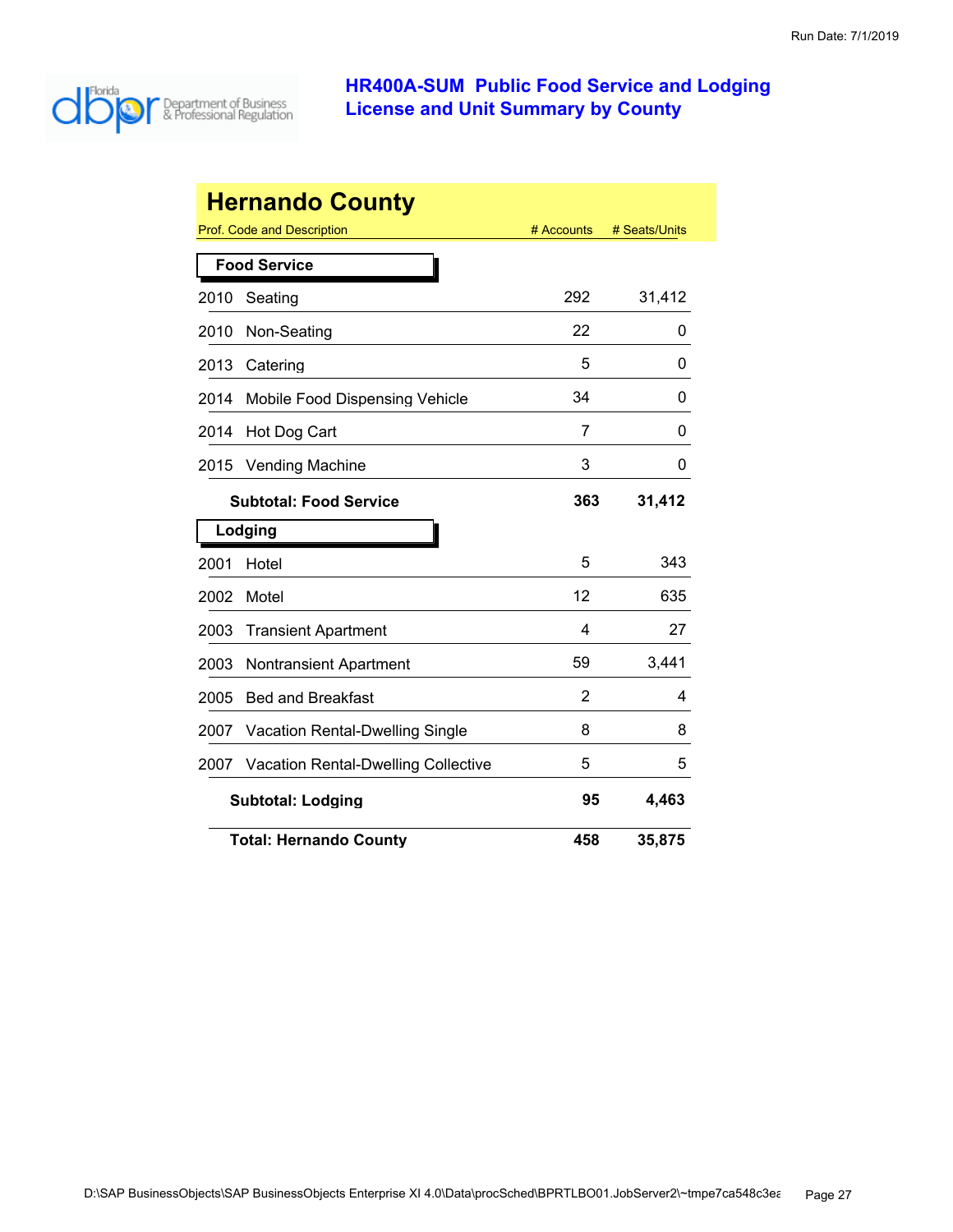

|      | <b>Highlands County</b>                    |            |               |
|------|--------------------------------------------|------------|---------------|
|      | Prof. Code and Description                 | # Accounts | # Seats/Units |
|      | <b>Food Service</b>                        |            |               |
| 2010 | Seating                                    | 167        | 15,136        |
| 2010 | Non-Seating                                | 12         | 0             |
| 2014 | Mobile Food Dispensing Vehicle             | 20         | 0             |
| 2015 | <b>Vending Machine</b>                     | 4          | 0             |
|      | <b>Subtotal: Food Service</b>              | 203        | 15,136        |
|      | Lodging                                    |            |               |
| 2001 | Hotel                                      | 9          | 903           |
| 2002 | Motel                                      | 12         | 363           |
| 2003 | <b>Transient Apartment</b>                 | 12         | 264           |
| 2003 | <b>Nontransient Apartment</b>              | 79         | 2,559         |
| 2006 | Vacation Rental-Condo Group                | 4          | 74            |
| 2006 | <b>Vacation Rental-Condo Collective</b>    | 2          | 15            |
| 2007 | <b>Vacation Rental-Dwelling Single</b>     | 4          | 7             |
| 2007 | <b>Vacation Rental-Dwelling Collective</b> | 1          | 1             |
|      | <b>Subtotal: Lodging</b>                   | 123        | 4,186         |
|      | <b>Total: Highlands County</b>             | 326        | 19,322        |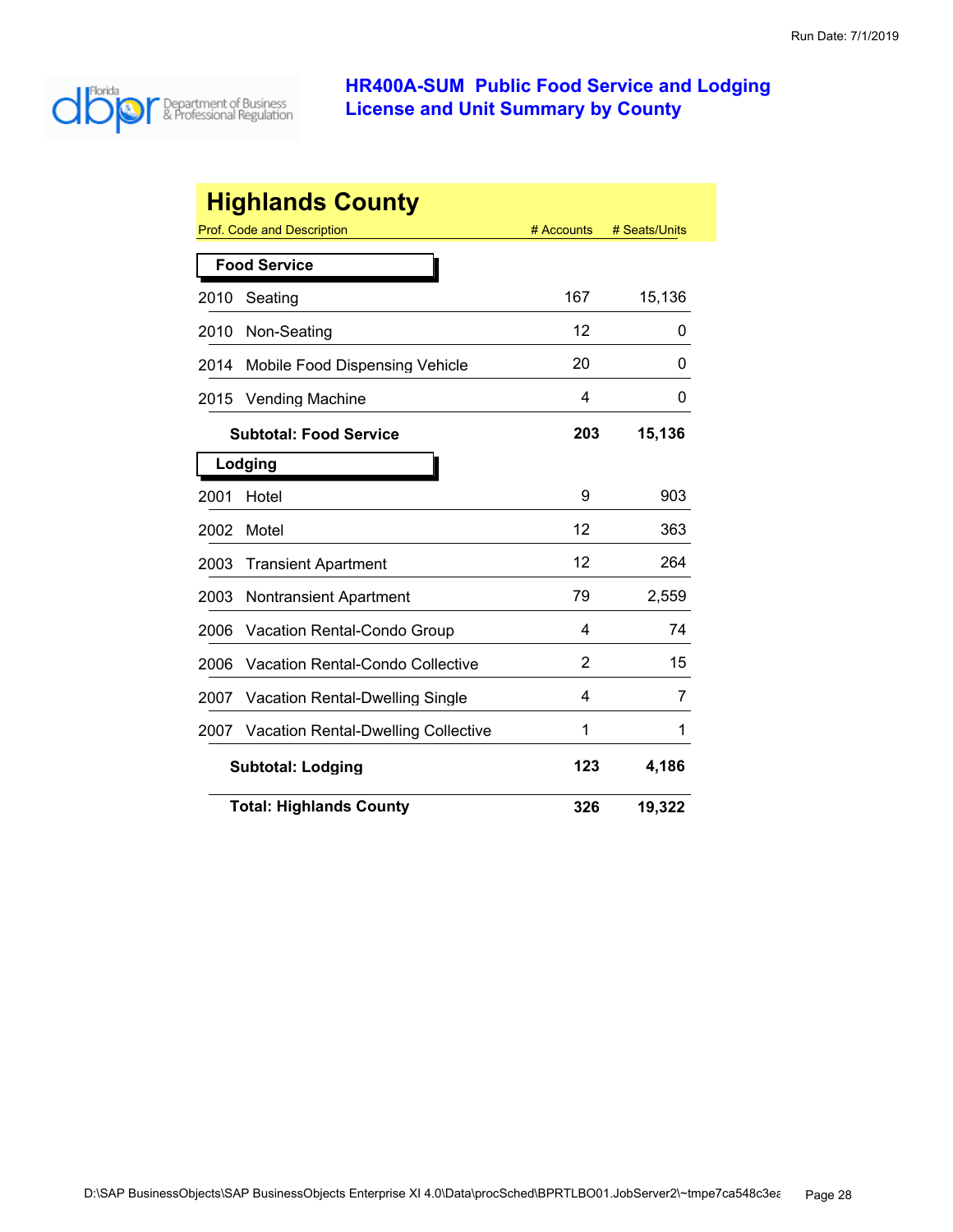

|      | <b>Hillsborough County</b>                 |            |               |
|------|--------------------------------------------|------------|---------------|
|      | <b>Prof. Code and Description</b>          | # Accounts | # Seats/Units |
|      | <b>Food Service</b>                        |            |               |
| 2010 | Seating                                    | 2,618      | 234,956       |
| 2010 | Non-Seating                                | 415        | 0             |
| 2012 | Theme Park Food Cart                       | 5          | 106           |
| 2013 | Catering                                   | 97         | 0             |
| 2014 | Mobile Food Dispensing Vehicle             | 400        | 0             |
| 2014 | Hot Dog Cart                               | 24         | O             |
| 2015 | <b>Vending Machine</b>                     | 45         | 0             |
|      | <b>Subtotal: Food Service</b>              | 3,604      | 235,062       |
|      | Lodging                                    |            |               |
| 2001 | Hotel                                      | 116        | 17,735        |
| 2002 | Motel                                      | 97         | 5,207         |
| 2003 | <b>Transient Apartment</b>                 | 23         | 1,592         |
| 2003 | Nontransient Apartment                     | 926        | 124,320       |
| 2005 | <b>Bed and Breakfast</b>                   | 7          | 28            |
| 2006 | Vacation Rental-Condo Single               | 9          | 10            |
| 2006 | <b>Vacation Rental-Condo Group</b>         | 6          | 375           |
| 2006 | Vacation Rental-Condo Collective           | 1          | 1             |
| 2007 | <b>Vacation Rental-Dwelling Single</b>     | 68         | 75            |
| 2007 | <b>Vacation Rental-Dwelling Group</b>      | 3          | 35            |
| 2007 | <b>Vacation Rental-Dwelling Collective</b> | 18         | 113           |
|      | <b>Subtotal: Lodging</b>                   | 1,274      | 149,491       |
|      | <b>Total: Hillsborough County</b>          | 4,878      | 384,553       |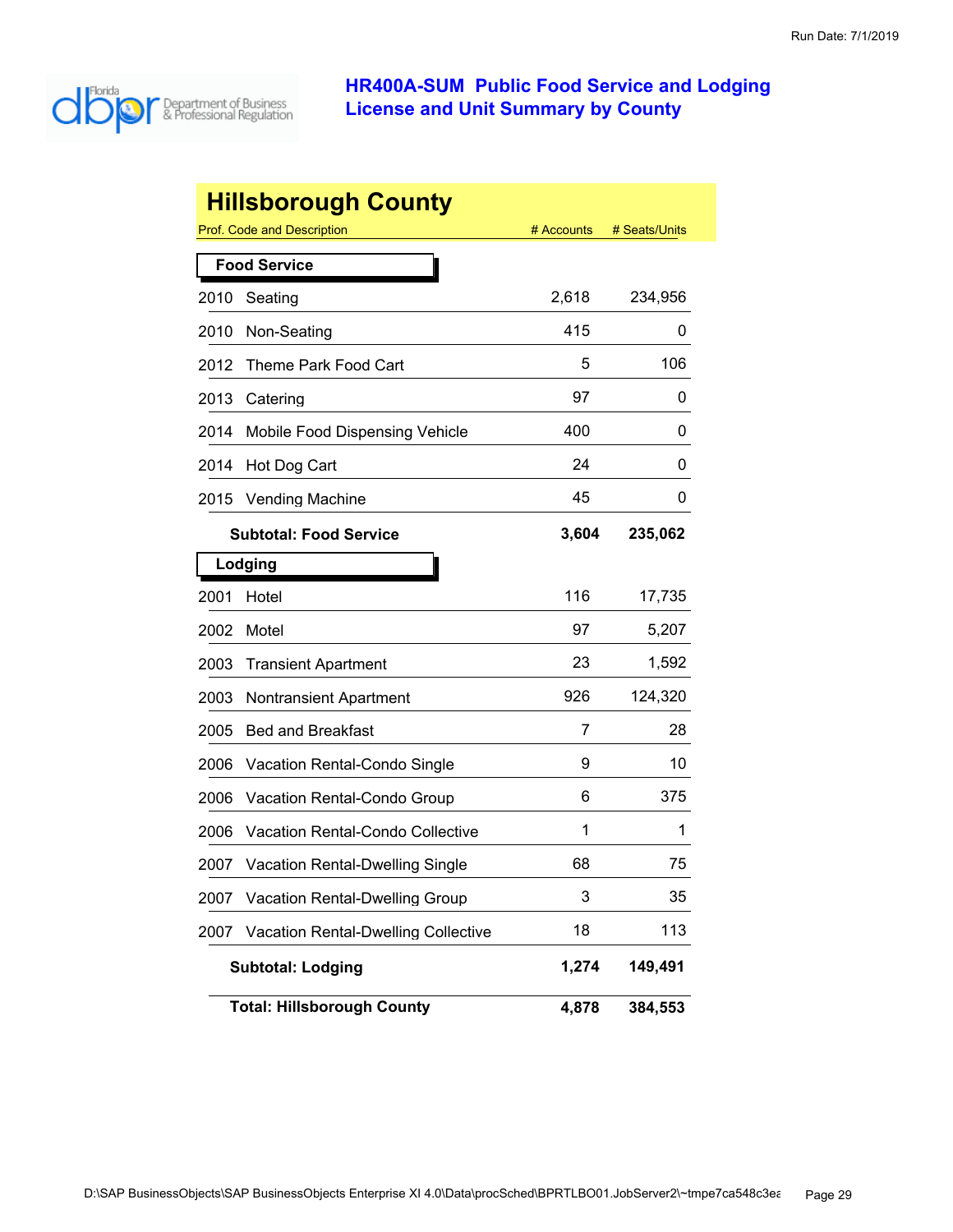

| <b>Holmes County</b>                  |              |               |
|---------------------------------------|--------------|---------------|
| Prof. Code and Description            | $#$ Accounts | # Seats/Units |
| <b>Food Service</b>                   |              |               |
| Seating<br>2010                       | 21           | 1,522         |
| 2014 Mobile Food Dispensing Vehicle   | 3            | 0             |
| <b>Subtotal: Food Service</b>         | 24           | 1,522         |
| Lodging                               |              |               |
| Motel<br>2002                         | 5            | 243           |
| <b>Nontransient Apartment</b><br>2003 | 10           | 139           |
| <b>Subtotal: Lodging</b>              | 15           | 382           |
| <b>Total: Holmes County</b>           | 39           | 1,904         |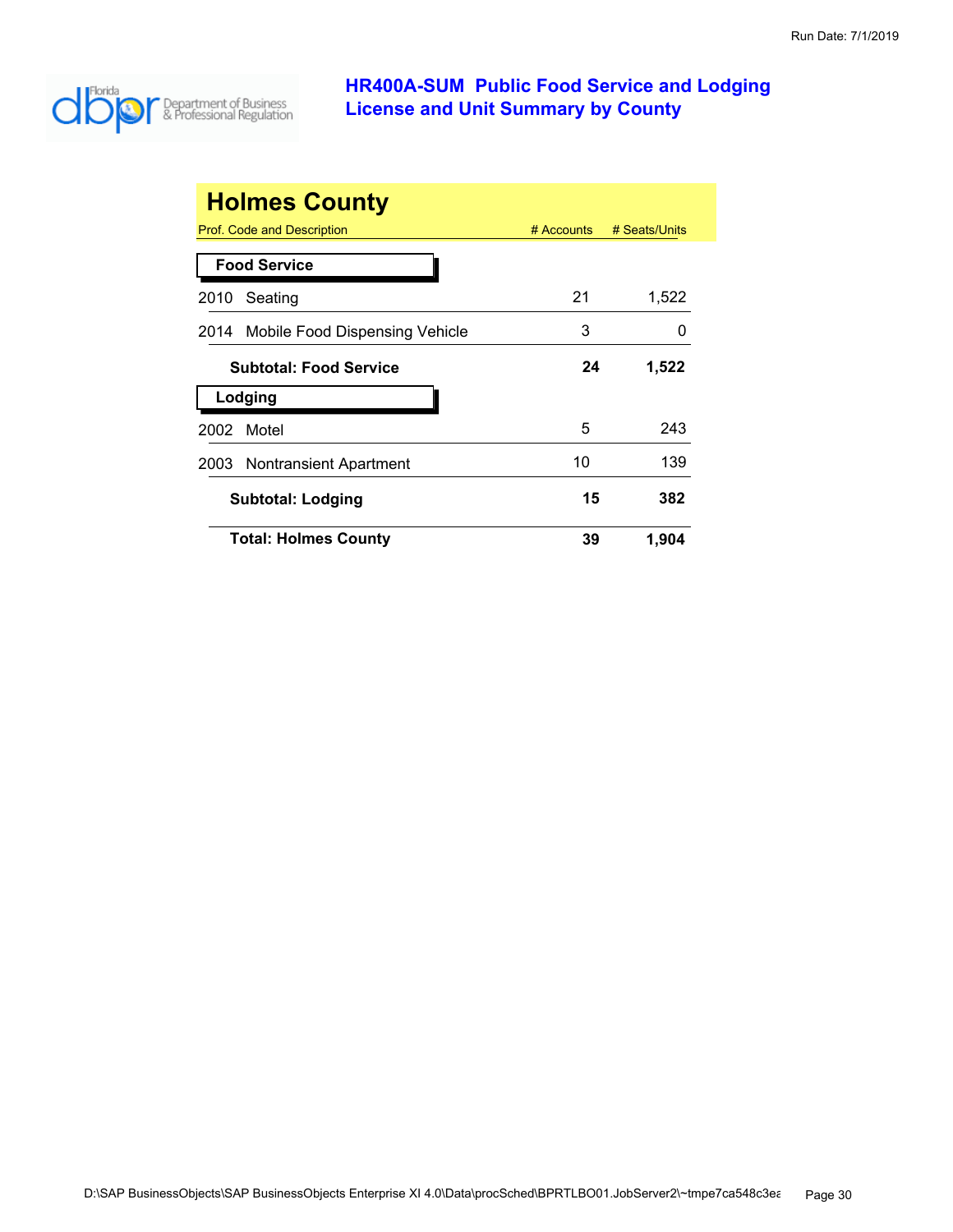

|      | <b>Indian River County</b>                 |            |               |
|------|--------------------------------------------|------------|---------------|
|      | Prof. Code and Description                 | # Accounts | # Seats/Units |
|      | <b>Food Service</b>                        |            |               |
| 2010 | Seating                                    | 330        | 30,707        |
| 2010 | Non-Seating                                | 37         | 0             |
| 2013 | Catering                                   | 4          | 0             |
| 2014 | Mobile Food Dispensing Vehicle             | 16         | 0             |
| 2014 | Hot Dog Cart                               | 2          | 0             |
| 2015 | <b>Vending Machine</b>                     | 2          | 0             |
|      | <b>Subtotal: Food Service</b>              | 391        | 30,707        |
|      | Lodging                                    |            |               |
| 2001 | Hotel                                      | 11         | 870           |
| 2002 | Motel                                      | 26         | 1,099         |
| 2003 | <b>Transient Apartment</b>                 | 5          | 53            |
| 2003 | Nontransient Apartment                     | 88         | 4,347         |
| 2005 | <b>Bed and Breakfast</b>                   | 1          | 3             |
| 2006 | Vacation Rental-Condo Single               | 4          | 4             |
| 2006 | <b>Vacation Rental-Condo Group</b>         | 5          | 298           |
| 2006 | Vacation Rental-Condo Collective           | 3          | 24            |
| 2007 | <b>Vacation Rental-Dwelling Single</b>     | 98         | 104           |
| 2007 | Vacation Rental-Dwelling Group             | 3          | 7             |
| 2007 | <b>Vacation Rental-Dwelling Collective</b> | 12         | 42            |
|      | <b>Subtotal: Lodging</b>                   | 256        | 6,851         |
|      | <b>Total: Indian River County</b>          | 647        | 37,558        |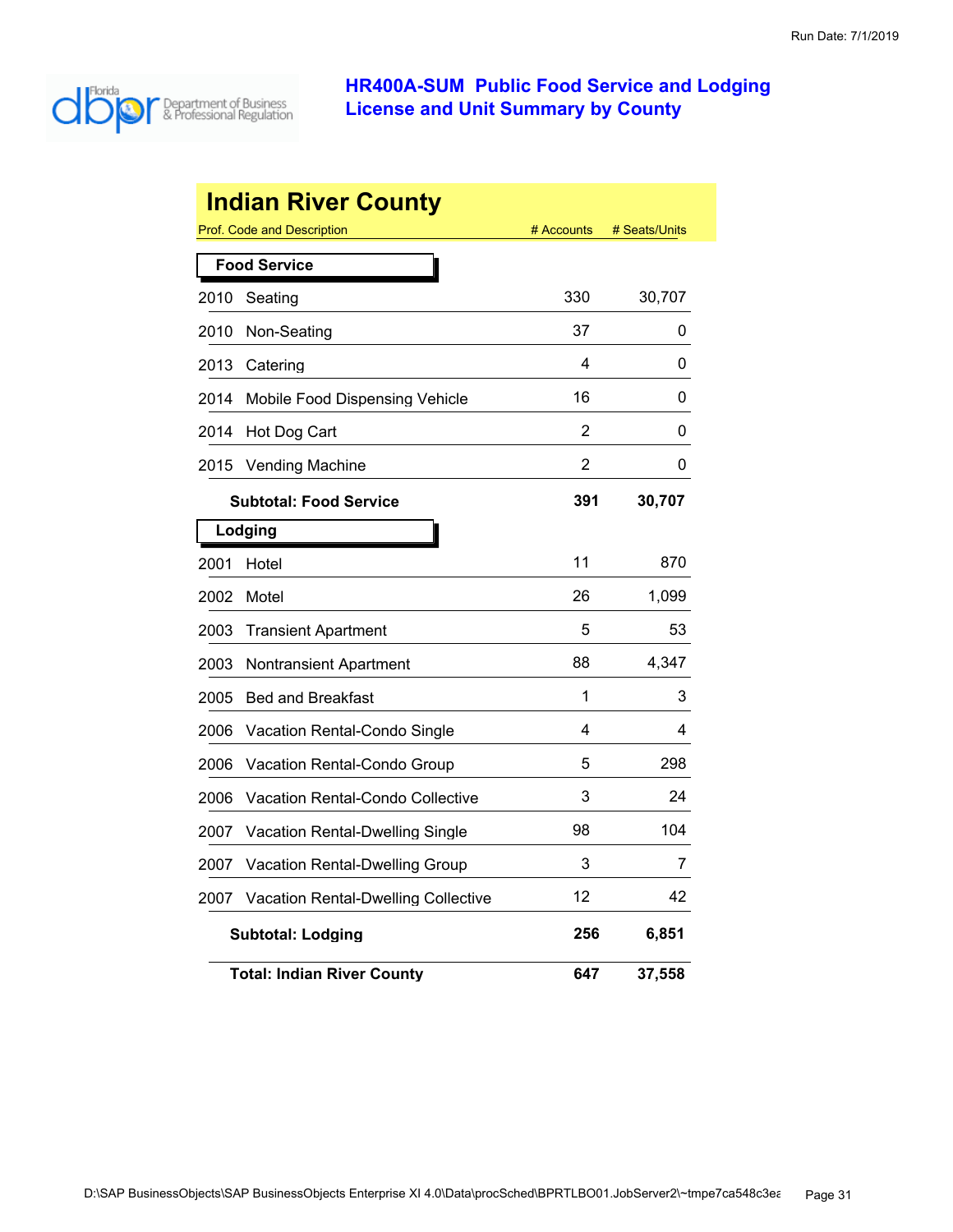

|                          | <b>Jackson County</b>           |            |               |
|--------------------------|---------------------------------|------------|---------------|
|                          | Prof. Code and Description      | # Accounts | # Seats/Units |
|                          | <b>Food Service</b>             |            |               |
| 2010                     | Seating                         | 79         | 5,656         |
| 2010                     | Non-Seating                     | 2          | 0             |
| 2013                     | Catering                        | 2          | 0             |
| 2014                     | Mobile Food Dispensing Vehicle  | 9          | 0             |
| 2014                     | Hot Dog Cart                    | 2          | O             |
| 2015                     | <b>Vending Machine</b>          | 1          | 0             |
|                          | <b>Subtotal: Food Service</b>   | 95         | 5,656         |
|                          | Lodging                         |            |               |
| 2001                     | Hotel                           | 3          | 221           |
| 2002                     | Motel                           | 14         | 648           |
| 2003                     | <b>Nontransient Apartment</b>   | 30         | 1,003         |
| 2005                     | <b>Bed and Breakfast</b>        | 1          | 5             |
| 2007                     | Vacation Rental-Dwelling Single | 1          | 10            |
| <b>Subtotal: Lodging</b> |                                 | 49         | 1,887         |
|                          | <b>Total: Jackson County</b>    | 144        | 7,543         |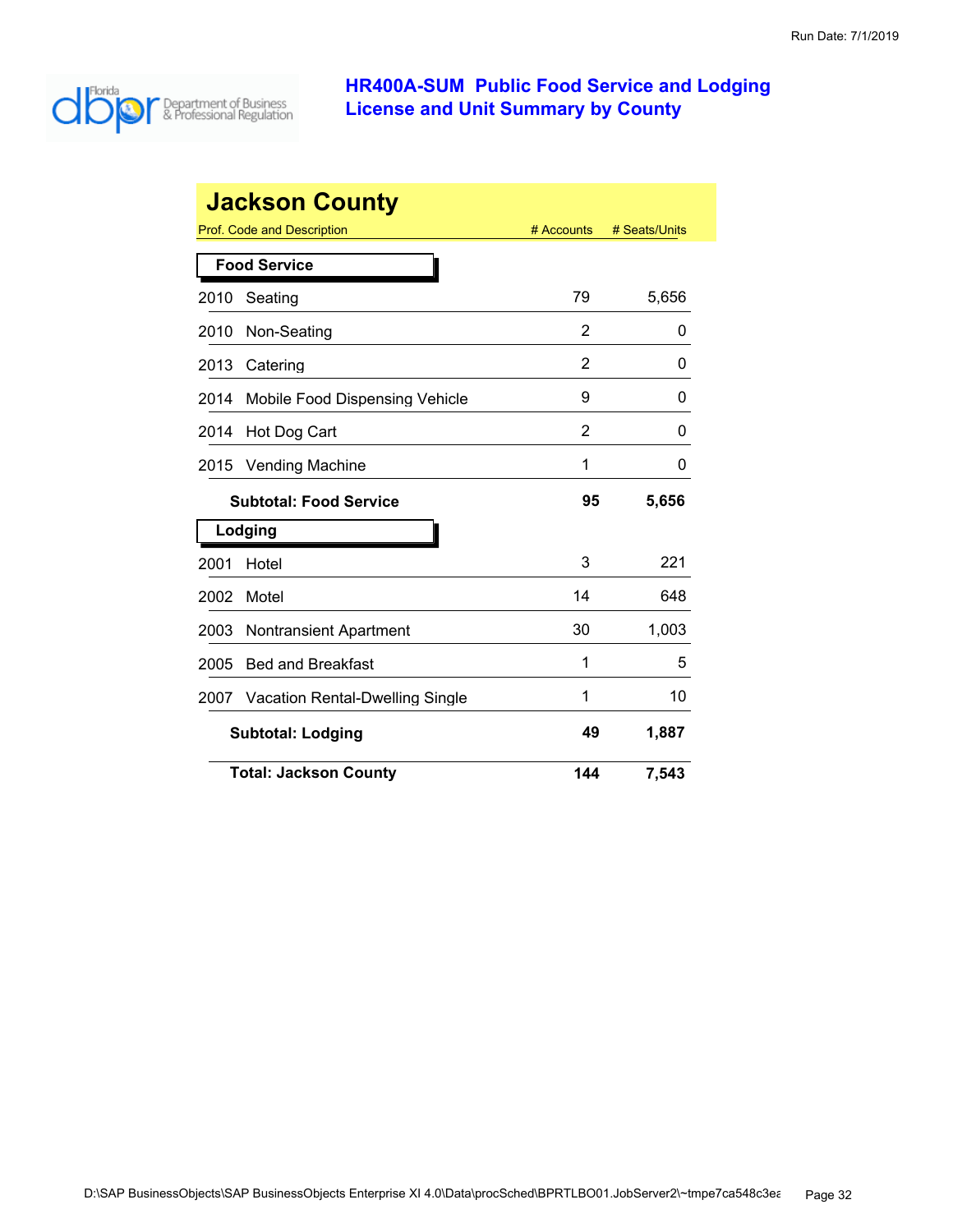

|      | <b>Jefferson County</b>         |            |               |
|------|---------------------------------|------------|---------------|
|      | Prof. Code and Description      | # Accounts | # Seats/Units |
|      | <b>Food Service</b>             |            |               |
| 2010 | Seating                         | 28         | 1,166         |
| 2010 | Non-Seating                     | 1          | 0             |
| 2014 | Mobile Food Dispensing Vehicle  | 5          | $\Omega$      |
| 2015 | <b>Vending Machine</b>          | 2          | 0             |
|      | <b>Subtotal: Food Service</b>   |            | 1,166         |
|      | Lodging                         |            |               |
| 2002 | Motel                           | 5          | 179           |
| 2003 | <b>Nontransient Apartment</b>   | 7          | 199           |
| 2005 | <b>Bed and Breakfast</b>        | 4          | 15            |
| 2007 | Vacation Rental-Dwelling Single | 4          | 8             |
|      | <b>Subtotal: Lodging</b>        | 20         | 401           |
|      | <b>Total: Jefferson County</b>  | 56         | 1,567         |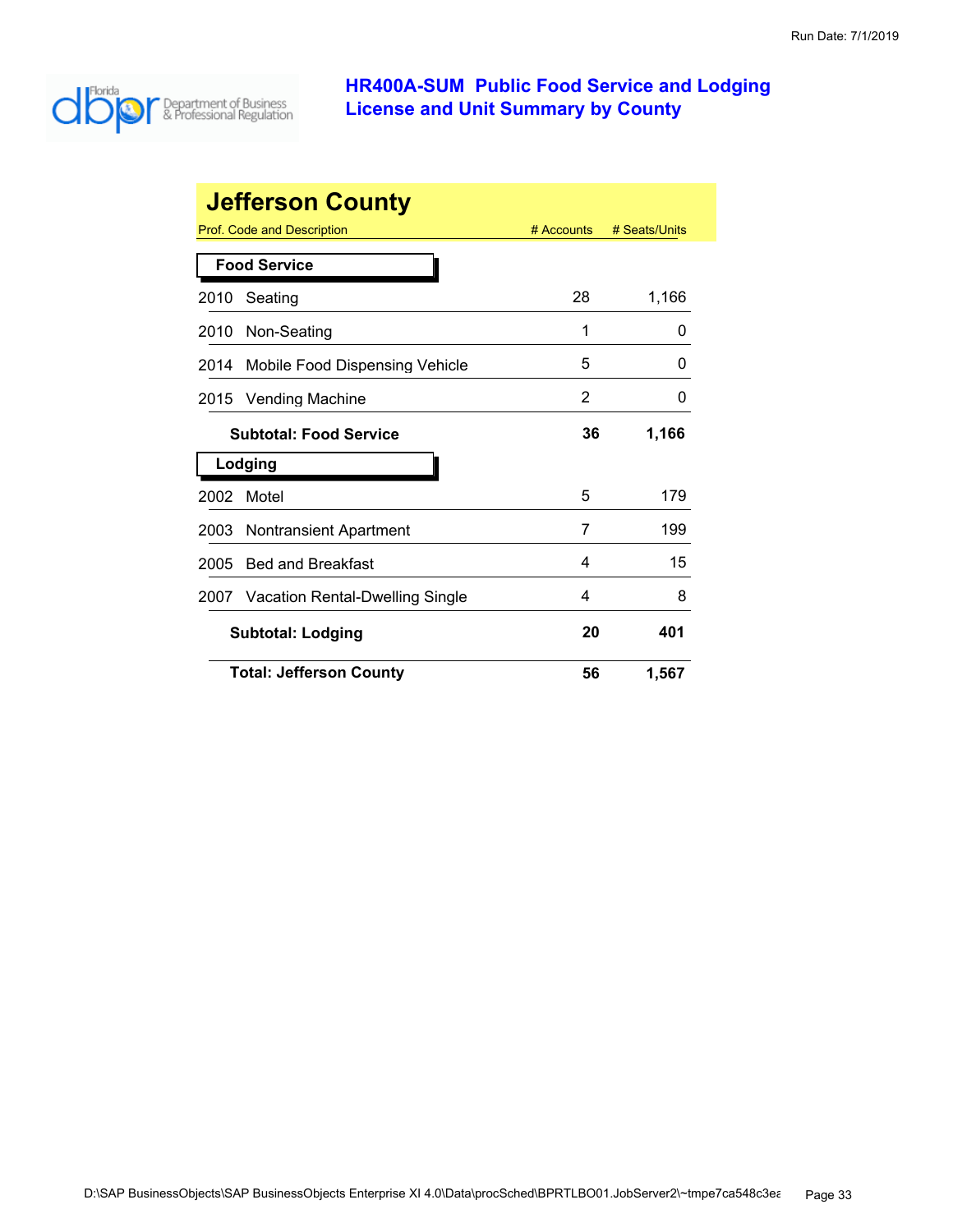

| <b>Lafayette County</b>                |               |               |  |
|----------------------------------------|---------------|---------------|--|
| Prof. Code and Description             | $#$ Accounts  | # Seats/Units |  |
| <b>Food Service</b>                    |               |               |  |
| Seating<br>2010                        | 5             | 353           |  |
| Mobile Food Dispensing Vehicle<br>2014 | 2             |               |  |
| <b>Subtotal: Food Service</b>          | 7             | 353           |  |
| Lodging                                |               |               |  |
| Motel<br>2002                          | $\mathcal{P}$ | 27            |  |
| 2003 Nontransient Apartment            | 1             | 36            |  |
| <b>Bed and Breakfast</b><br>2005       | 1             | 12            |  |
| <b>Subtotal: Lodging</b>               | 4             | 75            |  |
| <b>Total: Lafayette County</b>         | 11            | 428           |  |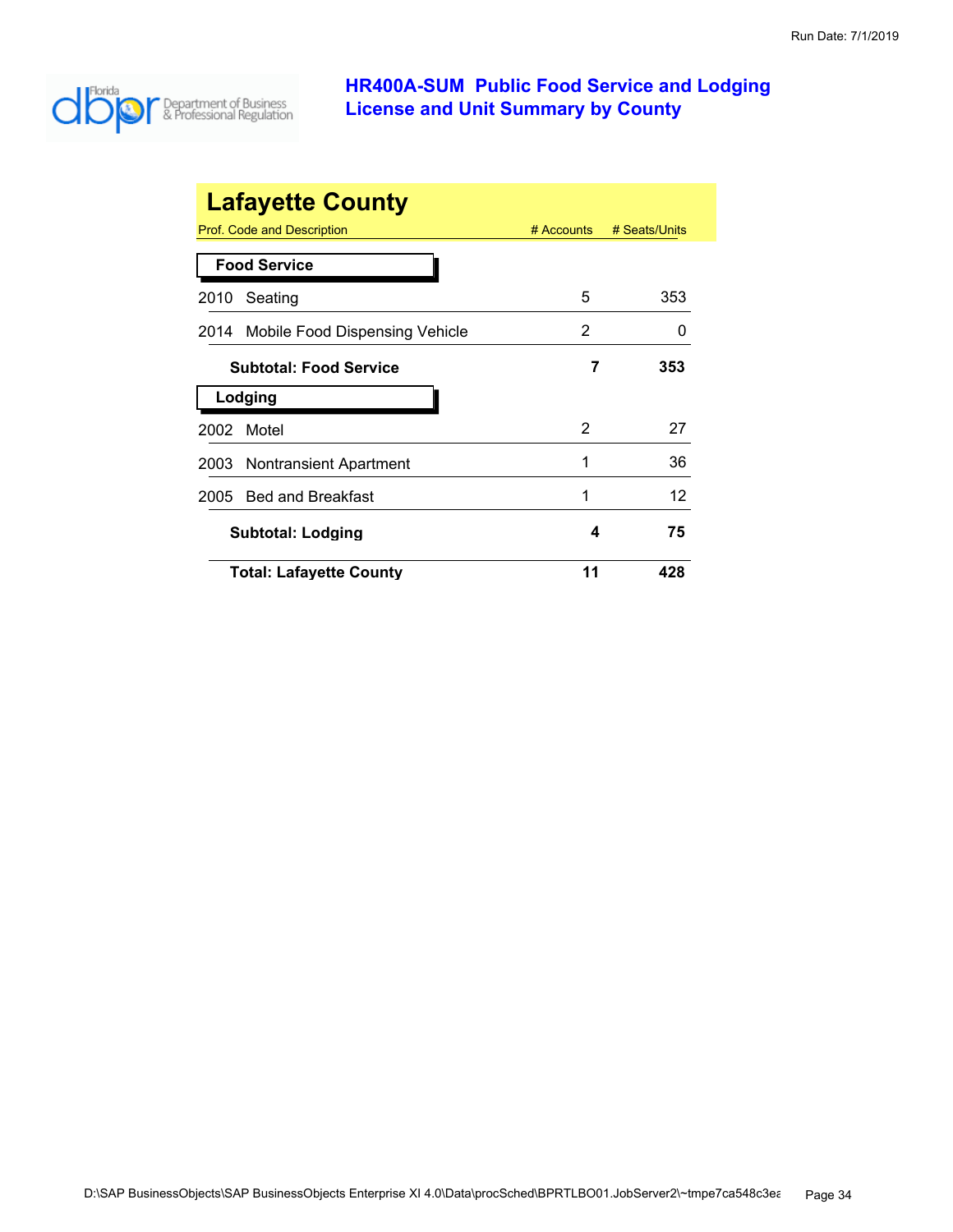

|      | <b>Lake County</b>                         |            |               |
|------|--------------------------------------------|------------|---------------|
|      | <b>Prof. Code and Description</b>          | # Accounts | # Seats/Units |
|      | <b>Food Service</b>                        |            |               |
| 2010 | Seating                                    | 591        | 54,667        |
| 2010 | Non-Seating                                | 50         | 0             |
| 2013 | Catering                                   | 10         | 0             |
| 2014 | Mobile Food Dispensing Vehicle             | 67         | 0             |
| 2014 | Hot Dog Cart                               | 12         | 0             |
| 2015 | <b>Vending Machine</b>                     | 11         | 0             |
|      | <b>Subtotal: Food Service</b>              | 741        | 54,667        |
|      | Lodging                                    |            |               |
| 2001 | Hotel                                      | 22         | 1,684         |
| 2002 | Motel                                      | 26         | 1,031         |
| 2003 | <b>Transient Apartment</b>                 | 7          | 71            |
| 2003 | Nontransient Apartment                     | 188        | 13,257        |
| 2005 | <b>Bed and Breakfast</b>                   | 11         | 52            |
| 2006 | Vacation Rental-Condo Single               | 18         | 575           |
| 2006 | Vacation Rental-Condo Group                | 3          | 101           |
| 2006 | <b>Vacation Rental-Condo Collective</b>    | 1          | 2             |
| 2007 | <b>Vacation Rental-Dwelling Single</b>     | 605        | 732           |
| 2007 | <b>Vacation Rental-Dwelling Group</b>      | 6          | 39            |
| 2007 | <b>Vacation Rental-Dwelling Collective</b> | 43         | 418           |
|      | <b>Subtotal: Lodging</b>                   | 930        | 17,962        |
|      | <b>Total: Lake County</b>                  | 1,671      | 72,629        |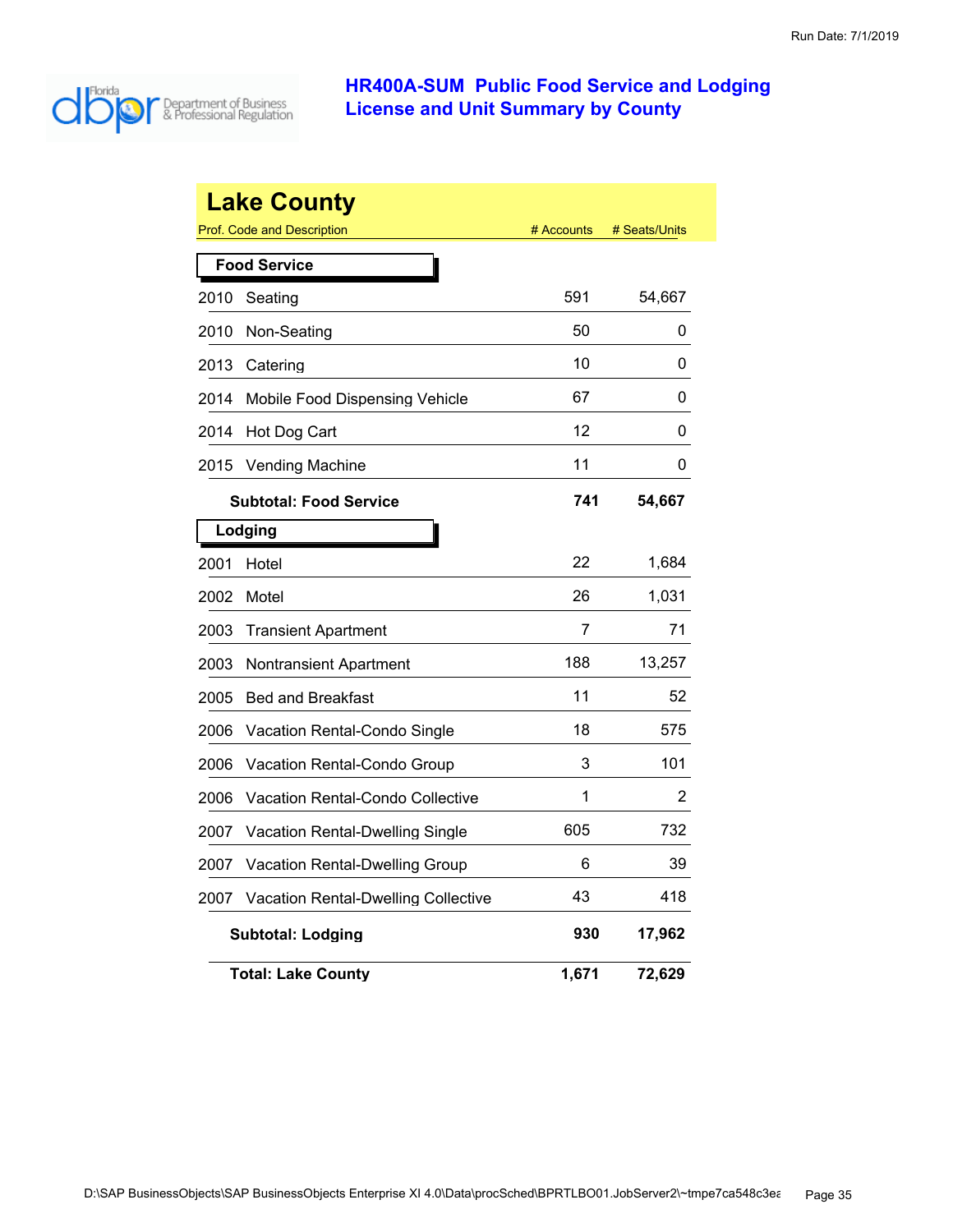

|      | <b>Lee County</b><br><b>Prof. Code and Description</b> | # Accounts     | # Seats/Units |
|------|--------------------------------------------------------|----------------|---------------|
|      | <b>Food Service</b>                                    |                |               |
| 2010 | Seating                                                | 1,626          | 173,521       |
| 2010 | Non-Seating                                            | 238            | 0             |
| 2013 | Catering                                               | 22             | 0             |
| 2014 | Mobile Food Dispensing Vehicle                         | 137            | 0             |
| 2014 | Hot Dog Cart                                           | 8              | 0             |
| 2015 | <b>Vending Machine</b>                                 | $\overline{7}$ | 0             |
|      | <b>Subtotal: Food Service</b>                          | 2,038          | 173,521       |
|      | Lodging                                                |                |               |
| 2001 | Hotel                                                  | 70             | 7,769         |
| 2002 | Motel                                                  | 111            | 3,920         |
| 2003 | <b>Transient Apartment</b>                             | 38             | 437           |
| 2003 | <b>Nontransient Apartment</b>                          | 288            | 21,534        |
| 2005 | <b>Bed and Breakfast</b>                               | 4              | 17            |
| 2006 | Vacation Rental-Condo Single                           | 71             | 82            |
| 2006 | Vacation Rental-Condo Group                            | 62             | 2,687         |
| 2006 | Vacation Rental-Condo Collective                       | 67             | 1,813         |
| 2007 | <b>Vacation Rental-Dwelling Single</b>                 | 259            | 301           |
| 2007 | <b>Vacation Rental-Dwelling Group</b>                  | 13             | 158           |
| 2007 | Vacation Rental-Dwelling Collective                    | 127            | 2,042         |
|      | <b>Subtotal: Lodging</b>                               | 1,110          | 40,760        |
|      | <b>Total: Lee County</b>                               | 3,148          | 214,281       |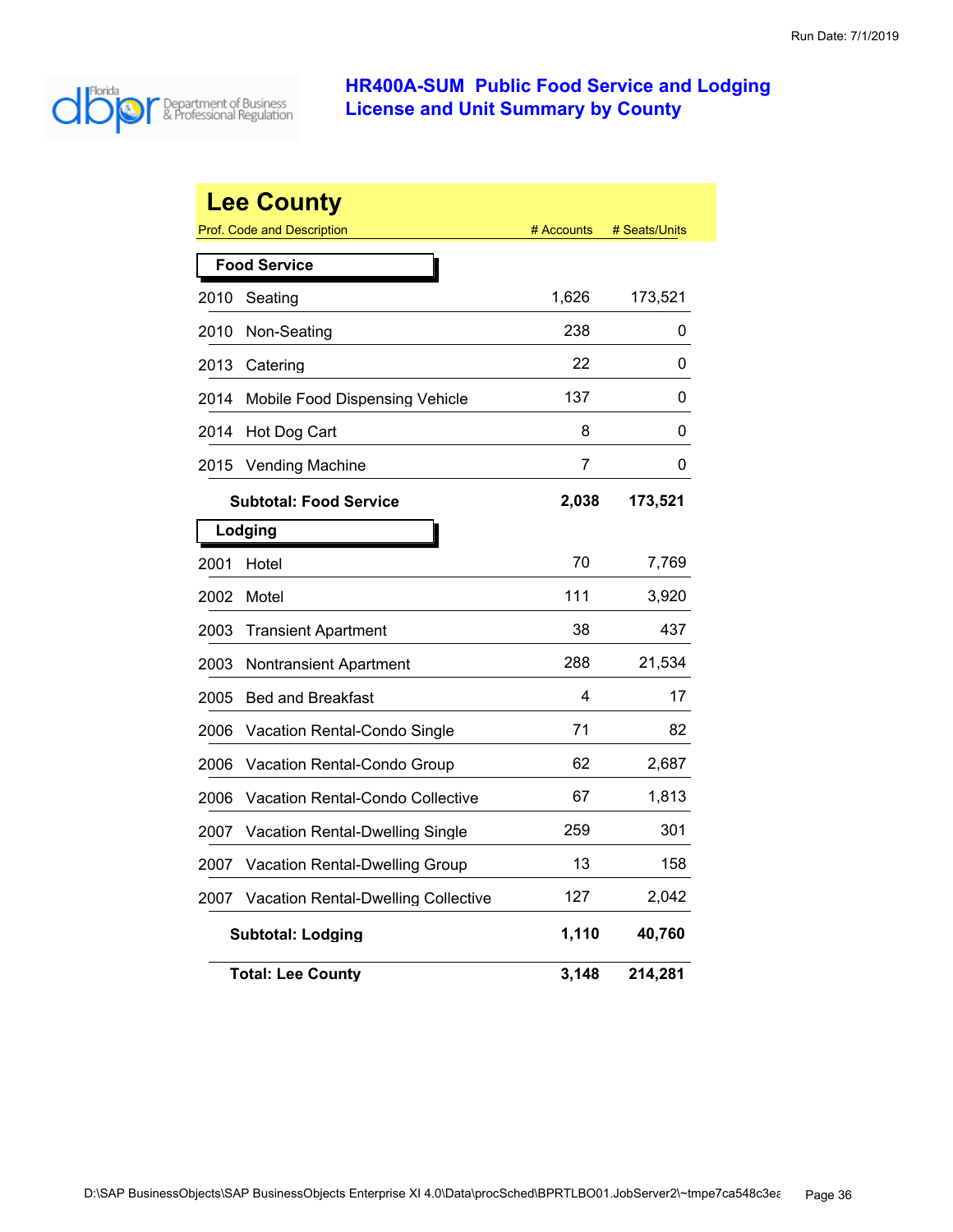

|      | <b>Leon County</b><br>Prof. Code and Description | # Accounts     | # Seats/Units |
|------|--------------------------------------------------|----------------|---------------|
|      | <b>Food Service</b>                              |                |               |
| 2010 | Seating                                          | 669            | 72,802        |
| 2010 | Non-Seating                                      | 54             | 0             |
| 2013 | Catering                                         | 22             | 0             |
| 2014 | Mobile Food Dispensing Vehicle                   | 88             | 0             |
| 2014 | Hot Dog Cart                                     | 8              | 0             |
| 2015 | <b>Vending Machine</b>                           | 4              | 0             |
|      | <b>Subtotal: Food Service</b>                    | 845            | 72,802        |
|      | Lodging                                          |                |               |
| 2001 | Hotel                                            | 36             | 3,910         |
| 2002 | Motel                                            | 27             | 1,929         |
| 2003 | <b>Transient Apartment</b>                       | 6              | 791           |
| 2003 | Nontransient Apartment                           | 433            | 30,991        |
| 2005 | <b>Bed and Breakfast</b>                         | $\overline{2}$ | 7             |
| 2006 | Vacation Rental-Condo Single                     | 2              | 2             |
| 2006 | Vacation Rental-Condo Group                      | 2              | 23            |
| 2007 | Vacation Rental-Dwelling Single                  | 6              | 6             |
| 2007 | <b>Vacation Rental-Dwelling Group</b>            | 1              | 5             |
| 2007 | <b>Vacation Rental-Dwelling Collective</b>       | 1              | 1             |
|      | <b>Subtotal: Lodging</b>                         | 516            | 37,665        |
|      | <b>Total: Leon County</b>                        | 1,361          | 110,467       |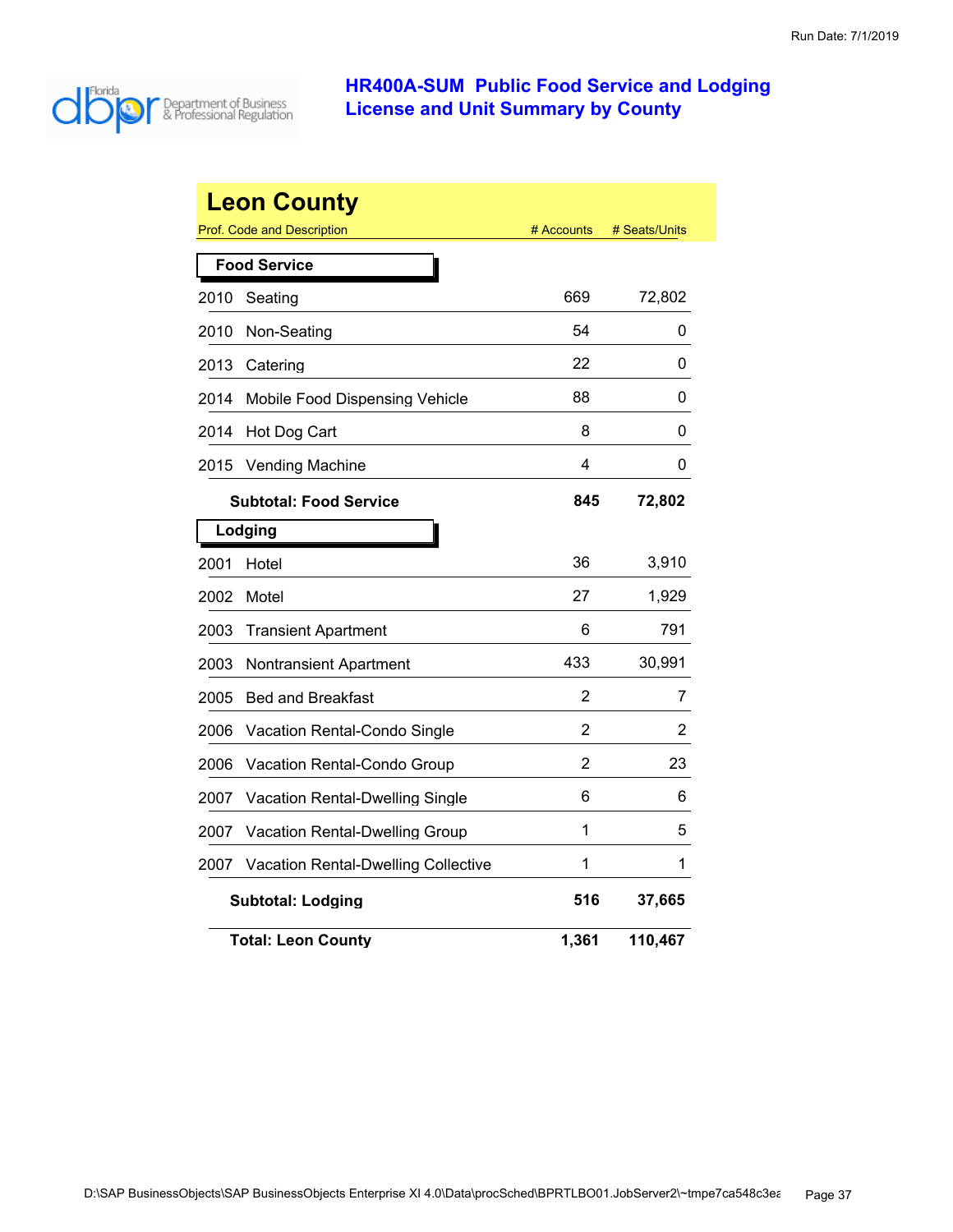

|      | <b>Levy County</b>                     |                |               |
|------|----------------------------------------|----------------|---------------|
|      | <b>Prof. Code and Description</b>      | # Accounts     | # Seats/Units |
|      | <b>Food Service</b>                    |                |               |
| 2010 | Seating                                | 71             | 4,807         |
| 2010 | Non-Seating                            | 6              | 0             |
| 2013 | Catering                               | $\overline{2}$ | 0             |
| 2014 | Mobile Food Dispensing Vehicle         | $\overline{7}$ | 0             |
| 2014 | Hot Dog Cart                           | 1              | 0             |
| 2015 | <b>Vending Machine</b>                 | 1              | 0             |
|      | <b>Subtotal: Food Service</b>          | 88             | 4,807         |
|      | Lodging                                |                |               |
| 2001 | Hotel                                  | 1              | 10            |
| 2002 | Motel                                  | 17             | 322           |
| 2003 | <b>Transient Apartment</b>             | 5              | 22            |
| 2003 | <b>Nontransient Apartment</b>          | 17             | 462           |
| 2005 | <b>Bed and Breakfast</b>               | 2              | 17            |
| 2006 | Vacation Rental-Condo Single           | $\overline{2}$ | 3             |
| 2006 | Vacation Rental-Condo Group            | 6              | 141           |
| 2007 | <b>Vacation Rental-Dwelling Single</b> | 5              | 8             |
| 2007 | Vacation Rental-Dwelling Collective    | 2              | 33            |
|      | <b>Subtotal: Lodging</b>               | 57             | 1,018         |
|      | <b>Total: Levy County</b>              | 145            | 5,825         |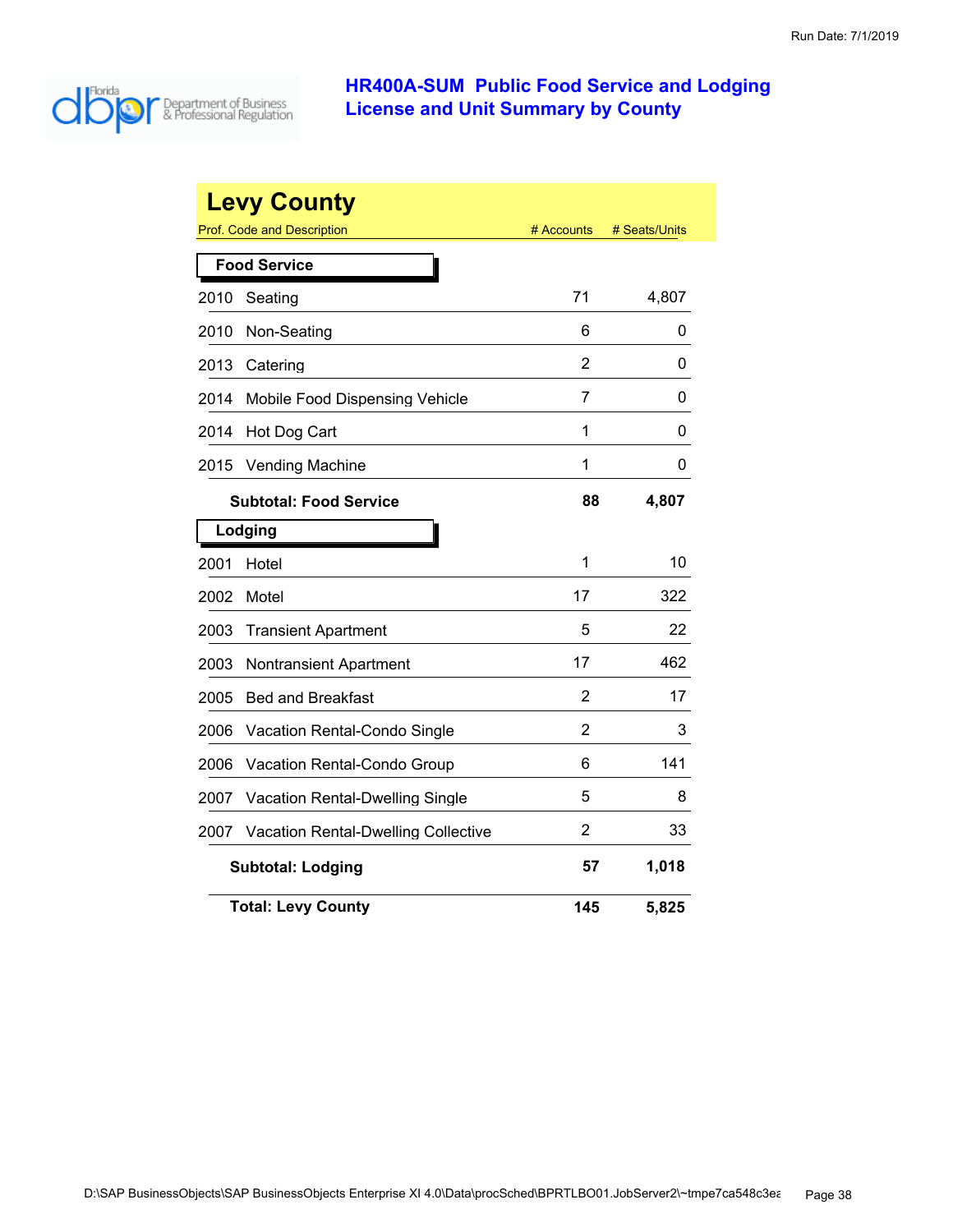

| <b>Liberty County</b>               |              |               |
|-------------------------------------|--------------|---------------|
| Prof. Code and Description          | $#$ Accounts | # Seats/Units |
| <b>Food Service</b>                 |              |               |
| Seating<br>2010                     | 3            | 307           |
| 2014 Mobile Food Dispensing Vehicle | 2            |               |
| <b>Subtotal: Food Service</b>       | 5            | 307           |
| Lodging                             |              |               |
| Motel<br>2002                       | 1            | 12            |
| <b>Subtotal: Lodging</b>            | 1            | 12            |
| <b>Total: Liberty County</b>        | 6            | 319           |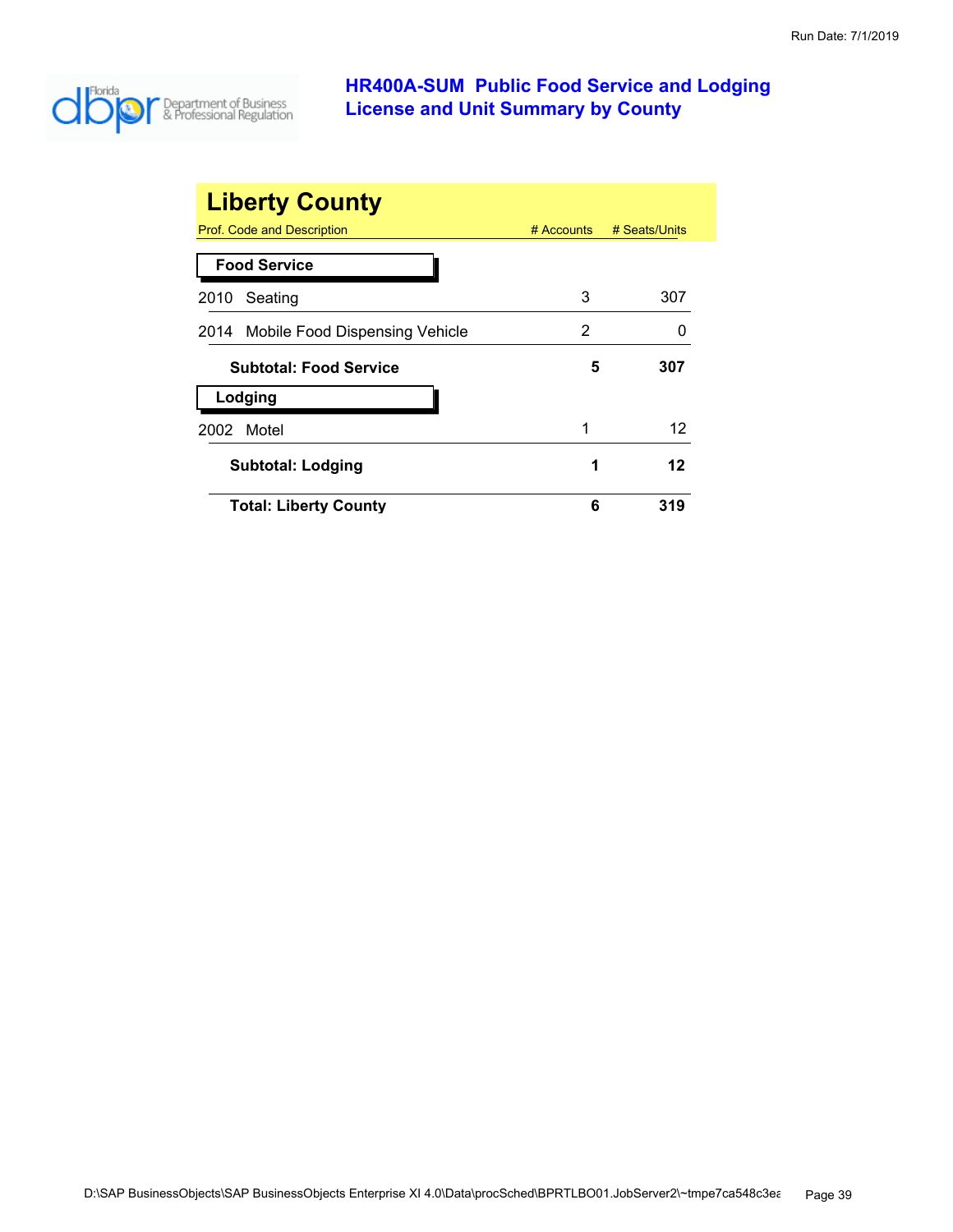

| <b>Madison County</b>                        |                                        |            |               |  |
|----------------------------------------------|----------------------------------------|------------|---------------|--|
| Prof. Code and Description                   |                                        | # Accounts | # Seats/Units |  |
| <b>Food Service</b>                          |                                        |            |               |  |
| Seating<br>2010                              |                                        | 26         | 1,314         |  |
| 2010                                         | Non-Seating                            | 1          | O             |  |
| 2013<br>Catering                             |                                        | 1          | 0             |  |
| 2014                                         | Mobile Food Dispensing Vehicle         | 6          | 0             |  |
| 2015                                         | <b>Vending Machine</b>                 | 2          | 0             |  |
| 1,314<br>36<br><b>Subtotal: Food Service</b> |                                        |            |               |  |
| Lodging                                      |                                        |            |               |  |
| 2001<br>Hotel                                |                                        | 1          | 58            |  |
| 2002<br>Motel                                |                                        | 3          | 138           |  |
| 2003                                         | <b>Nontransient Apartment</b>          | 9          | 398           |  |
| 2005                                         | <b>Bed and Breakfast</b>               | 3          | 14            |  |
| 2007                                         | <b>Vacation Rental-Dwelling Single</b> | 1          | 1             |  |
|                                              | 17<br><b>Subtotal: Lodging</b><br>609  |            |               |  |
|                                              | <b>Total: Madison County</b>           | 53         | 1,923         |  |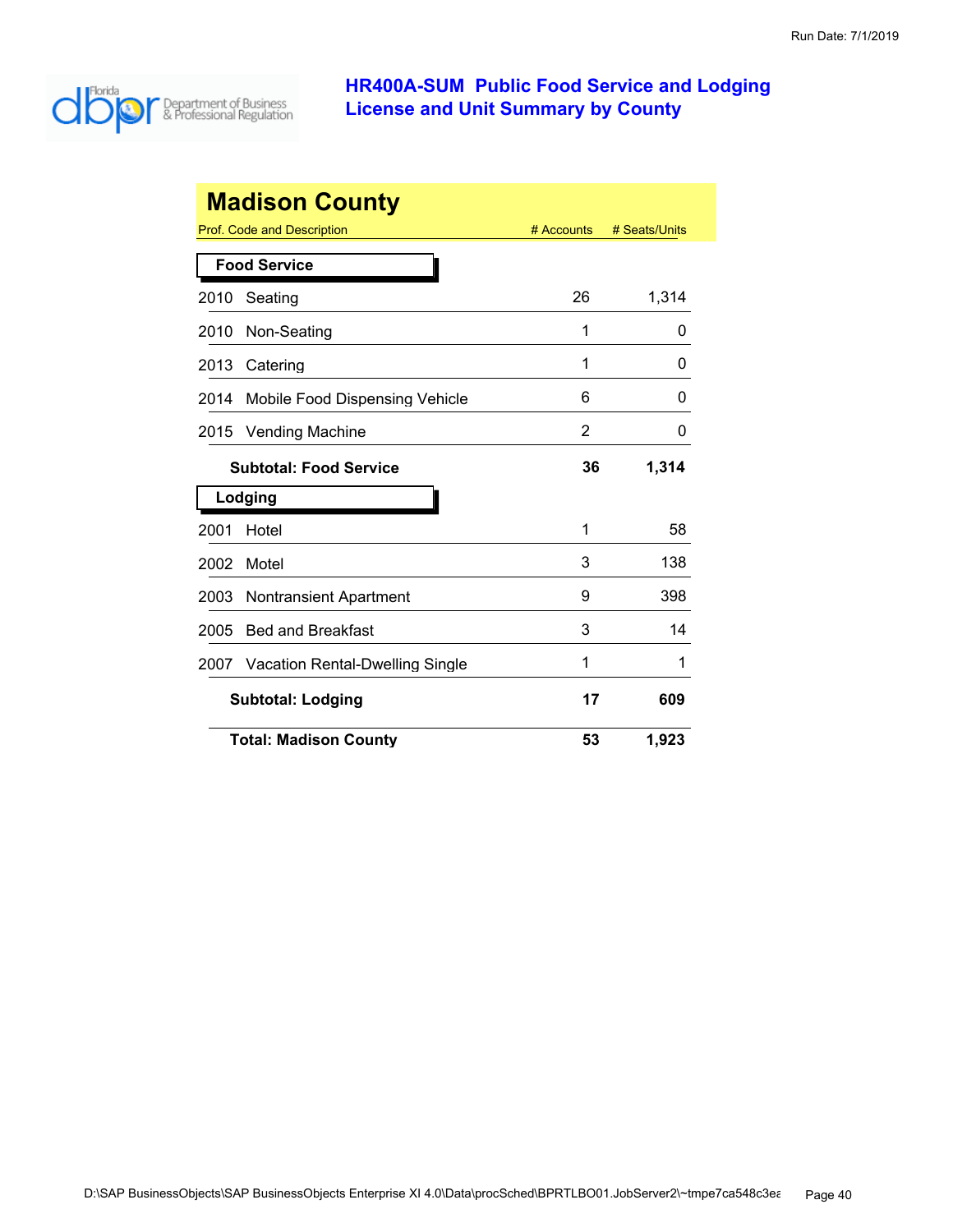

|      | <b>Manatee County</b>                      |            |               |
|------|--------------------------------------------|------------|---------------|
|      | Prof. Code and Description                 | # Accounts | # Seats/Units |
|      | <b>Food Service</b>                        |            |               |
| 2010 | Seating                                    | 706        | 64,873        |
| 2010 | Non-Seating                                | 73         | 0             |
| 2013 | Catering                                   | 8          | 0             |
| 2014 | Mobile Food Dispensing Vehicle             | 85         | 0             |
| 2014 | Hot Dog Cart                               | 5          | 0             |
| 2015 | <b>Vending Machine</b>                     | 20         | 0             |
|      | <b>Subtotal: Food Service</b>              | 897        | 64,873        |
|      | Lodging                                    |            |               |
| 2001 | Hotel                                      | 20         | 1,946         |
| 2002 | Motel                                      | 51         | 2,118         |
| 2003 | <b>Transient Apartment</b>                 | 37         | 377           |
| 2003 | <b>Nontransient Apartment</b>              | 147        | 18,497        |
| 2005 | <b>Bed and Breakfast</b>                   | 4          | 30            |
| 2006 | <b>Vacation Rental-Condo Single</b>        | 155        | 186           |
| 2006 | Vacation Rental-Condo Group                | 40         | 1,135         |
| 2006 | <b>Vacation Rental-Condo Collective</b>    | 45         | 810           |
| 2007 | <b>Vacation Rental-Dwelling Single</b>     | 311        | 394           |
| 2007 | Vacation Rental-Dwelling Group             | 22         | 87            |
| 2007 | <b>Vacation Rental-Dwelling Collective</b> | 91         | 2,034         |
|      | <b>Subtotal: Lodging</b>                   | 923        | 27,614        |
|      | <b>Total: Manatee County</b>               | 1,820      | 92,487        |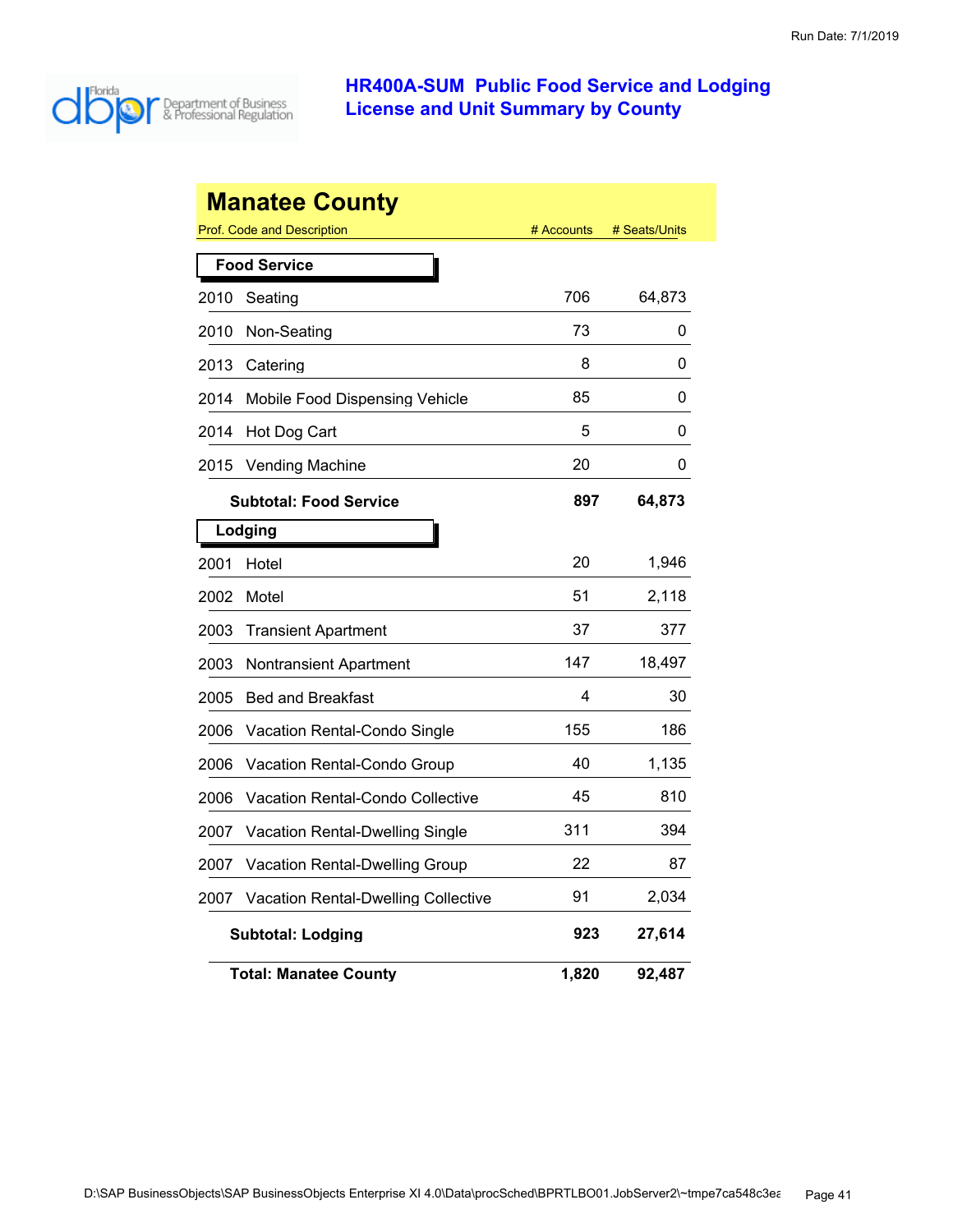

|      | <b>Marion County</b>                       |            |               |
|------|--------------------------------------------|------------|---------------|
|      | Prof. Code and Description                 | # Accounts | # Seats/Units |
|      | <b>Food Service</b>                        |            |               |
| 2010 | Seating                                    | 543        | 47,047        |
| 2010 | Non-Seating                                | 60         | 0             |
| 2013 | Catering                                   | 16         | 0             |
| 2014 | Mobile Food Dispensing Vehicle             | 85         | 0             |
| 2014 | Hot Dog Cart                               | 11         | 0             |
| 2015 | <b>Vending Machine</b>                     | 18         | 0             |
|      | <b>Subtotal: Food Service</b>              | 733        | 47,047        |
|      | Lodging                                    |            |               |
| 2001 | Hotel                                      | 23         | 2,330         |
| 2002 | Motel                                      | 51         | 1,771         |
| 2003 | <b>Transient Apartment</b>                 | 8          | 46            |
| 2003 | <b>Nontransient Apartment</b>              | 134        | 8,987         |
| 2005 | <b>Bed and Breakfast</b>                   | 1          | 7             |
| 2006 | Vacation Rental-Condo Single               | 2          | 2             |
| 2007 | Vacation Rental-Dwelling Single            | 16         | 41            |
| 2007 | <b>Vacation Rental-Dwelling Collective</b> | 5          | 30            |
|      | <b>Subtotal: Lodging</b>                   | 240        | 13,214        |
|      | <b>Total: Marion County</b>                | 973        | 60,261        |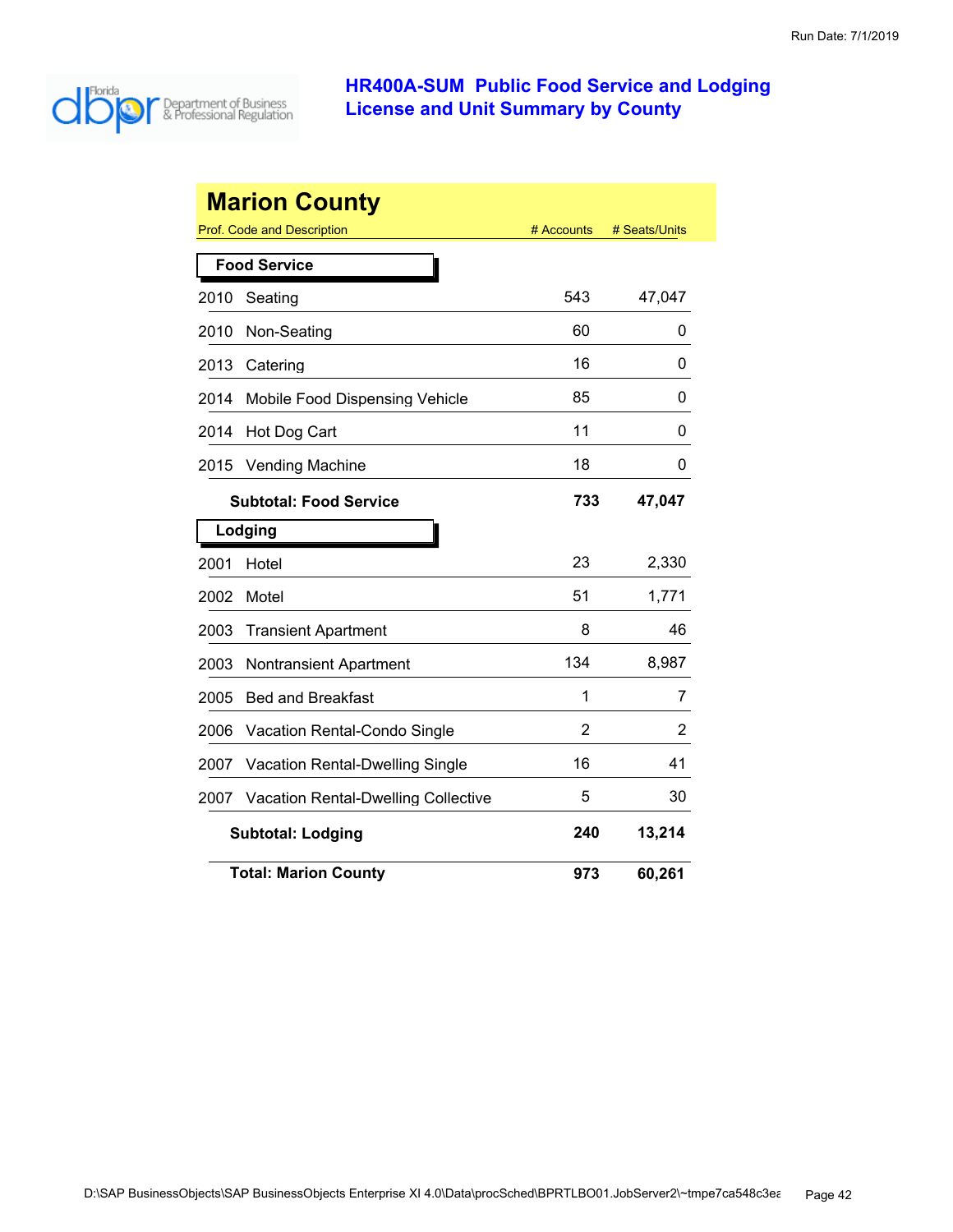

|      | <b>Martin County</b><br><b>Prof. Code and Description</b> | # Accounts | # Seats/Units |
|------|-----------------------------------------------------------|------------|---------------|
|      | <b>Food Service</b>                                       |            |               |
| 2010 | Seating                                                   | 419        | 39,924        |
| 2010 | Non-Seating                                               | 36         | 0             |
| 2013 | Catering                                                  | 15         | 0             |
| 2014 | Mobile Food Dispensing Vehicle                            | 37         | 0             |
| 2014 |                                                           | 8          | 0             |
|      | Hot Dog Cart                                              | 6          |               |
| 2015 | <b>Vending Machine</b>                                    |            | 0             |
|      | <b>Subtotal: Food Service</b>                             | 521        | 39,924        |
|      | Lodging                                                   |            |               |
| 2001 | Hotel                                                     | 10         | 956           |
| 2002 | Motel                                                     | 11         | 445           |
| 2003 | <b>Transient Apartment</b>                                | 7          | 221           |
| 2003 | Nontransient Apartment                                    | 75         | 3,624         |
| 2005 | <b>Bed and Breakfast</b>                                  | 3          | 15            |
| 2006 | Vacation Rental-Condo Single                              | 2          | 26            |
| 2006 | Vacation Rental-Condo Group                               | 4          | 314           |
| 2006 | Vacation Rental-Condo Collective                          | 3          | 3             |
| 2007 | Vacation Rental-Dwelling Single                           | 15         | 15            |
| 2007 | Vacation Rental-Dwelling Group                            | 1          | 5             |
| 2007 | Vacation Rental-Dwelling Collective                       | 2          | 5             |
|      | <b>Subtotal: Lodging</b>                                  | 133        | 5,629         |
|      | <b>Total: Martin County</b>                               | 654        | 45,553        |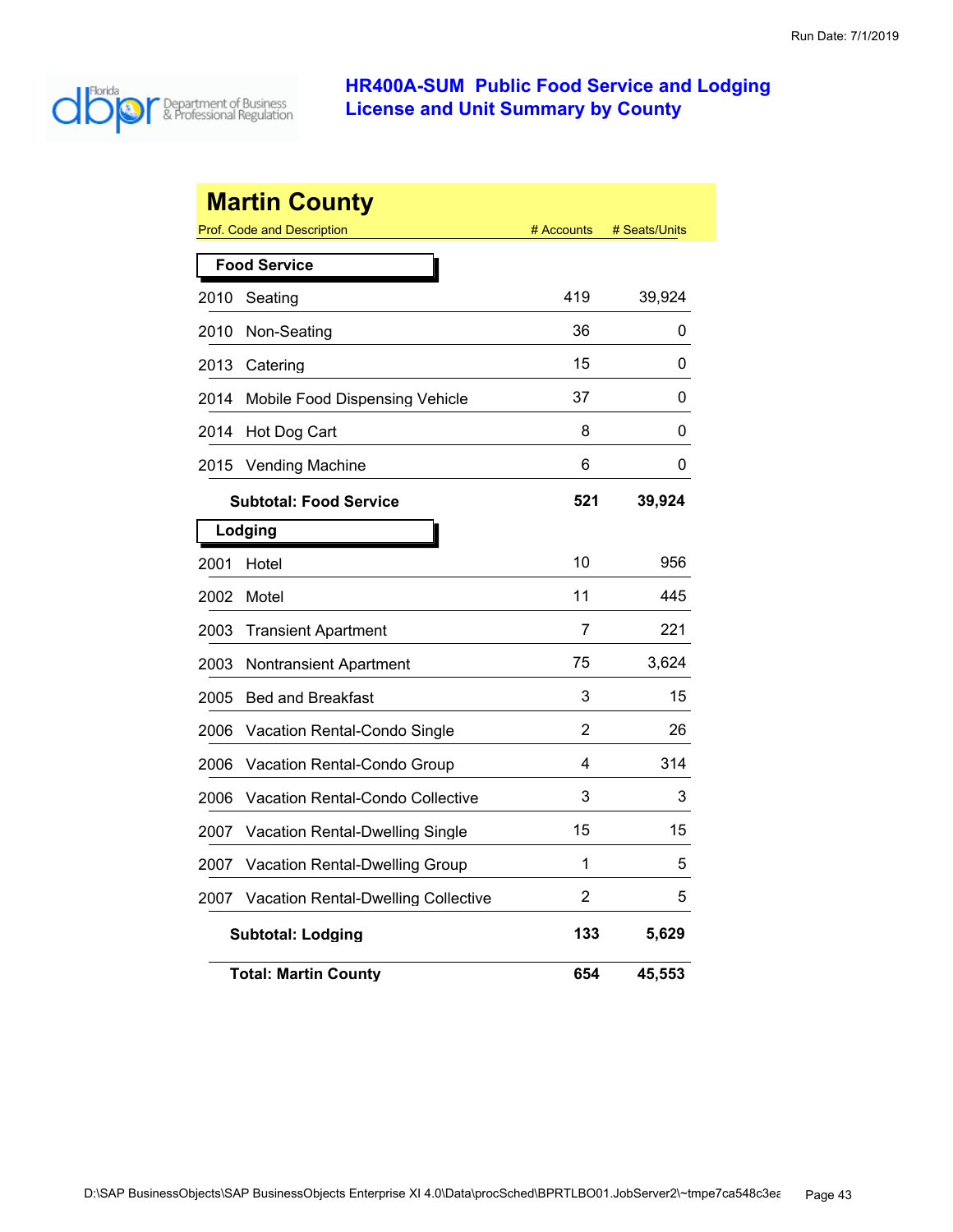

|      | <b>Monroe County</b>                       |            |               |
|------|--------------------------------------------|------------|---------------|
|      | <b>Prof. Code and Description</b>          | # Accounts | # Seats/Units |
|      | <b>Food Service</b>                        |            |               |
| 2010 | Seating                                    | 536        | 50,027        |
| 2010 | Non-Seating                                | 58         | 0             |
| 2013 | Catering                                   | 14         | 0             |
| 2014 | Mobile Food Dispensing Vehicle             | 58         | O             |
| 2014 | Hot Dog Cart                               | 11         | 0             |
|      | <b>Subtotal: Food Service</b>              | 677        | 50,027        |
|      | Lodging                                    |            |               |
| 2001 | Hotel                                      | 64         | 4,627         |
| 2002 | Motel                                      | 126        | 4,642         |
| 2003 | <b>Transient Apartment</b>                 | 88         | 494           |
| 2003 | <b>Nontransient Apartment</b>              | 108        | 2,646         |
| 2005 | <b>Bed and Breakfast</b>                   | 53         | 498           |
| 2006 | Vacation Rental-Condo Single               | 433        | 642           |
| 2006 | Vacation Rental-Condo Group                | 49         | 1,326         |
| 2006 | <b>Vacation Rental-Condo Collective</b>    | 58         | 1,113         |
| 2007 | Vacation Rental-Dwelling Single            | 761        | 1,033         |
| 2007 | <b>Vacation Rental-Dwelling Group</b>      | 38         | 297           |
| 2007 | <b>Vacation Rental-Dwelling Collective</b> | 110        | 1,691         |
| 2022 | Timeshare Project-Timeshare Proj Group     | 1          | 30            |
|      | <b>Subtotal: Lodging</b>                   | 1,889      | 19,039        |
|      | <b>Total: Monroe County</b>                | 2,566      | 69,066        |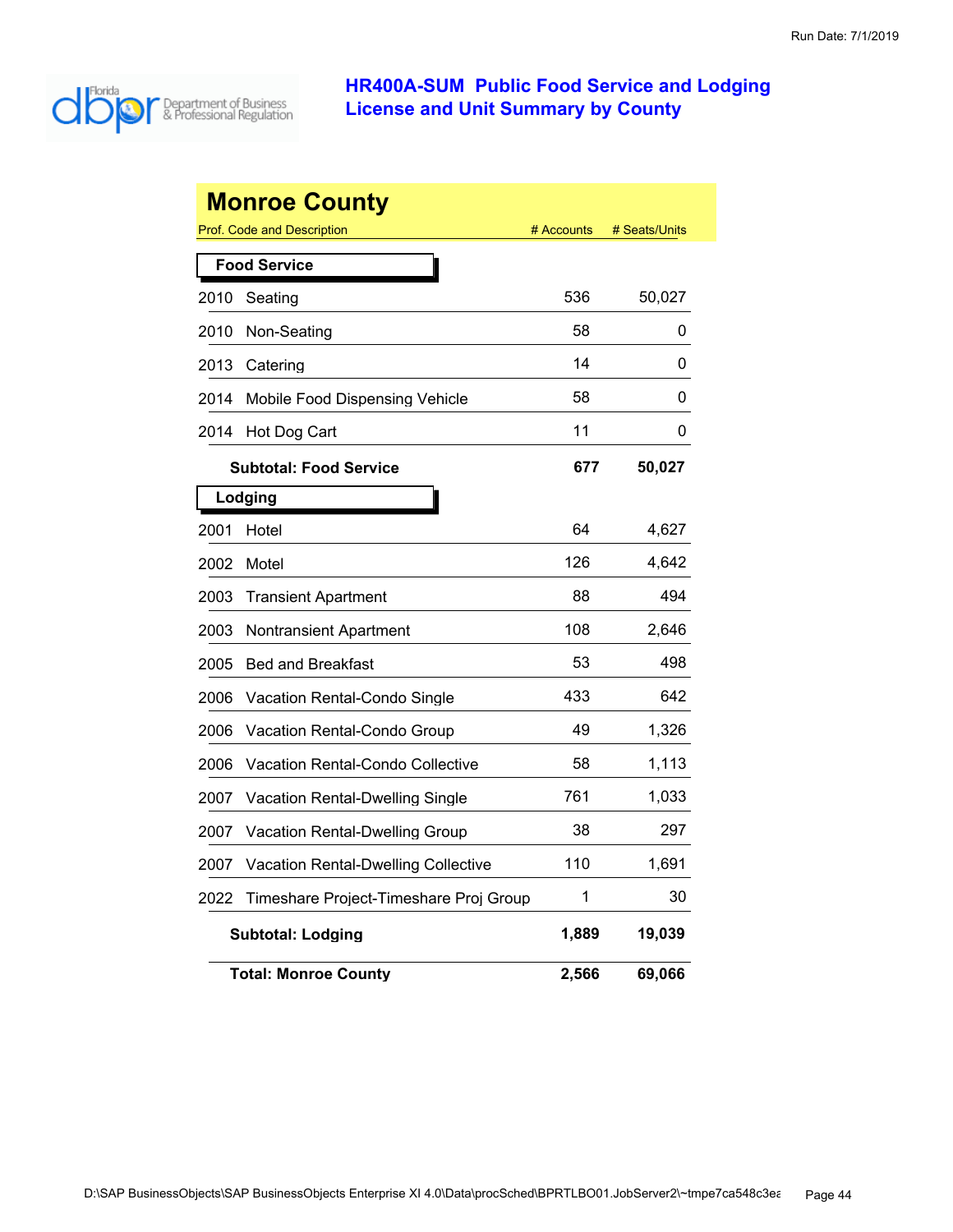

|      | <b>Nassau County</b>                              |            |               |
|------|---------------------------------------------------|------------|---------------|
|      | Prof. Code and Description<br><b>Food Service</b> | # Accounts | # Seats/Units |
|      |                                                   |            |               |
| 2010 | Seating                                           | 198        | 19,800        |
| 2010 | Non-Seating                                       | 15         | 0             |
| 2013 | Catering                                          | 2          | 0             |
| 2014 | Mobile Food Dispensing Vehicle                    | 7          | 0             |
| 2014 | Hot Dog Cart                                      | 1          | 0             |
| 2015 | <b>Vending Machine</b>                            | 1          | 0             |
|      | <b>Subtotal: Food Service</b>                     | 224        | 19,800        |
|      | Lodging                                           |            |               |
| 2001 | Hotel                                             | 13         | 1,570         |
| 2002 | Motel                                             | 12         | 389           |
| 2003 | <b>Transient Apartment</b>                        | 5          | 8             |
| 2003 | Nontransient Apartment                            | 33         | 1,714         |
| 2005 | <b>Bed and Breakfast</b>                          | 6          | 54            |
| 2006 | Vacation Rental-Condo Single                      | 107        | 110           |
| 2006 | Vacation Rental-Condo Group                       | 11         | 507           |
| 2006 | Vacation Rental-Condo Collective                  | 16         | 365           |
| 2007 | Vacation Rental-Dwelling Single                   | 49         | 58            |
| 2007 | Vacation Rental-Dwelling Group                    | 2          | 20            |
| 2007 | <b>Vacation Rental-Dwelling Collective</b>        | 9          | 91            |
|      | <b>Subtotal: Lodging</b>                          | 263        | 4,886         |
|      | <b>Total: Nassau County</b>                       | 487        | 24,686        |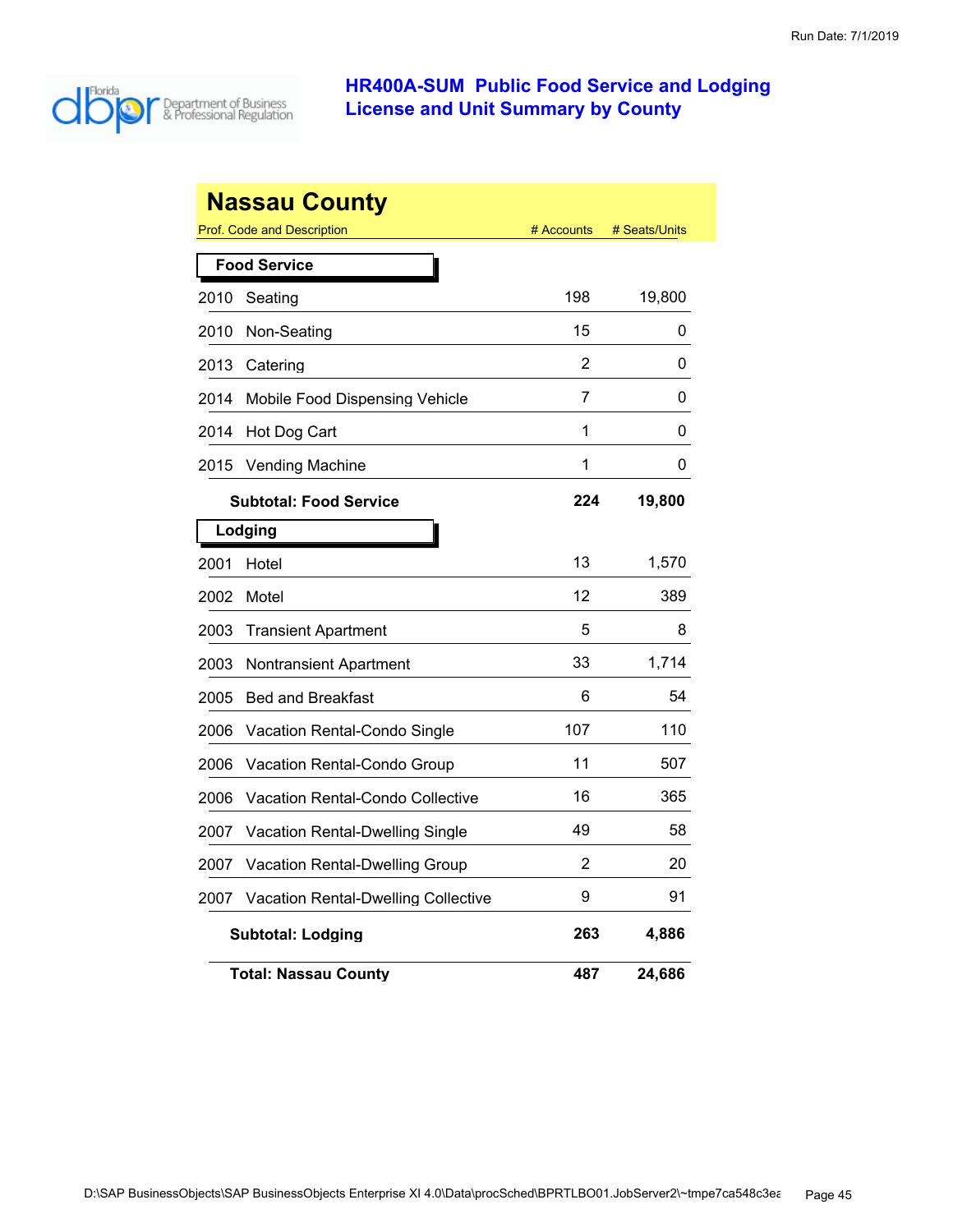

|      | <b>Okaloosa County</b>                     |            |               |
|------|--------------------------------------------|------------|---------------|
|      | <b>Prof. Code and Description</b>          | # Accounts | # Seats/Units |
|      | <b>Food Service</b>                        |            |               |
| 2010 | Seating                                    | 585        | 60,677        |
| 2010 | Non-Seating                                | 51         | 0             |
| 2013 | Catering                                   | 4          | 0             |
| 2014 | Mobile Food Dispensing Vehicle             | 55         | 0             |
| 2014 | Hot Dog Cart                               | 3          | 0             |
| 2015 | <b>Vending Machine</b>                     | 2          | 0             |
|      | <b>Subtotal: Food Service</b>              | 700        | 60,677        |
|      | Lodging                                    |            |               |
| 2001 | Hotel                                      | 28         | 2,704         |
| 2002 | Motel                                      | 41         | 3,229         |
| 2003 | <b>Transient Apartment</b>                 | 2          | 63            |
| 2003 | Nontransient Apartment                     | 143        | 7,616         |
| 2005 | <b>Bed and Breakfast</b>                   | 1          | 5             |
| 2006 | Vacation Rental-Condo Single               | 59         | 475           |
| 2006 | Vacation Rental-Condo Group                | 38         | 2,764         |
| 2006 | Vacation Rental-Condo Collective           | 75         | 2,090         |
| 2007 | Vacation Rental-Dwelling Single            | 209        | 441           |
| 2007 | Vacation Rental-Dwelling Group             | 9          | 43            |
| 2007 | <b>Vacation Rental-Dwelling Collective</b> | 75         | 671           |
|      | <b>Subtotal: Lodging</b>                   | 680        | 20,101        |
|      | <b>Total: Okaloosa County</b>              | 1,380      | 80,778        |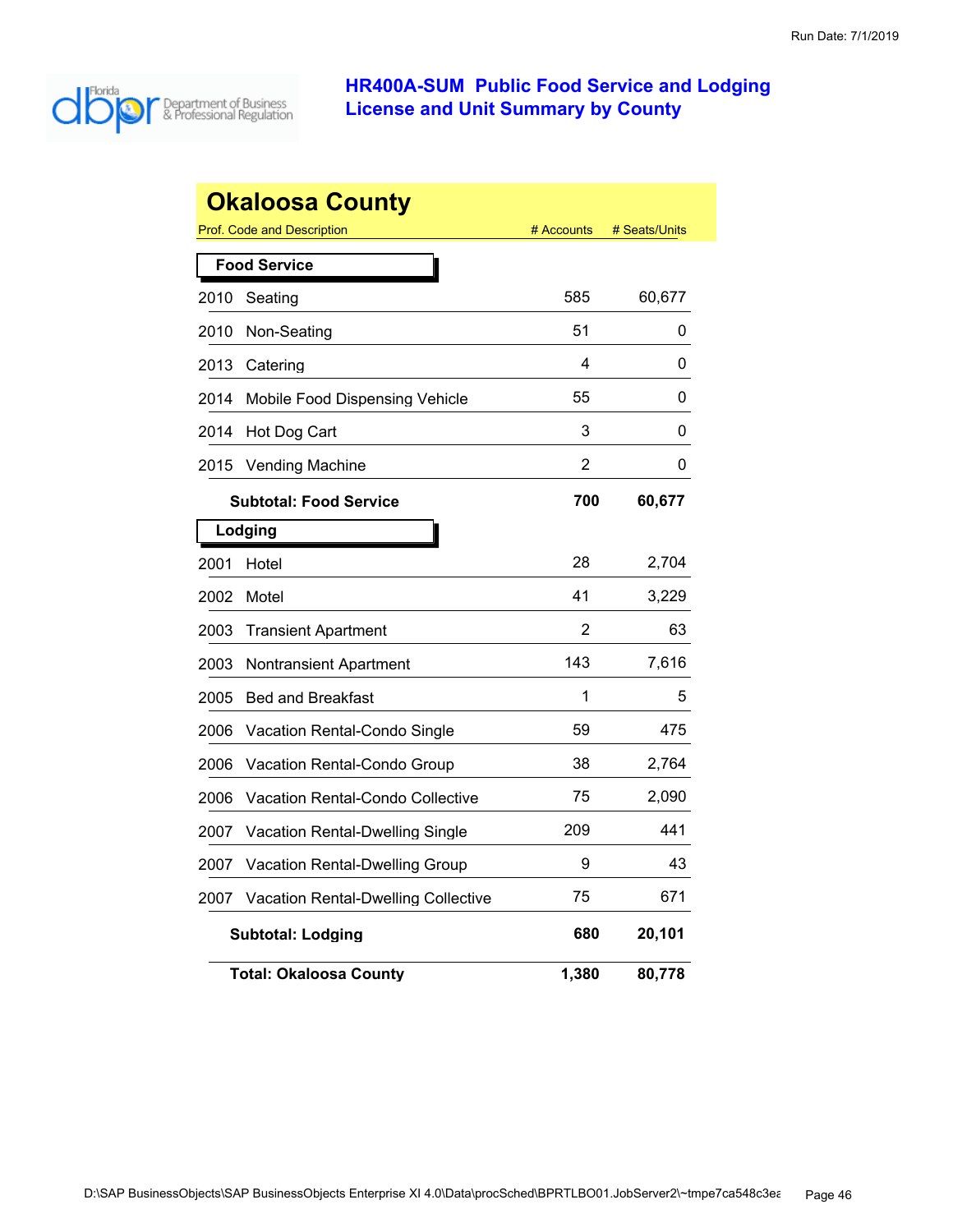

|      | <b>Okeechobee County</b>               |            |               |
|------|----------------------------------------|------------|---------------|
|      | Prof. Code and Description             | # Accounts | # Seats/Units |
|      | <b>Food Service</b>                    |            |               |
| 2010 | Seating                                | 71         | 6,443         |
| 2010 | Non-Seating                            | 5          | O             |
| 2013 | Catering                               | 2          | 0             |
| 2014 | Mobile Food Dispensing Vehicle         | 20         | 0             |
| 2015 | <b>Vending Machine</b>                 | 1          | 0             |
|      | <b>Subtotal: Food Service</b>          | 99         | 6,443         |
|      | Lodging                                |            |               |
| 2001 | Hotel                                  | 1          | 85            |
| 2002 | Motel                                  | 14         | 506           |
| 2003 | <b>Transient Apartment</b>             | 3          | 31            |
| 2003 | <b>Nontransient Apartment</b>          | 9          | 348           |
| 2007 | <b>Vacation Rental-Dwelling Single</b> | 1          | 1             |
|      | <b>Subtotal: Lodging</b>               | 28         | 971           |
|      | <b>Total: Okeechobee County</b>        | 127        | 7,414         |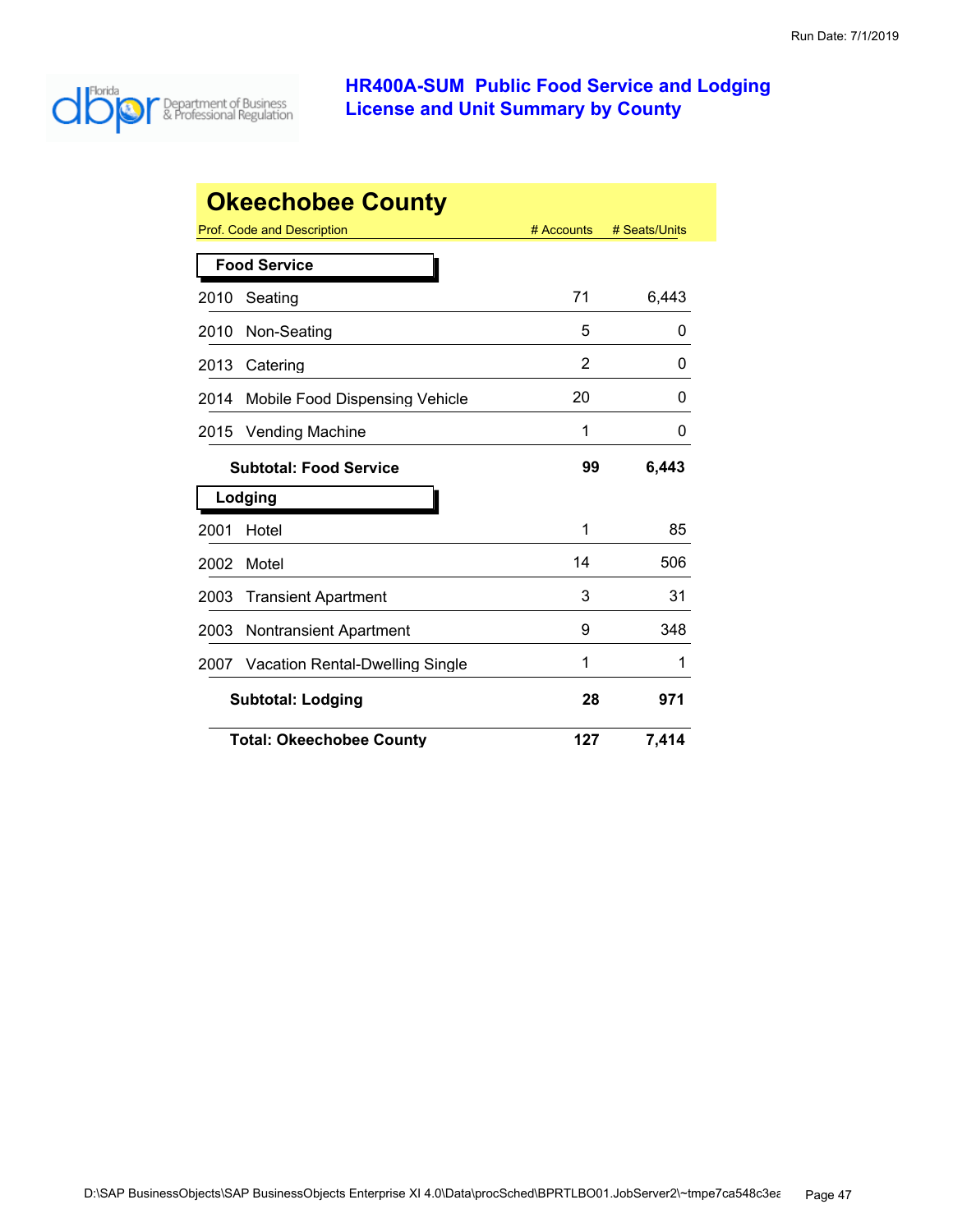

|      | <b>Orange County</b>                       |            |               |
|------|--------------------------------------------|------------|---------------|
|      | <b>Prof. Code and Description</b>          | # Accounts | # Seats/Units |
|      | <b>Food Service</b>                        |            |               |
| 2010 | Seating                                    | 3,446      | 450,052       |
| 2010 | Non-Seating                                | 675        | 0             |
| 2012 | Theme Park Food Cart                       | 18         | 324           |
| 2013 | Catering                                   | 141        | 0             |
| 2014 | Mobile Food Dispensing Vehicle             | 584        | 0             |
| 2014 | Hot Dog Cart                               | 90         | 0             |
| 2015 | <b>Vending Machine</b>                     | 172        | 0             |
|      | <b>Subtotal: Food Service</b>              | 5,126      | 450,376       |
|      | Lodging                                    |            |               |
| 2001 | Hotel                                      | 228        | 73,005        |
| 2002 | Motel                                      | 80         | 20,787        |
| 2003 | <b>Transient Apartment</b>                 | 5          | 355           |
| 2003 | <b>Nontransient Apartment</b>              | 801        | 136,272       |
| 2005 | <b>Bed and Breakfast</b>                   | 4          | 28            |
| 2006 | Vacation Rental-Condo Single               | 84         | 959           |
| 2006 | Vacation Rental-Condo Group                | 51         | 15,525        |
| 2006 | Vacation Rental-Condo Collective           | 21         | 269           |
| 2007 | <b>Vacation Rental-Dwelling Single</b>     | 101        | 104           |
| 2007 | <b>Vacation Rental-Dwelling Group</b>      | 7          | 108           |
| 2007 | <b>Vacation Rental-Dwelling Collective</b> | 33         | 510           |
| 2022 | Timeshare Project-Timeshare Proj Group     | 9          | 3,915         |
|      | <b>Subtotal: Lodging</b>                   | 1,424      | 251,837       |
|      | <b>Total: Orange County</b>                | 6,550      | 702,213       |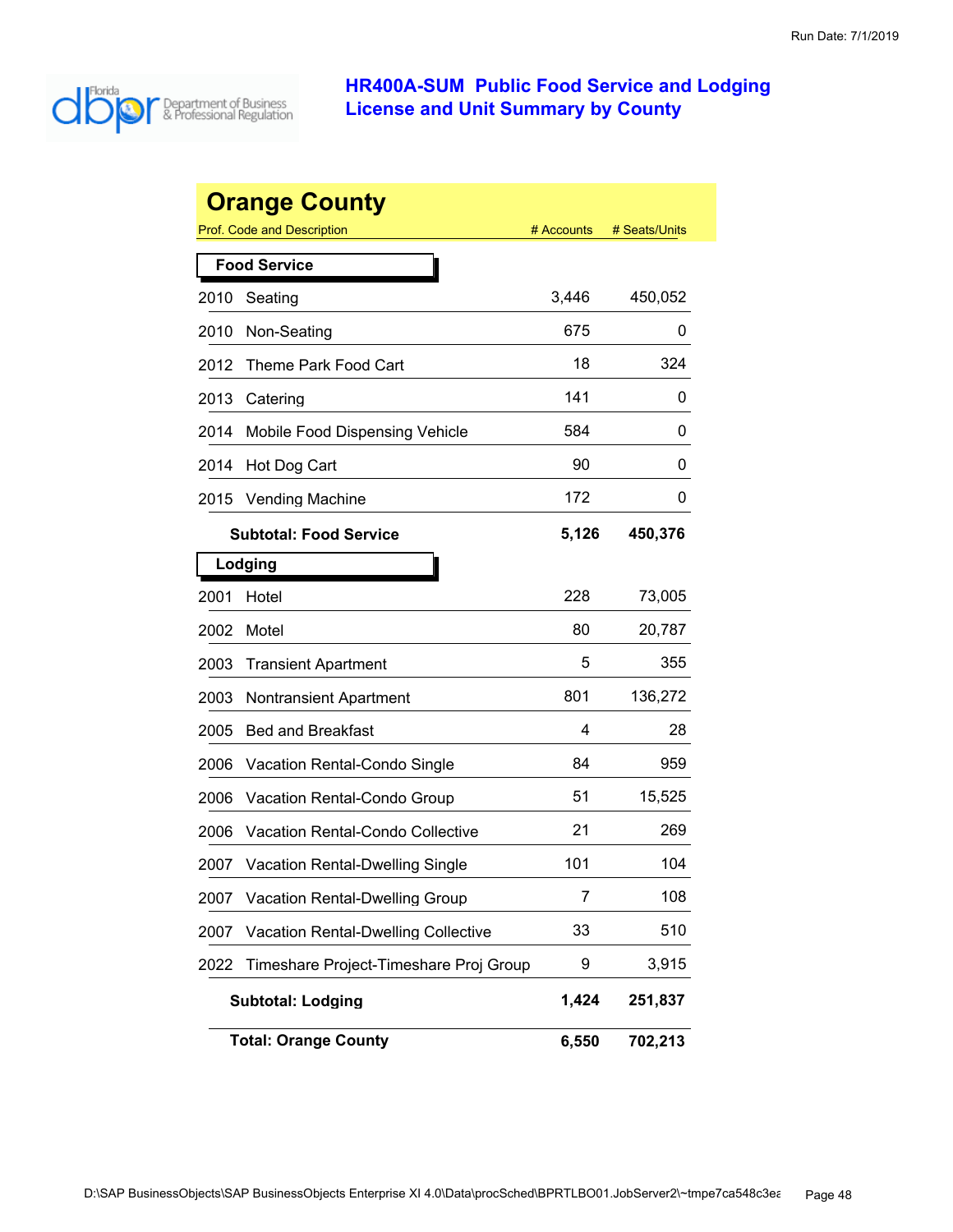

|      | <b>Osceola County</b>                      |            |               |
|------|--------------------------------------------|------------|---------------|
|      | <b>Prof. Code and Description</b>          | # Accounts | # Seats/Units |
|      | <b>Food Service</b>                        |            |               |
| 2010 | Seating                                    | 821        | 95,695        |
| 2010 | Non-Seating                                | 96         | 0             |
| 2012 | Theme Park Food Cart                       | 1          | 1             |
| 2013 | Catering                                   | 18         | 0             |
| 2014 | Mobile Food Dispensing Vehicle             | 62         | 0             |
| 2014 | Hot Dog Cart                               | 8          | 0             |
| 2015 | <b>Vending Machine</b>                     | 30         | 0             |
|      | <b>Subtotal: Food Service</b>              | 1,036      | 95,696        |
|      | Lodging                                    |            |               |
| 2001 | Hotel                                      | 35         | 13,331        |
| 2002 | Motel                                      | 90         | 11,416        |
| 2003 | <b>Transient Apartment</b>                 | 5          | 60            |
| 2003 | Nontransient Apartment                     | 155        | 18,839        |
| 2005 | <b>Bed and Breakfast</b>                   | 1          | 4             |
| 2006 | Vacation Rental-Condo Single               | 837        | 3,235         |
| 2006 | Vacation Rental-Condo Group                | 51         | 6,474         |
| 2006 | Vacation Rental-Condo Collective           | 77         | 886           |
| 2007 | <b>Vacation Rental-Dwelling Single</b>     | 4,931      | 5,317         |
| 2007 | <b>Vacation Rental-Dwelling Group</b>      | 31         | 2,522         |
| 2007 | <b>Vacation Rental-Dwelling Collective</b> | 312        | 4,035         |
|      | <b>Subtotal: Lodging</b>                   | 6,525      | 66,119        |
|      | <b>Total: Osceola County</b>               | 7,561      | 161,815       |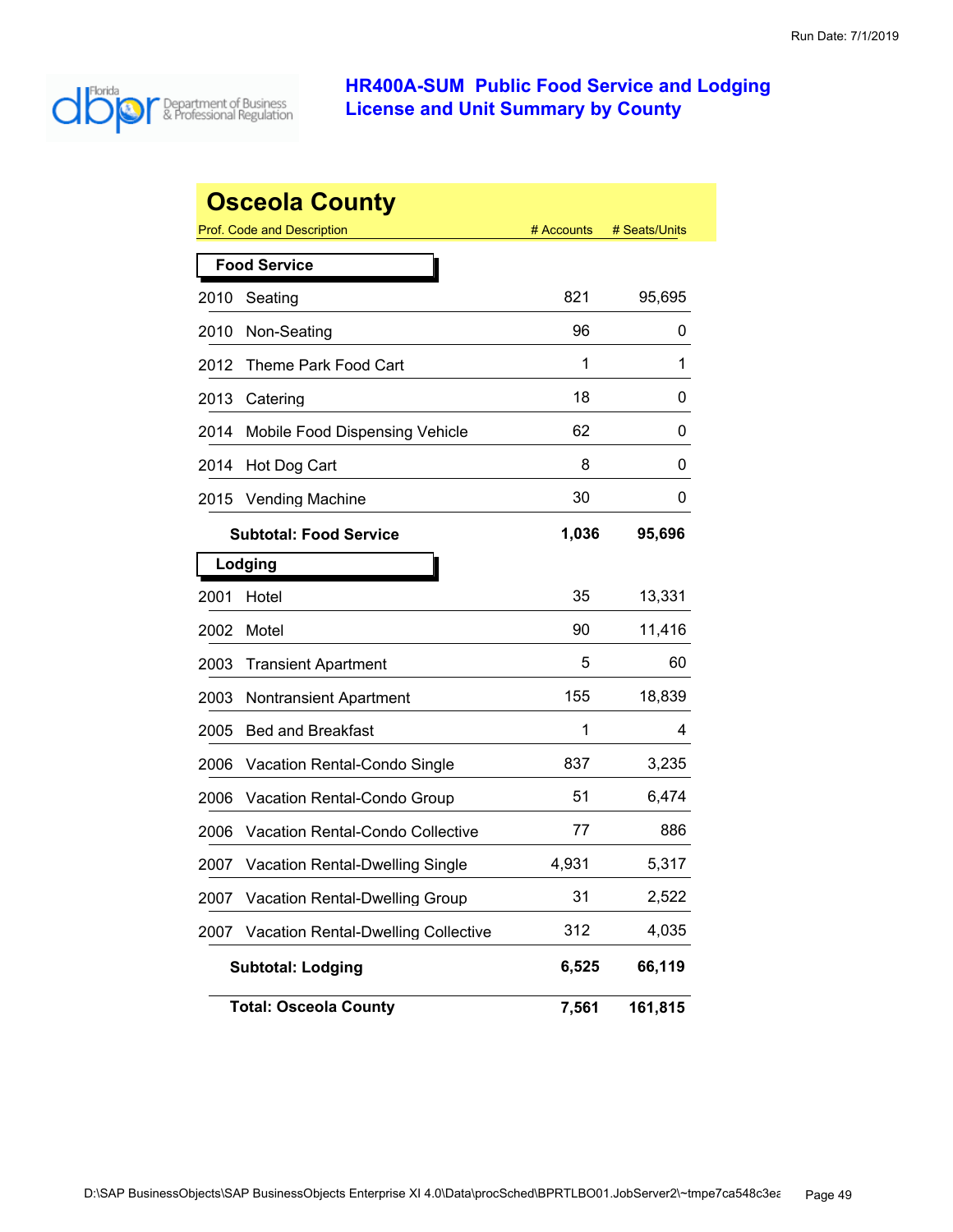

|      | <b>Palm Beach County</b>                   |            |               |
|------|--------------------------------------------|------------|---------------|
|      | Prof. Code and Description                 | # Accounts | # Seats/Units |
|      | <b>Food Service</b>                        |            |               |
| 2010 | Seating                                    | 2,985      | 302,712       |
| 2010 | Non-Seating                                | 377        | 0             |
| 2013 | Catering                                   | 112        | 0             |
| 2014 | Mobile Food Dispensing Vehicle             | 232        | 0             |
| 2014 | Hot Dog Cart                               | 27         | 0             |
| 2015 | <b>Vending Machine</b>                     | 14         | 0             |
|      | <b>Subtotal: Food Service</b>              | 3,747      | 302,712       |
|      | Lodging                                    |            |               |
| 2001 | Hotel                                      | 98         | 14,327        |
| 2002 | Motel                                      | 87         | 3,767         |
| 2003 | <b>Transient Apartment</b>                 | 39         | 1,325         |
| 2003 | <b>Nontransient Apartment</b>              | 1,205      | 74,281        |
| 2005 | <b>Bed and Breakfast</b>                   | 9          | 80            |
| 2006 | Vacation Rental-Condo Single               | 93         | 535           |
| 2006 | Vacation Rental-Condo Group                | 27         | 1,204         |
| 2006 | Vacation Rental-Condo Collective           | 18         | 254           |
| 2006 | <b>Vacation Rental-Condo</b>               | 1          | 1             |
| 2007 | <b>Vacation Rental-Dwelling Single</b>     | 268        | 305           |
| 2007 | <b>Vacation Rental-Dwelling Group</b>      | 19         | 47            |
| 2007 | <b>Vacation Rental-Dwelling Collective</b> | 36         | 135           |
|      | <b>Subtotal: Lodging</b>                   | 1,900      | 96,261        |
|      | <b>Total: Palm Beach County</b>            | 5,647      | 398,973       |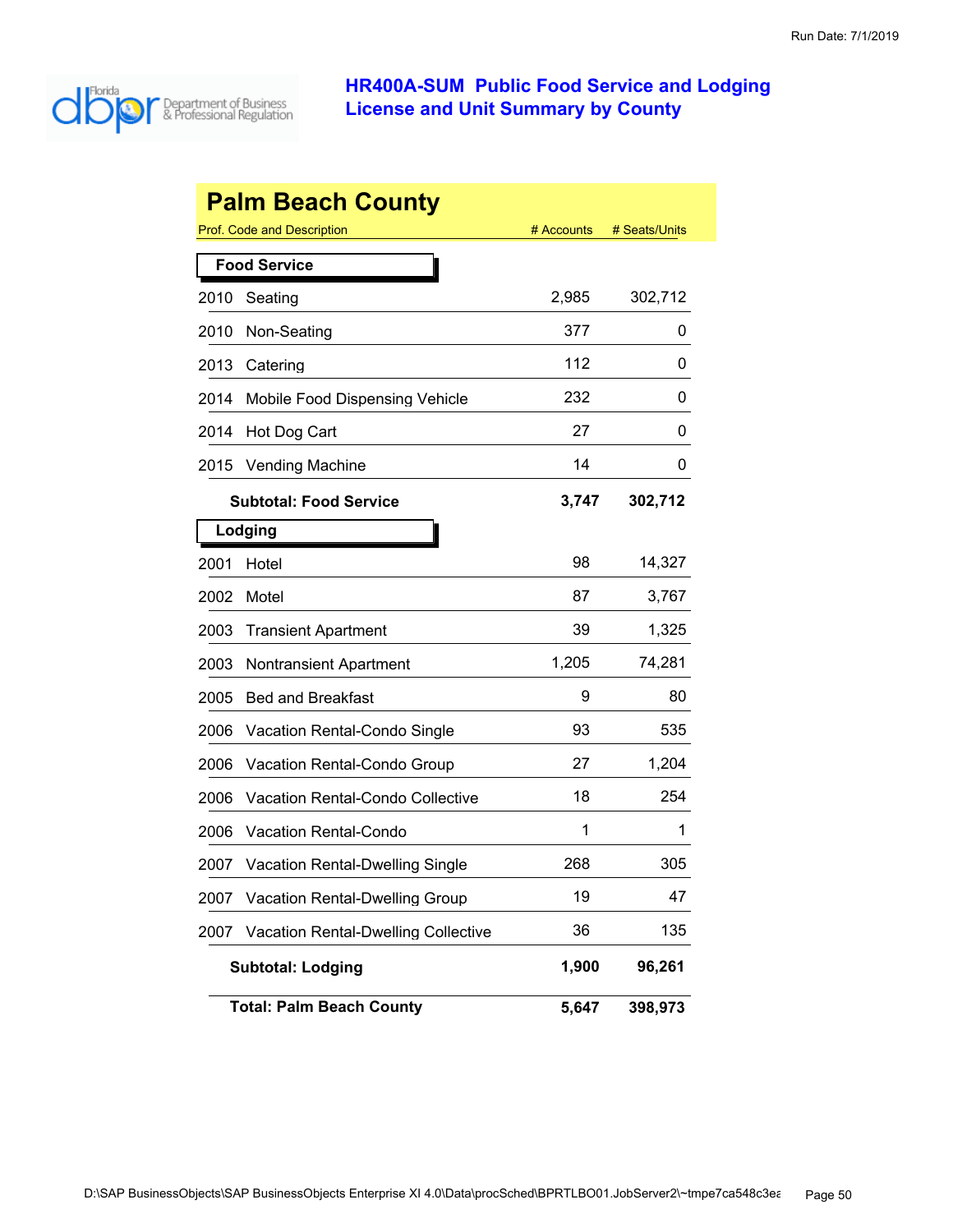

|      | <b>Pasco County</b><br>Prof. Code and Description | # Accounts | # Seats/Units |  |  |
|------|---------------------------------------------------|------------|---------------|--|--|
|      |                                                   |            |               |  |  |
|      | <b>Food Service</b>                               |            |               |  |  |
| 2010 | Seating                                           | 721        | 65,424        |  |  |
| 2010 | Non-Seating                                       | 47         | 0             |  |  |
| 2013 | Catering                                          | 2          | 0             |  |  |
| 2014 | Mobile Food Dispensing Vehicle                    | 66         | 0             |  |  |
| 2014 | Hot Dog Cart                                      | 8          | 0             |  |  |
| 2015 | <b>Vending Machine</b>                            | 6          | 0             |  |  |
|      | <b>Subtotal: Food Service</b>                     | 850        | 65,424        |  |  |
|      | Lodging                                           |            |               |  |  |
| 2001 | Hotel                                             | 19         | 1,628         |  |  |
| 2002 | Motel                                             | 26         | 1,347         |  |  |
| 2003 | <b>Transient Apartment</b>                        | 8          | 90            |  |  |
| 2003 | Nontransient Apartment                            | 182        | 15,923        |  |  |
| 2006 | Vacation Rental-Condo Single                      | 9          | 15            |  |  |
| 2006 | Vacation Rental-Condo Group                       | 2          | 722           |  |  |
| 2006 | <b>Vacation Rental-Condo Collective</b>           | 3          | 28            |  |  |
| 2007 | Vacation Rental-Dwelling Single                   | 40         | 40            |  |  |
| 2007 | Vacation Rental-Dwelling Group                    | 3          | 69            |  |  |
| 2007 | <b>Vacation Rental-Dwelling Collective</b>        | 12         | 44            |  |  |
|      | <b>Subtotal: Lodging</b>                          | 304        | 19,906        |  |  |
|      | <b>Total: Pasco County</b>                        | 1,154      | 85,330        |  |  |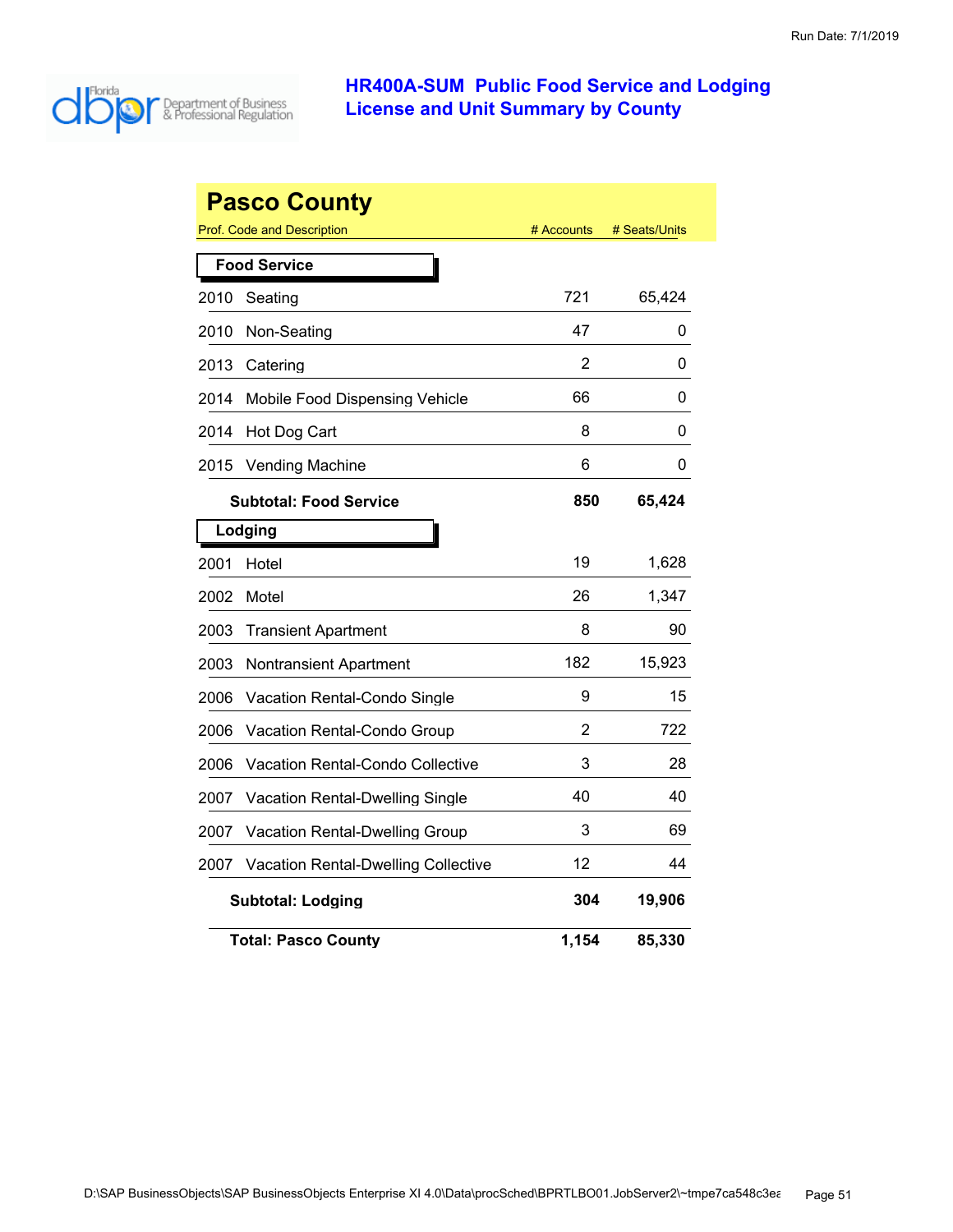

|      | <b>Pinellas County</b>                     |            |               |
|------|--------------------------------------------|------------|---------------|
|      | <b>Prof. Code and Description</b>          | # Accounts | # Seats/Units |
|      | <b>Food Service</b>                        |            |               |
| 2010 | Seating                                    | 2,297      | 225,618       |
| 2010 | Non-Seating                                | 265        | 0             |
| 2013 | Catering                                   | 59         | 0             |
| 2014 | Mobile Food Dispensing Vehicle             | 163        | 0             |
| 2014 | Hot Dog Cart                               | 45         | 0             |
| 2015 | <b>Vending Machine</b>                     | 15         | 0             |
|      | <b>Subtotal: Food Service</b>              | 2,844      | 225,618       |
|      | Lodging                                    |            |               |
| 2001 | Hotel                                      | 101        | 11,752        |
| 2002 | Motel                                      | 227        | 9,704         |
| 2003 | <b>Transient Apartment</b>                 | 117        | 888           |
| 2003 | <b>Nontransient Apartment</b>              | 1,317      | 68,130        |
| 2005 | <b>Bed and Breakfast</b>                   | 15         | 100           |
| 2006 | <b>Vacation Rental-Condo Single</b>        | 186        | 246           |
| 2006 | Vacation Rental-Condo Group                | 78         | 2,410         |
| 2006 | <b>Vacation Rental-Condo Collective</b>    | 72         | 1,808         |
| 2007 | <b>Vacation Rental-Dwelling Single</b>     | 217        | 294           |
| 2007 | Vacation Rental-Dwelling Group             | 21         | 111           |
| 2007 | <b>Vacation Rental-Dwelling Collective</b> | 37         | 293           |
|      | <b>Subtotal: Lodging</b>                   | 2,388      | 95,736        |
|      | <b>Total: Pinellas County</b>              | 5,232      | 321,354       |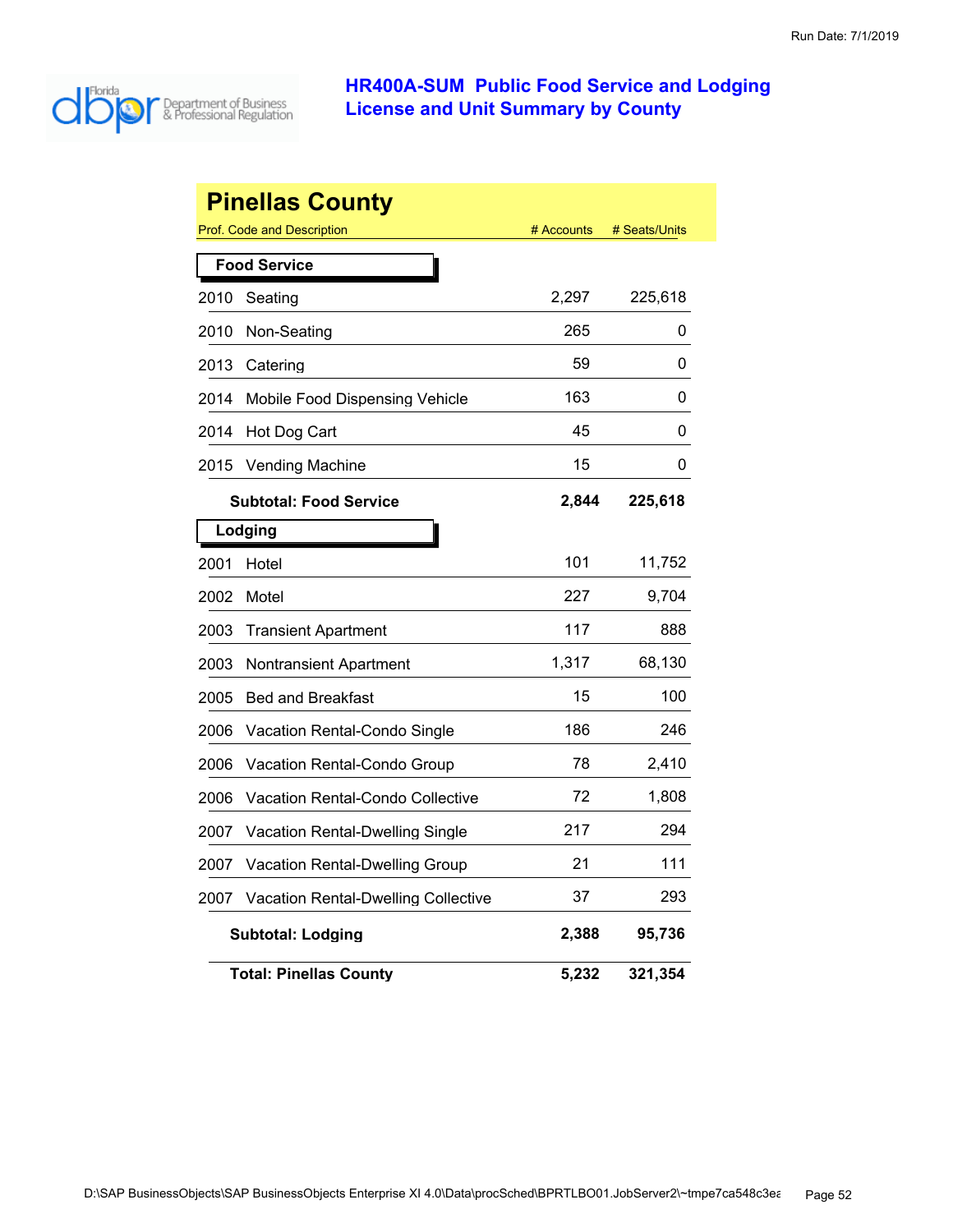

|      | <b>Polk County</b>                      |            |               |
|------|-----------------------------------------|------------|---------------|
|      | <b>Prof. Code and Description</b>       | # Accounts | # Seats/Units |
|      | <b>Food Service</b>                     |            |               |
| 2010 | Seating                                 | 954        | 87,126        |
| 2010 | Non-Seating                             | 126        | 0             |
| 2013 | Catering                                | 15         | 0             |
| 2014 | Mobile Food Dispensing Vehicle          | 161        | 0             |
| 2014 | Hot Dog Cart                            | 10         | 0             |
| 2015 | <b>Vending Machine</b>                  | 28         | 0             |
|      | <b>Subtotal: Food Service</b>           | 1,294      | 87,126        |
|      | Lodging                                 |            |               |
| 2001 | Hotel                                   | 39         | 3,721         |
| 2002 | Motel                                   | 81         | 4,199         |
| 2003 | <b>Transient Apartment</b>              | 17         | 129           |
| 2003 | Nontransient Apartment                  | 362        | 22,948        |
| 2005 | <b>Bed and Breakfast</b>                | 6          | 34            |
| 2006 | Vacation Rental-Condo Single            | 211        | 230           |
| 2006 | Vacation Rental-Condo Group             | 6          | 657           |
| 2006 | <b>Vacation Rental-Condo Collective</b> | 20         | 192           |
| 2007 | <b>Vacation Rental-Dwelling Single</b>  | 2,539      | 2,631         |
| 2007 | <b>Vacation Rental-Dwelling Group</b>   | 12         | 468           |
| 2007 | Vacation Rental-Dwelling Collective     | 150        | 2,250         |
|      | <b>Subtotal: Lodging</b>                | 3,443      | 37,459        |
|      | <b>Total: Polk County</b>               | 4,737      | 124,585       |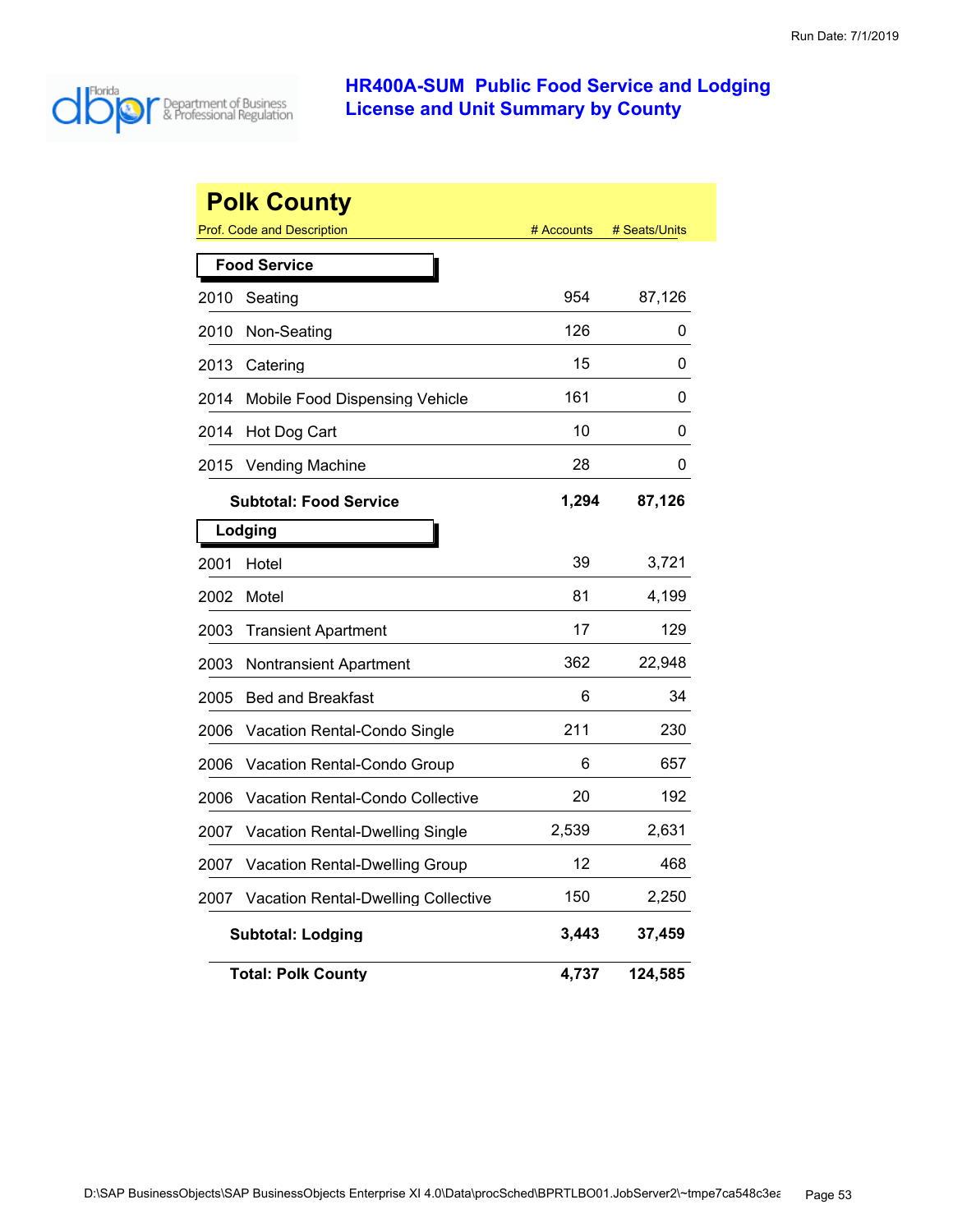

| <b>Putnam County</b>                    |                                        |            |               |  |
|-----------------------------------------|----------------------------------------|------------|---------------|--|
|                                         | Prof. Code and Description             | # Accounts | # Seats/Units |  |
|                                         | <b>Food Service</b>                    |            |               |  |
| 2010                                    | Seating                                | 99         | 7,215         |  |
| 2010                                    | Non-Seating                            | 9          | 0             |  |
| 2013                                    | Catering                               | 1          | 0             |  |
| 2014                                    | Mobile Food Dispensing Vehicle         | 12         | 0             |  |
| 2015                                    | <b>Vending Machine</b>                 | 2          | 0             |  |
|                                         | <b>Subtotal: Food Service</b>          | 123        | 7,215         |  |
|                                         | Lodging                                |            |               |  |
| 2001                                    | Hotel                                  | 3          | 214           |  |
| 2002                                    | Motel                                  | 18         | 450           |  |
| 2003                                    | <b>Transient Apartment</b>             | 1          | 11            |  |
| 2003                                    | <b>Nontransient Apartment</b>          | 29         | 1,314         |  |
| 2005                                    | <b>Bed and Breakfast</b>               | 3          | 12            |  |
| 2006                                    | <b>Vacation Rental-Condo Group</b>     | 2          | 28            |  |
| 2007                                    | <b>Vacation Rental-Dwelling Single</b> | 6          | 6             |  |
| 62<br>2,035<br><b>Subtotal: Lodging</b> |                                        |            |               |  |
|                                         | <b>Total: Putnam County</b>            | 185        | 9,250         |  |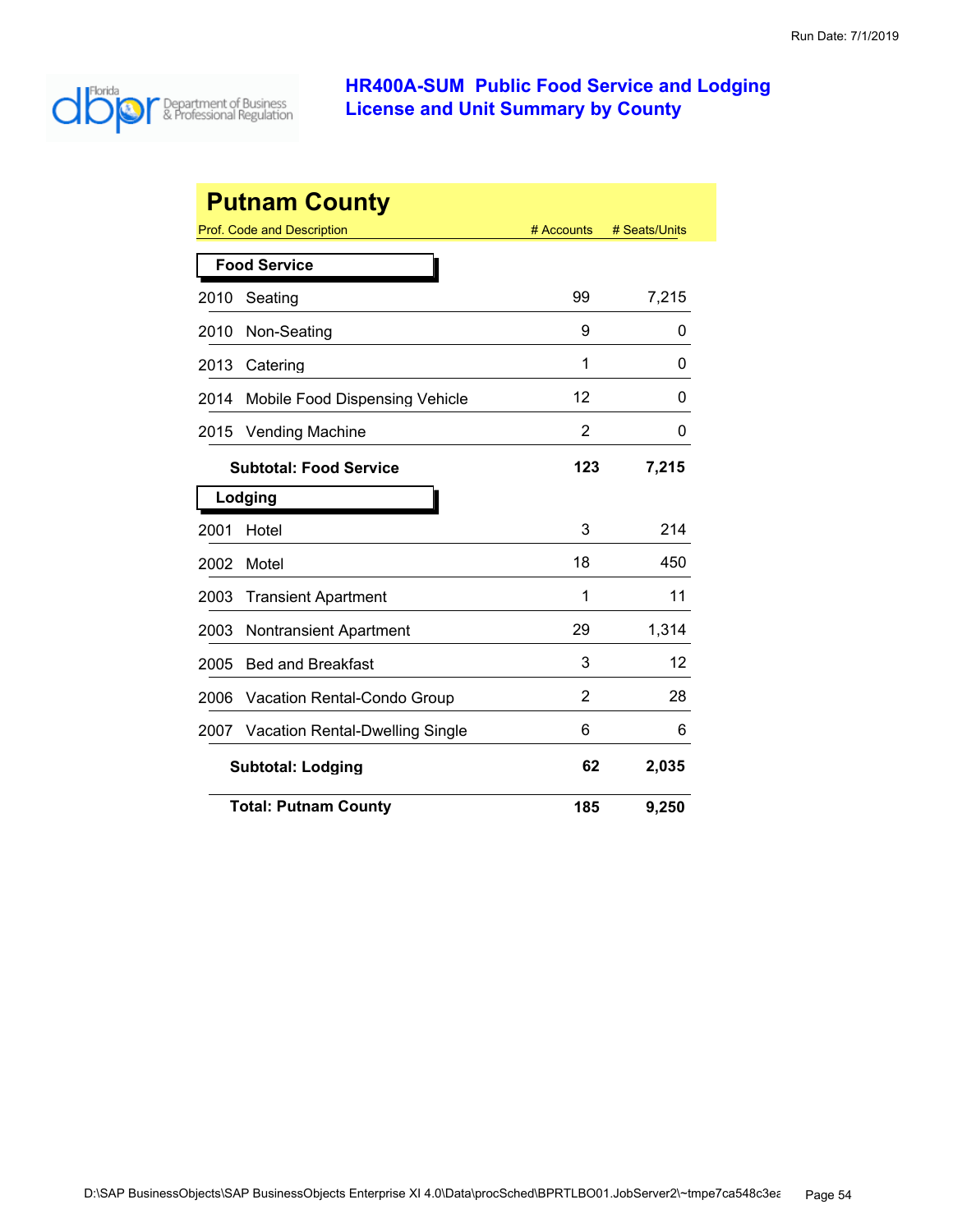

| <b>Santa Rosa County</b> |                                            |            |               |  |  |
|--------------------------|--------------------------------------------|------------|---------------|--|--|
|                          | <b>Prof. Code and Description</b>          | # Accounts | # Seats/Units |  |  |
|                          | <b>Food Service</b>                        |            |               |  |  |
| 2010                     | Seating                                    | 240        | 19,168        |  |  |
| 2010                     | Non-Seating                                | 17         | 0             |  |  |
| 2013                     | Catering                                   | 2          | 0             |  |  |
| 2014                     | Mobile Food Dispensing Vehicle             | 29         | 0             |  |  |
| 2014                     | Hot Dog Cart                               | 3          | 0             |  |  |
| 2015                     | <b>Vending Machine</b>                     | 2          | 0             |  |  |
|                          | <b>Subtotal: Food Service</b>              | 293        | 19,168        |  |  |
|                          | Lodging                                    |            |               |  |  |
| 2001                     | Hotel                                      | 5          | 487           |  |  |
| 2002                     | Motel                                      | 8          | 465           |  |  |
| 2003                     | <b>Nontransient Apartment</b>              | 60         | 2,810         |  |  |
| 2006                     | Vacation Rental-Condo Single               | 19         | 22            |  |  |
| 2006                     | Vacation Rental-Condo Group                | 6          | 87            |  |  |
| 2006                     | <b>Vacation Rental-Condo Collective</b>    | 14         | 263           |  |  |
| 2007                     | Vacation Rental-Dwelling Single            | 25         | 62            |  |  |
| 2007                     | Vacation Rental-Dwelling Group             | 1          | 12            |  |  |
| 2007                     | <b>Vacation Rental-Dwelling Collective</b> | 8          | 53            |  |  |
|                          | <b>Subtotal: Lodging</b>                   | 146        | 4,261         |  |  |
|                          | <b>Total: Santa Rosa County</b>            | 439        | 23,429        |  |  |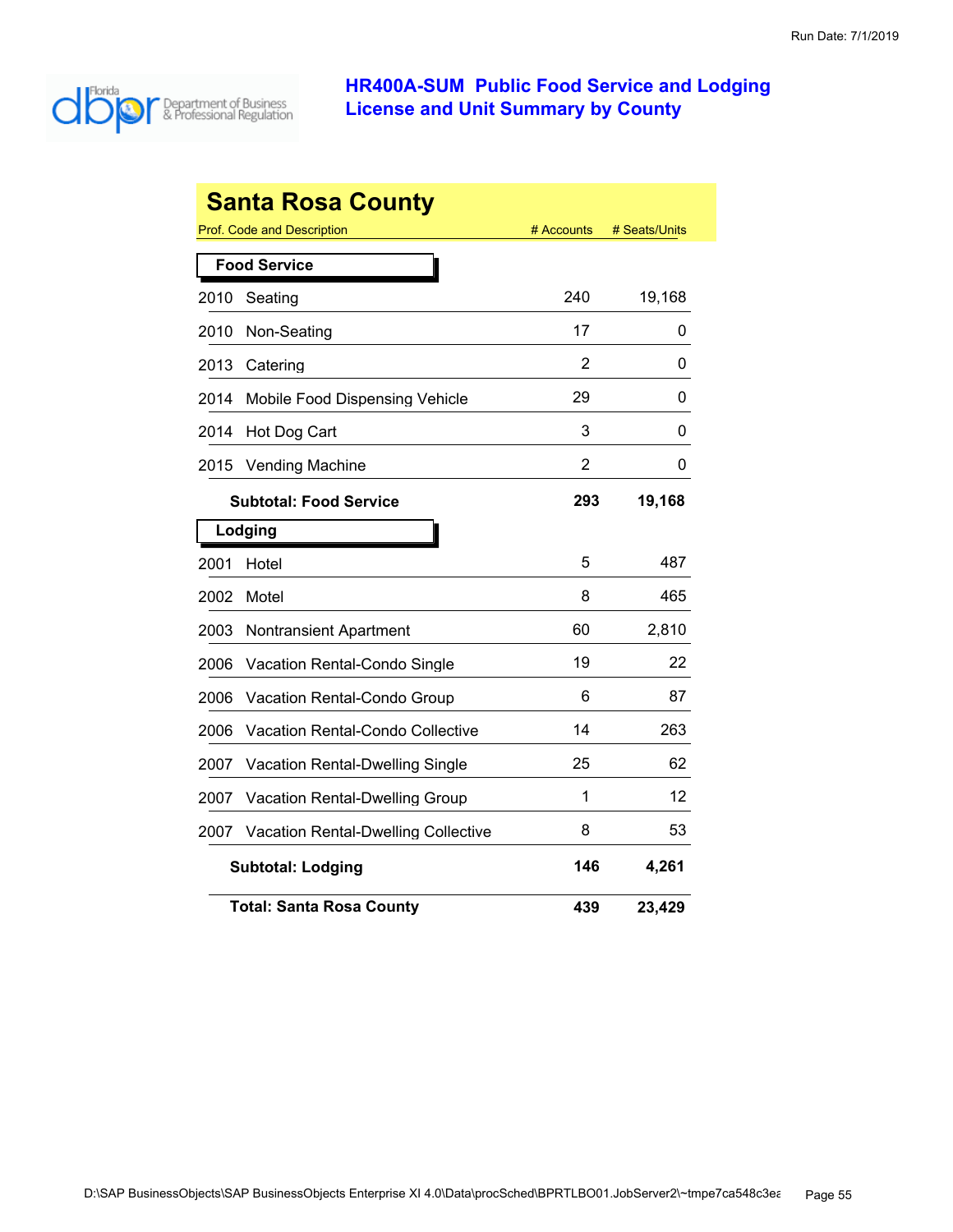

|      | Sarasota County                            |            |               |
|------|--------------------------------------------|------------|---------------|
|      | <b>Prof. Code and Description</b>          | # Accounts | # Seats/Units |
|      | <b>Food Service</b>                        |            |               |
| 2010 | Seating                                    | 1,010      | 134,502       |
| 2010 | Non-Seating                                | 83         | 0             |
| 2013 | Catering                                   | 23         | 0             |
| 2014 | Mobile Food Dispensing Vehicle             | 68         | 0             |
| 2014 | Hot Dog Cart                               | 5          | 0             |
| 2015 | <b>Vending Machine</b>                     | 7          | 0             |
|      | <b>Subtotal: Food Service</b>              | 1,196      | 134,502       |
|      | Lodging                                    |            |               |
| 2001 | Hotel                                      | 36         | 4,100         |
| 2002 | Motel                                      | 53         | 1,957         |
| 2003 | <b>Transient Apartment</b>                 | 48         | 523           |
| 2003 | Nontransient Apartment                     | 199        | 13,456        |
| 2005 | <b>Bed and Breakfast</b>                   | 1          | 9             |
| 2006 | Vacation Rental-Condo Single               | 41         | 58            |
| 2006 | Vacation Rental-Condo Group                | 60         | 2,760         |
| 2006 | Vacation Rental-Condo Collective           | 26         | 421           |
| 2007 | Vacation Rental-Dwelling Single            | 101        | 140           |
| 2007 | Vacation Rental-Dwelling Group             | 4          | 11            |
| 2007 | <b>Vacation Rental-Dwelling Collective</b> | 44         | 357           |
|      | <b>Subtotal: Lodging</b>                   | 613        | 23,792        |
|      | <b>Total: Sarasota County</b>              | 1,809      | 158,294       |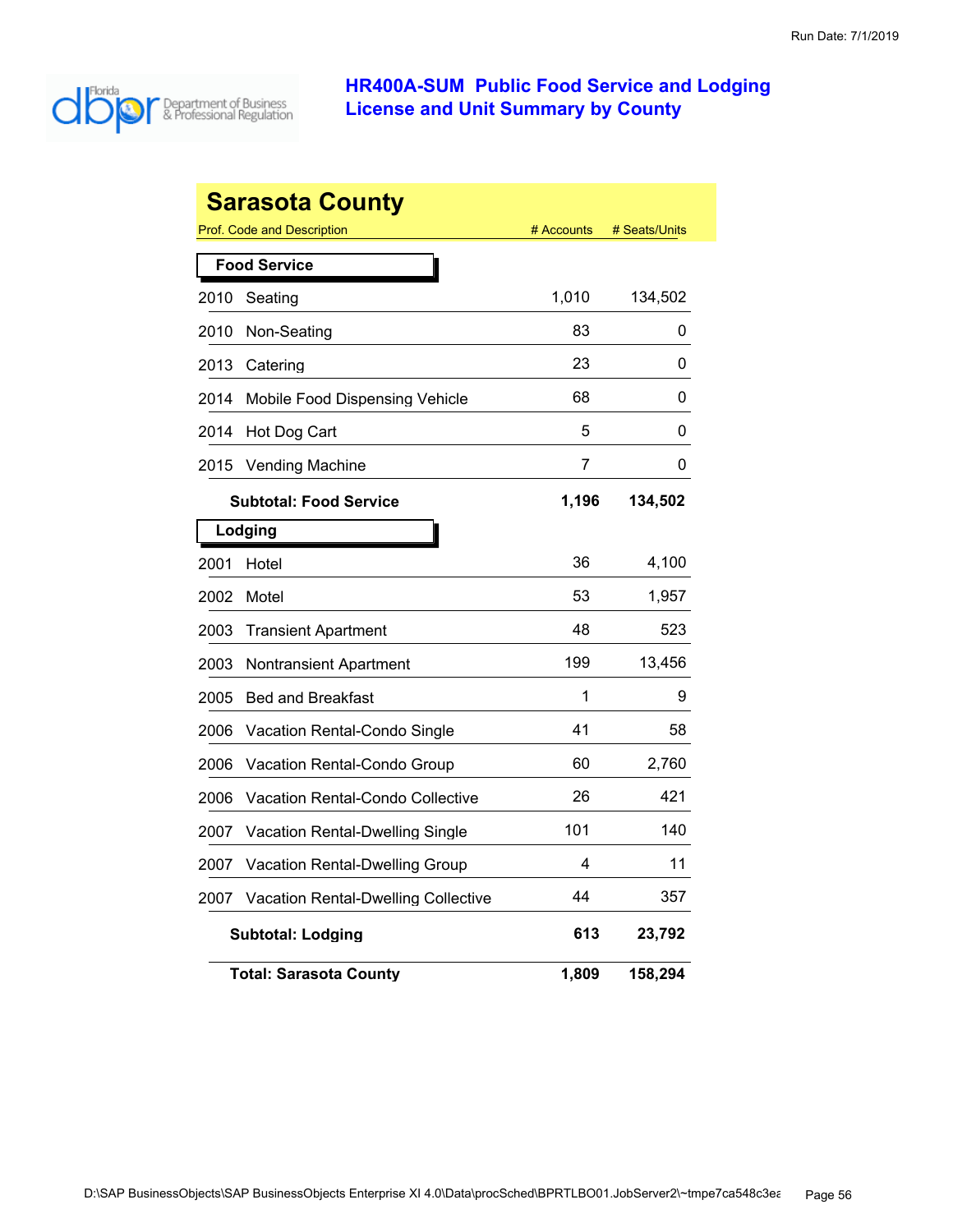

|      | <b>Seminole County</b>                     |                |               |
|------|--------------------------------------------|----------------|---------------|
|      | Prof. Code and Description                 | # Accounts     | # Seats/Units |
|      | <b>Food Service</b>                        |                |               |
| 2010 | Seating                                    | 822            | 77,080        |
| 2010 | Non-Seating                                | 103            | 0             |
| 2013 | Catering                                   | 36             | 0             |
| 2014 | Mobile Food Dispensing Vehicle             | 57             | 0             |
| 2014 | Hot Dog Cart                               | 11             | 0             |
| 2015 | <b>Vending Machine</b>                     | 24             | 0             |
|      | <b>Subtotal: Food Service</b>              | 1,053          | 77,080        |
|      | Lodging                                    |                |               |
| 2001 | Hotel                                      | 24             | 3,257         |
| 2002 | Motel                                      | 20             | 1,388         |
| 2003 | <b>Transient Apartment</b>                 | 1              | 1             |
| 2003 | Nontransient Apartment                     | 196            | 36,334        |
| 2005 | <b>Bed and Breakfast</b>                   | 1              | 4             |
| 2006 | Vacation Rental-Condo Single               | 3              | 3             |
| 2006 | Vacation Rental-Condo Collective           | 2              | 133           |
| 2007 | Vacation Rental-Dwelling Single            | 18             | 19            |
| 2007 | Vacation Rental-Dwelling Group             | 3              | 10            |
| 2007 | <b>Vacation Rental-Dwelling Collective</b> | $\overline{2}$ | 2             |
|      | <b>Subtotal: Lodging</b>                   | 270            | 41,151        |
|      | <b>Total: Seminole County</b>              | 1,323          | 118,231       |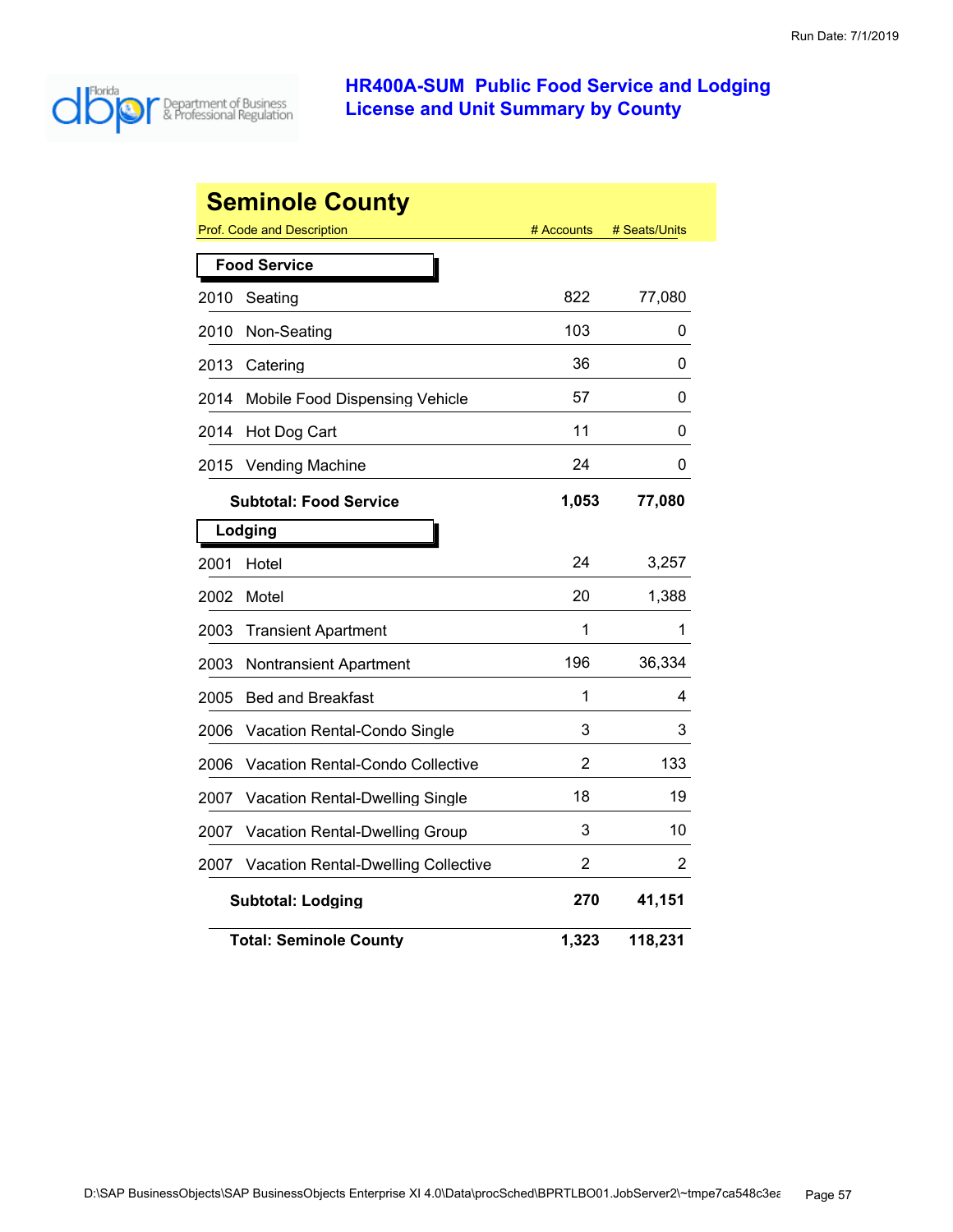

|      | <b>St. Johns County</b>                    |            |               |
|------|--------------------------------------------|------------|---------------|
|      | <b>Prof. Code and Description</b>          | # Accounts | # Seats/Units |
|      | <b>Food Service</b>                        |            |               |
| 2010 | Seating                                    | 610        | 49,513        |
| 2010 | Non-Seating                                | 65         | 0             |
| 2013 | Catering                                   | 6          | 0             |
| 2014 | Mobile Food Dispensing Vehicle             | 38         | 0             |
| 2014 | Hot Dog Cart                               | 4          | 0             |
| 2015 | <b>Vending Machine</b>                     | 12         | 0             |
|      | <b>Subtotal: Food Service</b>              | 735        | 49,513        |
|      | Lodging                                    |            |               |
| 2001 | Hotel                                      | 33         | 3,431         |
| 2002 | Motel                                      | 54         | 2,460         |
| 2003 | <b>Transient Apartment</b>                 | 2          | 8             |
| 2003 | Nontransient Apartment                     | 54         | 3,572         |
| 2005 | <b>Bed and Breakfast</b>                   | 31         | 258           |
| 2006 | Vacation Rental-Condo Single               | 46         | 48            |
| 2006 | Vacation Rental-Condo Group                | 19         | 1,065         |
| 2006 | <b>Vacation Rental-Condo Collective</b>    | 40         | 1,058         |
| 2007 | <b>Vacation Rental-Dwelling Single</b>     | 169        | 229           |
| 2007 | Vacation Rental-Dwelling Group             | 4          | 38            |
| 2007 | <b>Vacation Rental-Dwelling Collective</b> | 36         | 380           |
|      | <b>Subtotal: Lodging</b>                   | 488        | 12,547        |
|      | <b>Total: St. Johns County</b>             | 1,223      | 62,060        |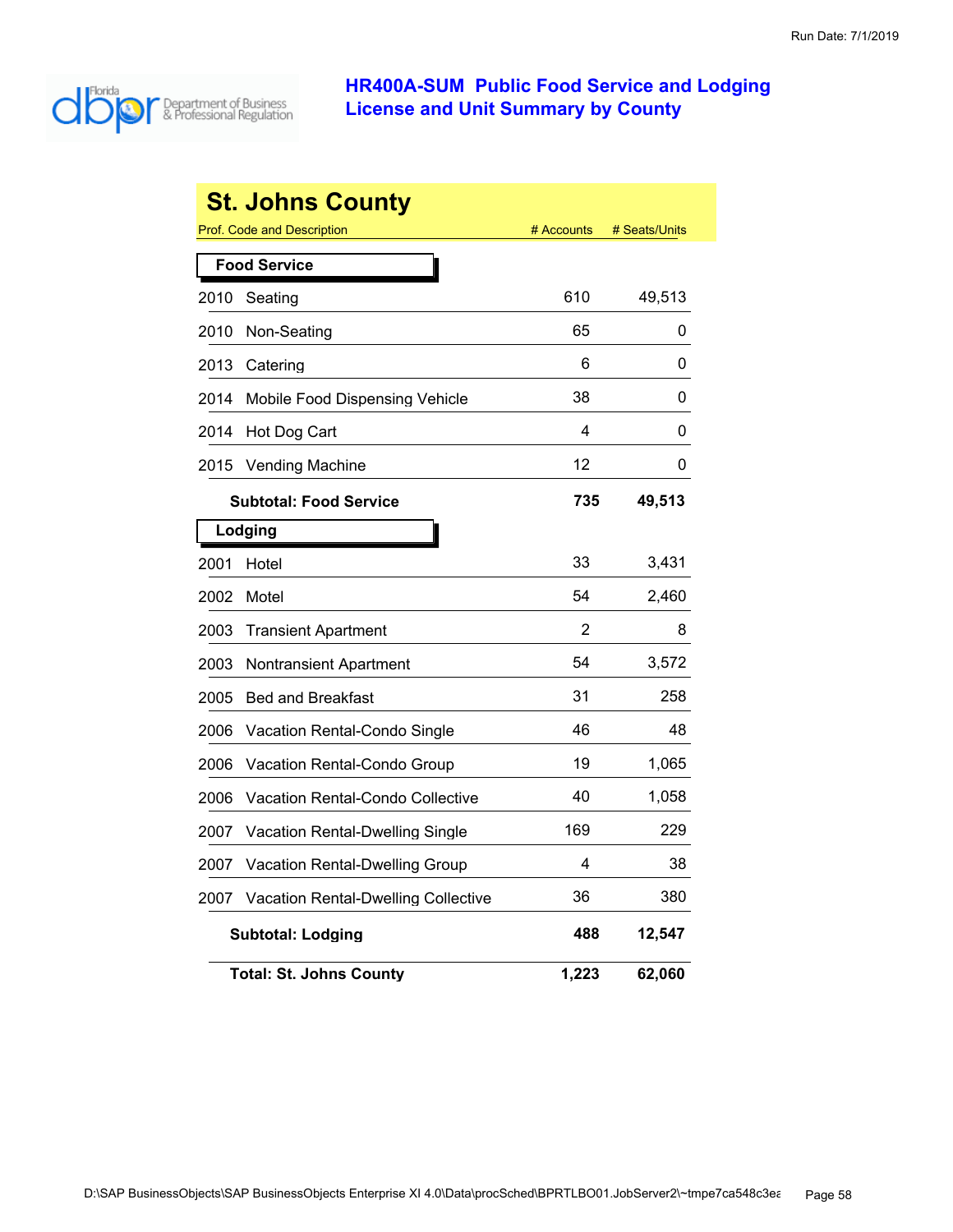

|      | <b>St. Lucie County</b>                    |            |               |
|------|--------------------------------------------|------------|---------------|
|      | <b>Prof. Code and Description</b>          | # Accounts | # Seats/Units |
|      | <b>Food Service</b>                        |            |               |
| 2010 | Seating                                    | 474        | 38,834        |
| 2010 | Non-Seating                                | 57         | 0             |
| 2013 | Catering                                   | 15         | 0             |
| 2014 | Mobile Food Dispensing Vehicle             | 58         | 0             |
| 2014 | Hot Dog Cart                               | 8          | 0             |
| 2015 | <b>Vending Machine</b>                     | 4          | 0             |
|      | <b>Subtotal: Food Service</b>              | 616        | 38,834        |
|      | Lodging                                    |            |               |
| 2001 | Hotel                                      | 20         | 2,207         |
| 2002 | Motel                                      | 24         | 984           |
| 2003 | <b>Transient Apartment</b>                 | 12         | 116           |
| 2003 | Nontransient Apartment                     | 105        | 6,994         |
| 2005 | <b>Bed and Breakfast</b>                   | 1          | 5             |
| 2006 | <b>Vacation Rental-Condo Single</b>        | 8          | 65            |
| 2006 | Vacation Rental-Condo Group                | 5          | 257           |
| 2006 | Vacation Rental-Condo Collective           | 3          | 123           |
| 2007 | <b>Vacation Rental-Dwelling Single</b>     | 16         | 19            |
| 2007 | Vacation Rental-Dwelling Group             | 1          | 15            |
| 2007 | <b>Vacation Rental-Dwelling Collective</b> | 8          | 22            |
|      | <b>Subtotal: Lodging</b>                   | 203        | 10,807        |
|      | <b>Total: St. Lucie County</b>             | 819        | 49,641        |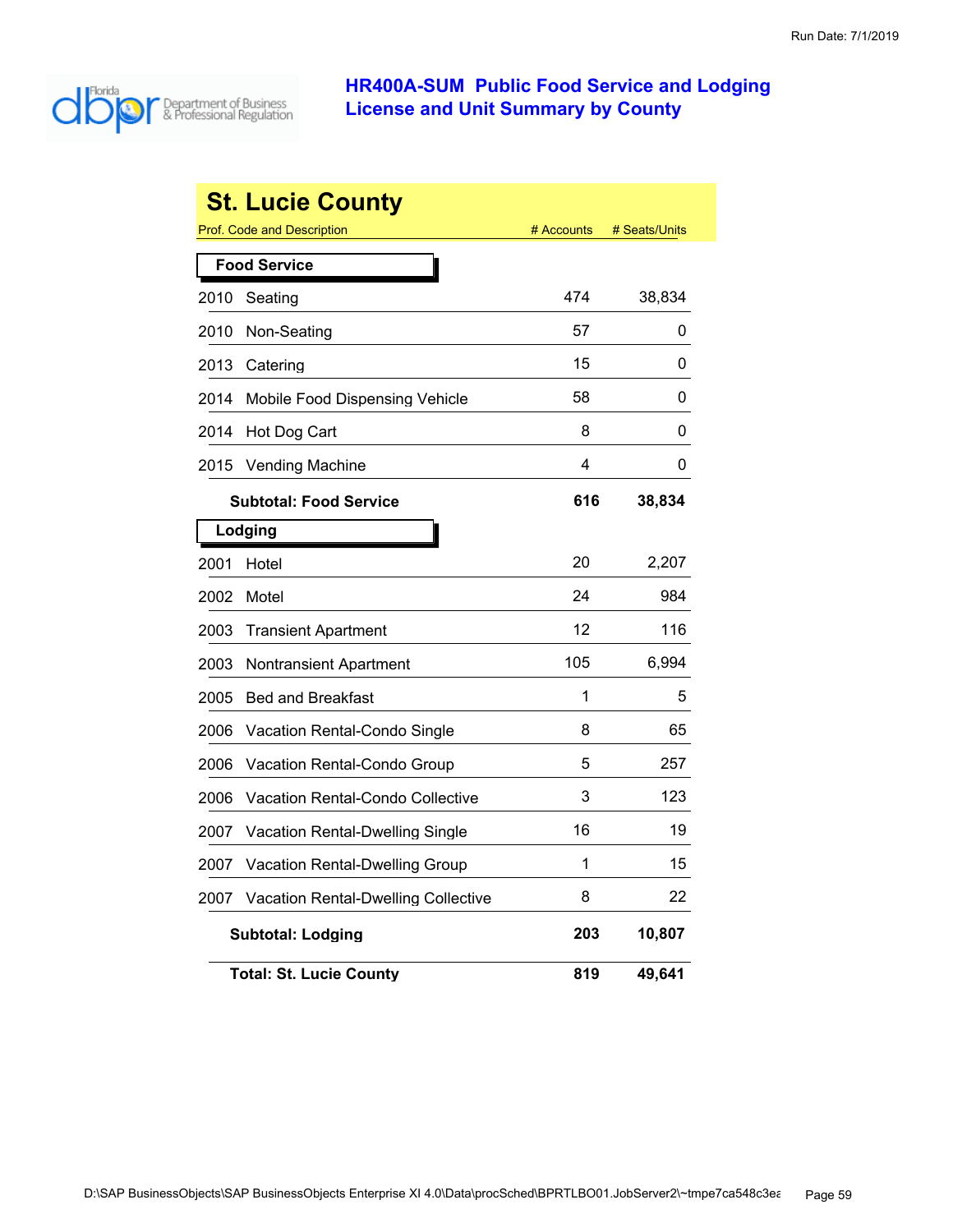

|      | <b>Sumter County</b>                   |            |               |
|------|----------------------------------------|------------|---------------|
|      | Prof. Code and Description             | # Accounts | # Seats/Units |
|      | <b>Food Service</b>                    |            |               |
| 2010 | Seating                                | 169        | 17,746        |
| 2010 | Non-Seating                            | 18         | 0             |
| 2014 | Mobile Food Dispensing Vehicle         | 24         | 0             |
| 2014 | Hot Dog Cart                           | 1          | 0             |
| 2015 | <b>Vending Machine</b>                 | 3          | 0             |
|      | <b>Subtotal: Food Service</b>          | 215        | 17,746        |
|      | Lodging                                |            |               |
| 2001 | Hotel                                  | 3          | 271           |
| 2002 | Motel                                  | 9          | 489           |
| 2003 | <b>Transient Apartment</b>             | 3          | 20            |
| 2003 | <b>Nontransient Apartment</b>          | 19         | 1,303         |
| 2005 | <b>Bed and Breakfast</b>               | 3          | 18            |
| 2006 | Vacation Rental-Condo Single           | 1          | 1             |
| 2007 | <b>Vacation Rental-Dwelling Single</b> | 23         | 23            |
| 2007 | Vacation Rental-Dwelling Group         | 1          | 14            |
| 2007 | Vacation Rental-Dwelling Collective    | 14         | 430           |
|      | <b>Subtotal: Lodging</b>               | 76         | 2,569         |
|      | <b>Total: Sumter County</b>            | 291        | 20,315        |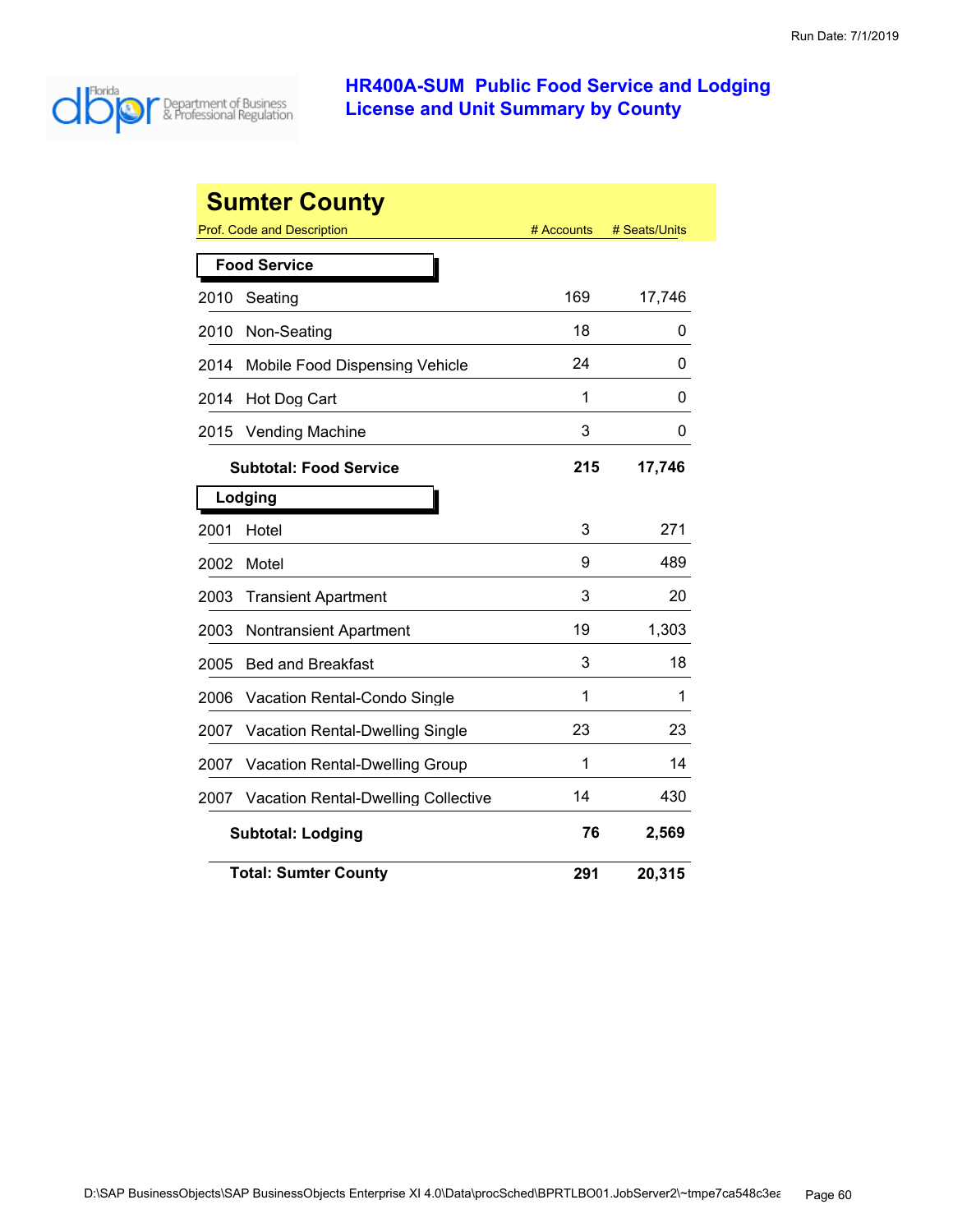

| <b>Suwannee County</b>                |                                        |            |               |
|---------------------------------------|----------------------------------------|------------|---------------|
|                                       | Prof. Code and Description             | # Accounts | # Seats/Units |
| <b>Food Service</b>                   |                                        |            |               |
| 2010                                  | Seating                                | 54         | 4,308         |
| 2010                                  | Non-Seating                            | 3          | 0             |
| 2014                                  | Mobile Food Dispensing Vehicle         | 8          | 0             |
| 2015                                  | <b>Vending Machine</b>                 | 5          | 0             |
|                                       | <b>Subtotal: Food Service</b>          | 70         | 4,308         |
| Lodging                               |                                        |            |               |
| 2001                                  | Hotel                                  | 1          | 69            |
| 2002                                  | Motel                                  | 10         | 275           |
| 2003                                  | <b>Nontransient Apartment</b>          | 11         | 455           |
| 2007                                  | <b>Vacation Rental-Dwelling Single</b> | 2          | 5             |
| 2007                                  | Vacation Rental-Dwelling Collective    | 2          | 5             |
| 26<br>809<br><b>Subtotal: Lodging</b> |                                        |            |               |
|                                       | <b>Total: Suwannee County</b>          | 96         | 5,117         |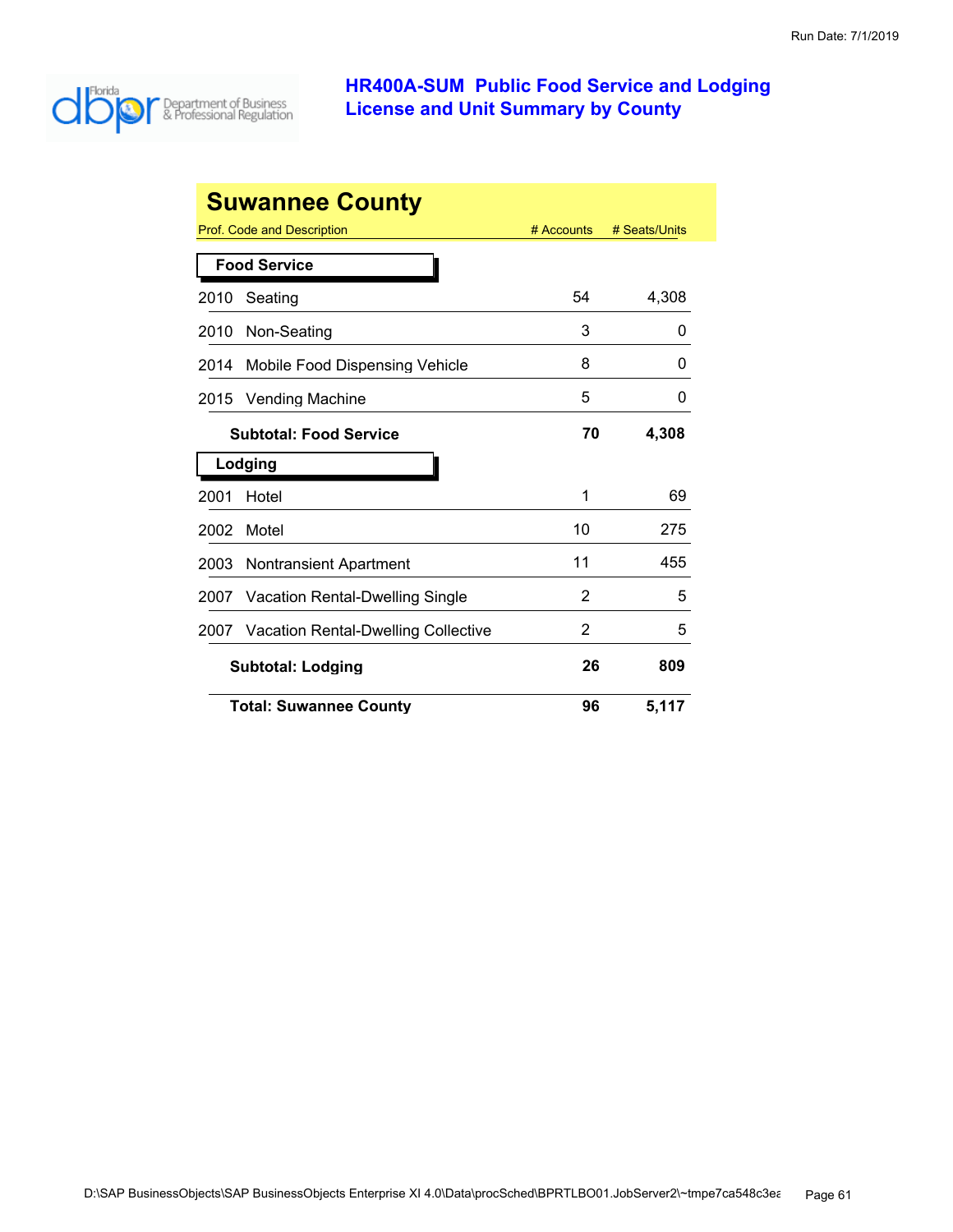

|      | <b>Taylor County</b>                       |            |               |
|------|--------------------------------------------|------------|---------------|
|      | Prof. Code and Description                 | # Accounts | # Seats/Units |
|      | <b>Food Service</b>                        |            |               |
| 2010 | Seating                                    | 41         | 3,067         |
| 2010 | Non-Seating                                | 2          | 0             |
| 2014 | Mobile Food Dispensing Vehicle             | 6          | O             |
|      | <b>Subtotal: Food Service</b>              | 49         | 3,067         |
|      | Lodging                                    |            |               |
| 2001 | Hotel                                      | 2          | 138           |
| 2002 | Motel                                      | 16         | 397           |
| 2003 | <b>Transient Apartment</b>                 | 1          | 9             |
| 2003 | <b>Nontransient Apartment</b>              | 9          | 320           |
| 2006 | <b>Vacation Rental-Condo Single</b>        | 10         | 14            |
| 2006 | <b>Vacation Rental-Condo Group</b>         | 1          | 8             |
| 2007 | <b>Vacation Rental-Dwelling Single</b>     | 29         | 32            |
| 2007 | <b>Vacation Rental-Dwelling Group</b>      | 3          | 33            |
| 2007 | <b>Vacation Rental-Dwelling Collective</b> | 6          | 32            |
|      | <b>Subtotal: Lodging</b>                   | 77         | 983           |
|      | <b>Total: Taylor County</b>                | 126        | 4,050         |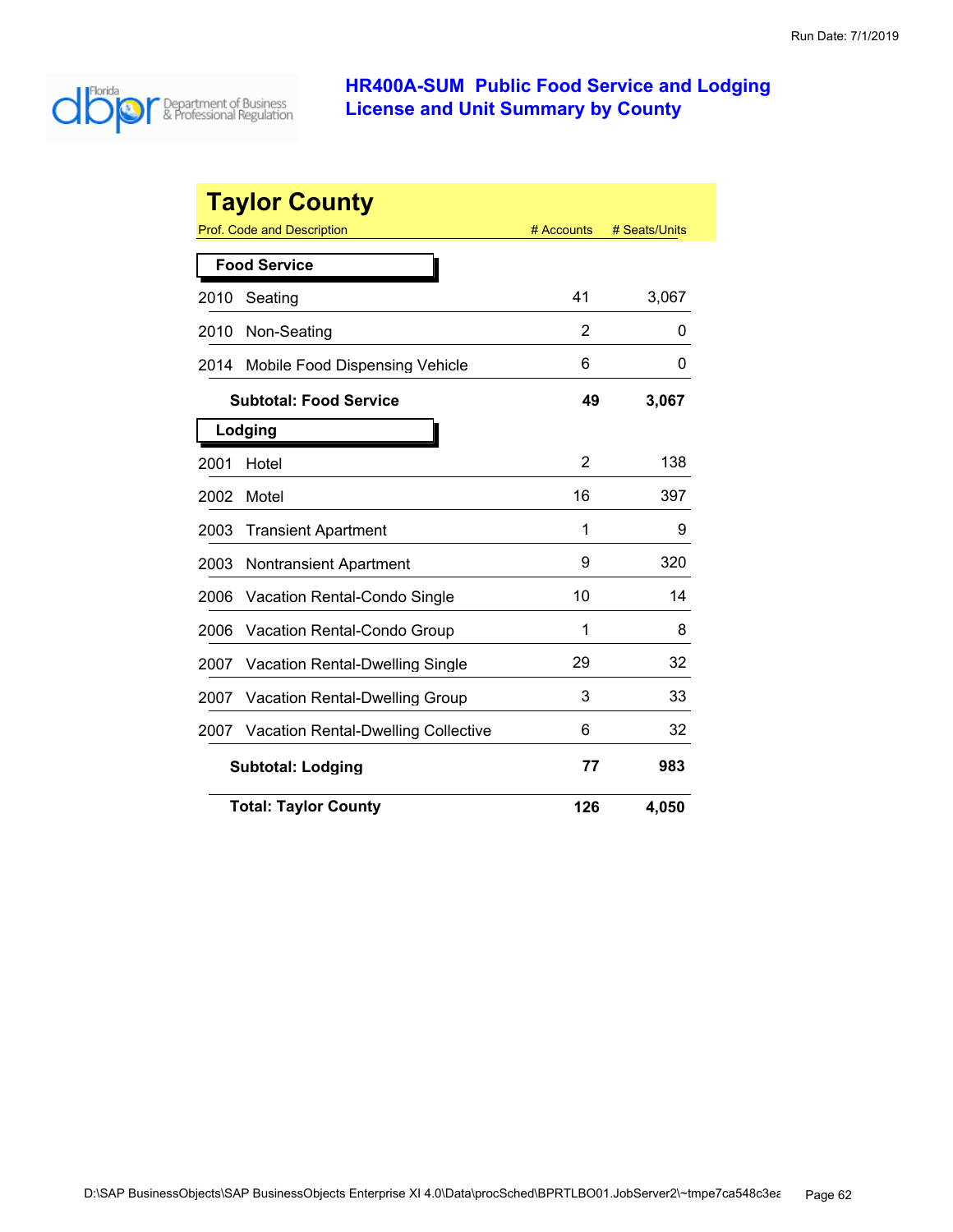

| <b>Union County</b>                 |               |               |  |
|-------------------------------------|---------------|---------------|--|
| Prof. Code and Description          | $\#$ Accounts | # Seats/Units |  |
| <b>Food Service</b>                 |               |               |  |
| Seating<br>2010                     | 8             | 564           |  |
| 2010 Non-Seating                    | 1             | $\mathbf{0}$  |  |
| 2014 Mobile Food Dispensing Vehicle | 2             | $\mathbf{0}$  |  |
| 2015 Vending Machine                | 1             | O             |  |
| <b>Subtotal: Food Service</b>       | 12            | 564           |  |
| Lodging                             |               |               |  |
| 2003 Nontransient Apartment         | 2             | 80            |  |
| <b>Subtotal: Lodging</b>            | 2             | 80            |  |
| <b>Total: Union County</b>          | 14            | 644           |  |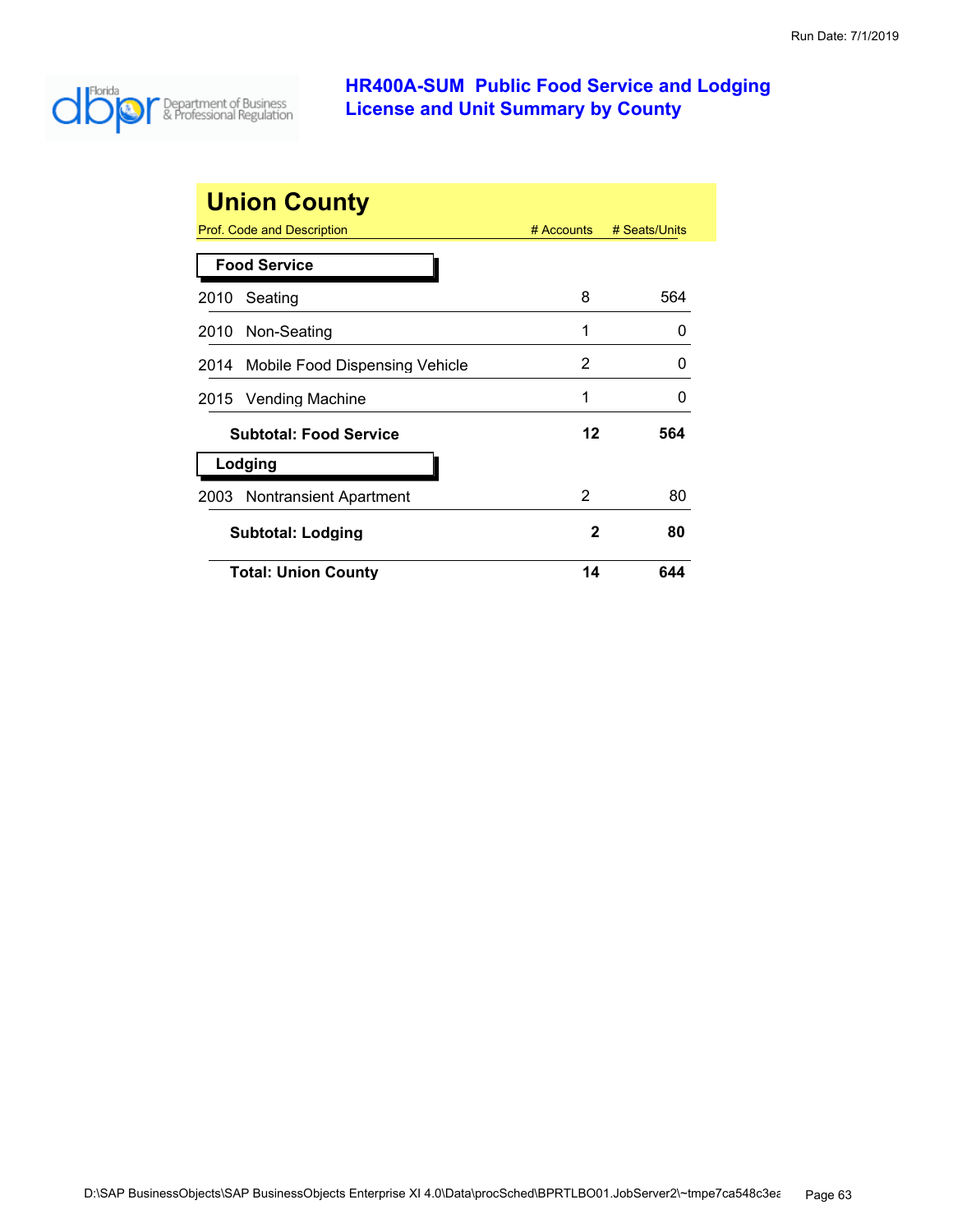

|      | <b>Volusia County</b>                      |            |               |
|------|--------------------------------------------|------------|---------------|
|      | <b>Prof. Code and Description</b>          | # Accounts | # Seats/Units |
|      | <b>Food Service</b>                        |            |               |
| 2010 | Seating                                    | 1,172      | 111,549       |
| 2010 | Non-Seating                                | 123        | 0             |
| 2013 | Catering                                   | 24         | 0             |
| 2014 | Mobile Food Dispensing Vehicle             | 99         | 0             |
| 2014 | Hot Dog Cart                               | 12         | 0             |
| 2015 | <b>Vending Machine</b>                     | 47         | 0             |
|      | <b>Subtotal: Food Service</b>              | 1,477      | 111,549       |
|      | Lodging                                    |            |               |
| 2001 | Hotel                                      | 41         | 4,679         |
| 2002 | Motel                                      | 180        | 7,450         |
| 2003 | <b>Transient Apartment</b>                 | 14         | 126           |
| 2003 | <b>Nontransient Apartment</b>              | 439        | 23,749        |
| 2005 | <b>Bed and Breakfast</b>                   | 13         | 86            |
| 2006 | Vacation Rental-Condo Single               | 114        | 375           |
| 2006 | Vacation Rental-Condo Group                | 100        | 4,937         |
| 2006 | <b>Vacation Rental-Condo Collective</b>    | 28         | 833           |
| 2007 | <b>Vacation Rental-Dwelling Single</b>     | 144        | 159           |
| 2007 | <b>Vacation Rental-Dwelling Group</b>      | 6          | 217           |
| 2007 | <b>Vacation Rental-Dwelling Collective</b> | 29         | 158           |
| 2022 | Timeshare Project-Timeshare Proj Single    | 1          | 39            |
| 2022 | Timeshare Project-Timeshare Proj Group     | 3          | 310           |
|      | <b>Subtotal: Lodging</b>                   | 1,112      | 43,118        |
|      | <b>Total: Volusia County</b>               | 2,589      | 154,667       |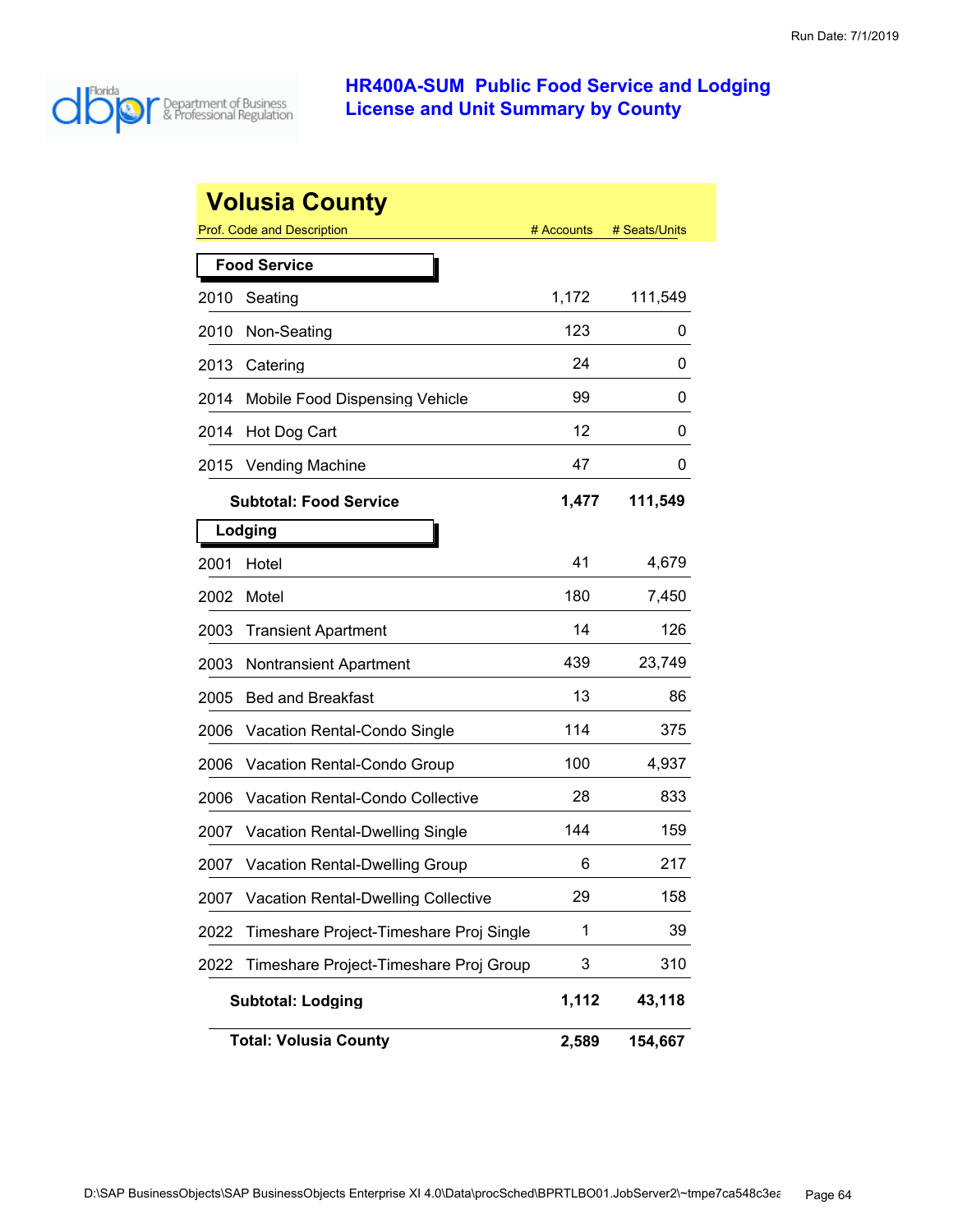

|      | <b>Wakulla County</b>                  |            |               |
|------|----------------------------------------|------------|---------------|
|      | <b>Prof. Code and Description</b>      | # Accounts | # Seats/Units |
|      | <b>Food Service</b>                    |            |               |
| 2010 | Seating                                | 41         | 3,300         |
| 2010 | Non-Seating                            | 1          | O             |
| 2014 | Mobile Food Dispensing Vehicle         | 15         | O             |
|      | <b>Subtotal: Food Service</b>          | 57         | 3,300         |
|      | Lodging                                |            |               |
| 2001 | Hotel                                  | 3          | 155           |
| 2002 | Motel                                  | 3          | 45            |
| 2003 | <b>Nontransient Apartment</b>          | 2          | 125           |
| 2005 | <b>Bed and Breakfast</b>               | 1          | 7             |
| 2007 | <b>Vacation Rental-Dwelling Single</b> | 9          | 9             |
| 2007 | Vacation Rental-Dwelling Collective    | 1          | 2             |
|      | <b>Subtotal: Lodging</b>               |            | 343           |
|      | <b>Total: Wakulla County</b>           | 76         | 3,643         |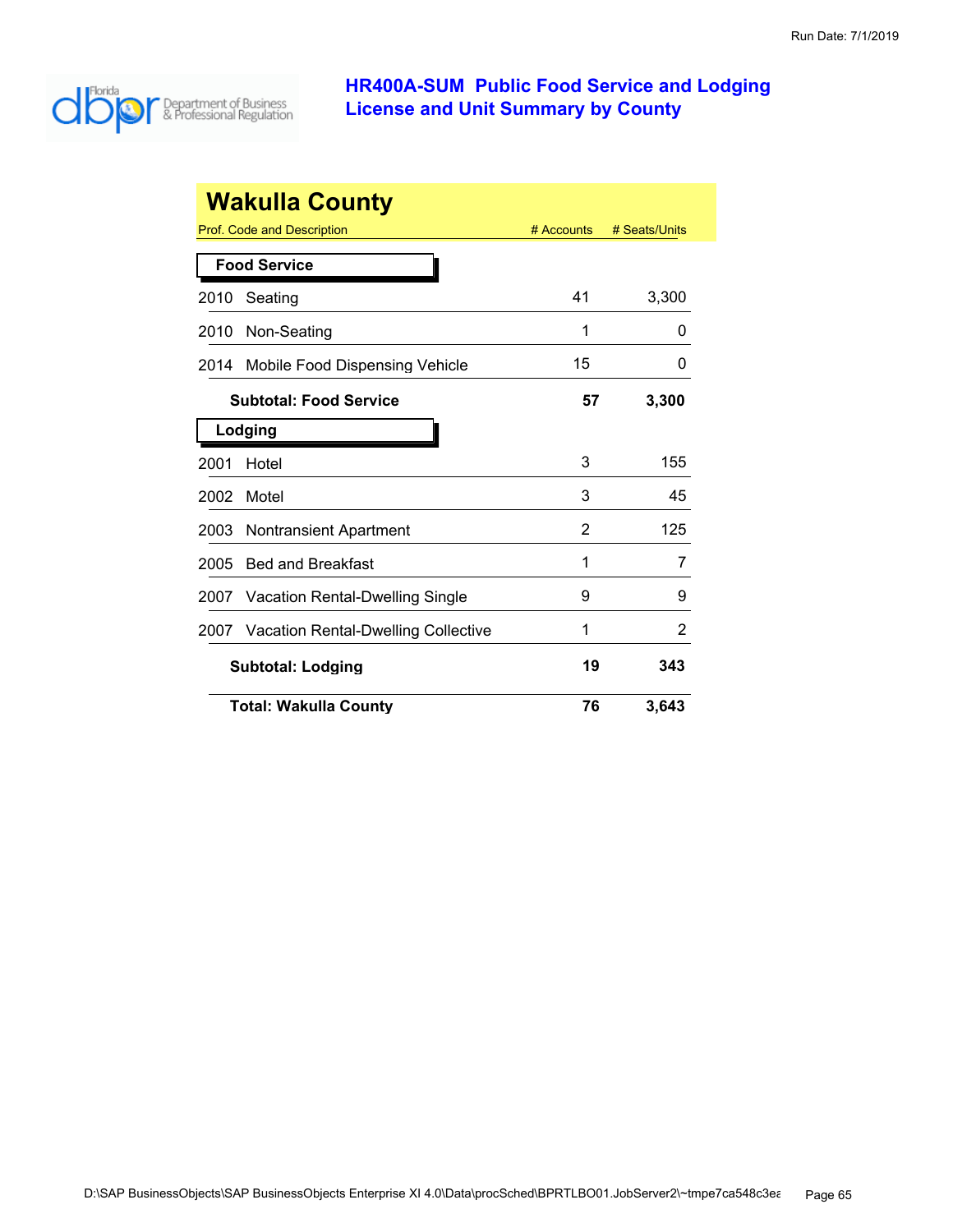

|      | <b>Walton County</b>                       |            |               |
|------|--------------------------------------------|------------|---------------|
|      | <b>Prof. Code and Description</b>          | # Accounts | # Seats/Units |
|      | <b>Food Service</b>                        |            |               |
| 2010 | Seating                                    | 282        | 29,574        |
| 2010 | Non-Seating                                | 23         | 0             |
| 2013 | Catering                                   | 11         | 0             |
| 2014 | Mobile Food Dispensing Vehicle             | 15         | 0             |
| 2014 | Hot Dog Cart                               | 1          | 0             |
|      | <b>Subtotal: Food Service</b>              | 332        | 29,574        |
|      | Lodging                                    |            |               |
| 2001 | Hotel                                      | 14         | 1,579         |
| 2002 | Motel                                      | 10         | 512           |
| 2003 | <b>Transient Apartment</b>                 | 1          | 4             |
| 2003 | <b>Nontransient Apartment</b>              | 13         | 1,442         |
| 2005 | <b>Bed and Breakfast</b>                   | 2          | 16            |
| 2006 | Vacation Rental-Condo Single               | 107        | 210           |
| 2006 | Vacation Rental-Condo Group                | 25         | 1,662         |
| 2006 | <b>Vacation Rental-Condo Collective</b>    | 96         | 2,257         |
| 2007 | Vacation Rental-Dwelling Single            | 258        | 725           |
| 2007 | Vacation Rental-Dwelling Group             | 7          | 252           |
| 2007 | <b>Vacation Rental-Dwelling Collective</b> | 112        | 2,175         |
|      | <b>Subtotal: Lodging</b>                   | 645        | 10,834        |
|      | <b>Total: Walton County</b>                | 977        | 40,408        |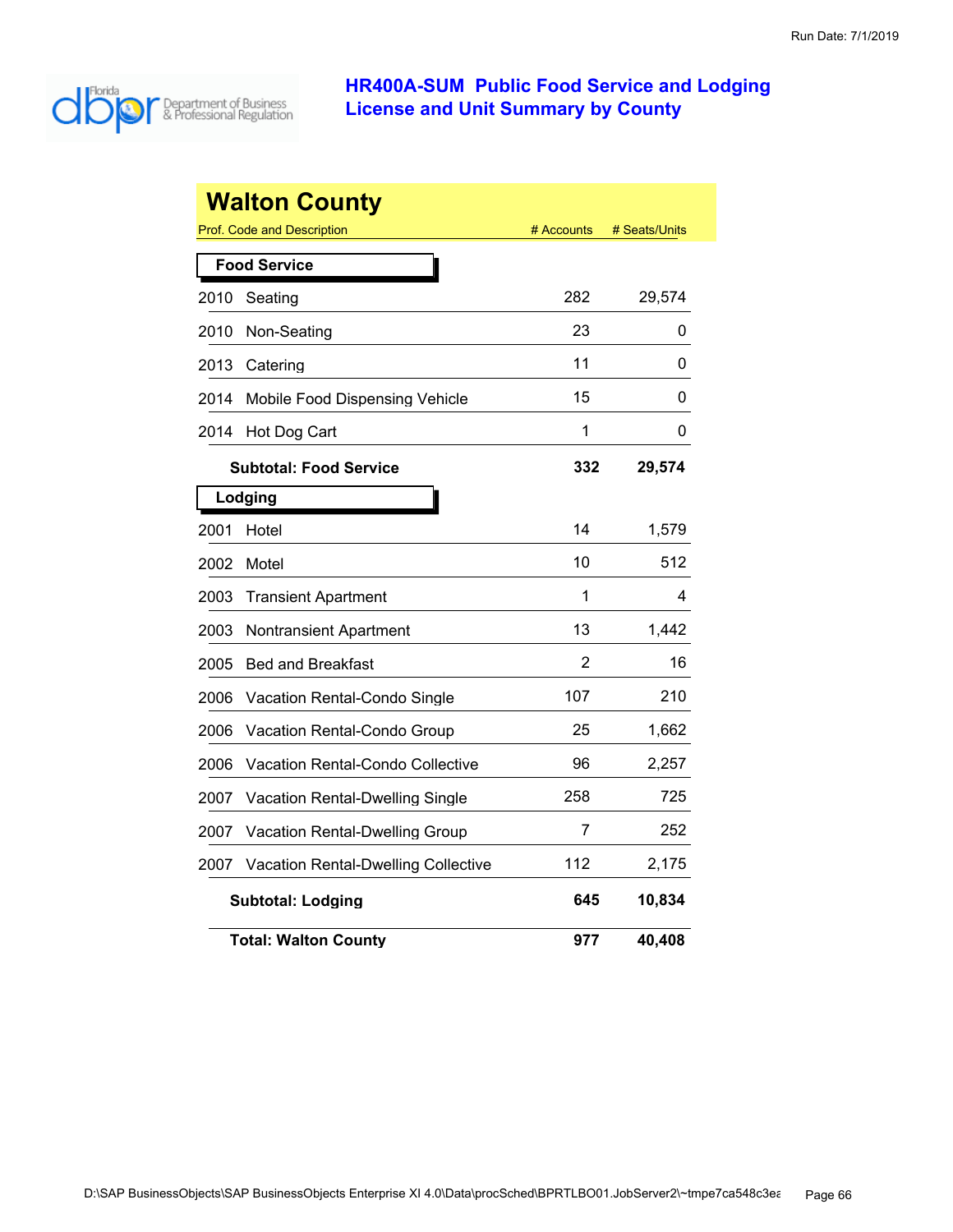

| <b>Washington County</b>            |              |               |
|-------------------------------------|--------------|---------------|
| Prof. Code and Description          | $#$ Accounts | # Seats/Units |
| <b>Food Service</b>                 |              |               |
| Seating<br>2010                     | 35           | 2,398         |
| Non-Seating<br>2010                 | 1            | O             |
| 2014 Mobile Food Dispensing Vehicle | 3            |               |
| <b>Subtotal: Food Service</b>       | 39           | 2,398         |
| Lodging                             |              |               |
| Motel<br>2002                       | 7            | 261           |
| 2003 Nontransient Apartment         | 10           | 159           |
| <b>Subtotal: Lodging</b>            | 17           | 420           |
| <b>Total: Washington County</b>     | 56           | 2,818         |